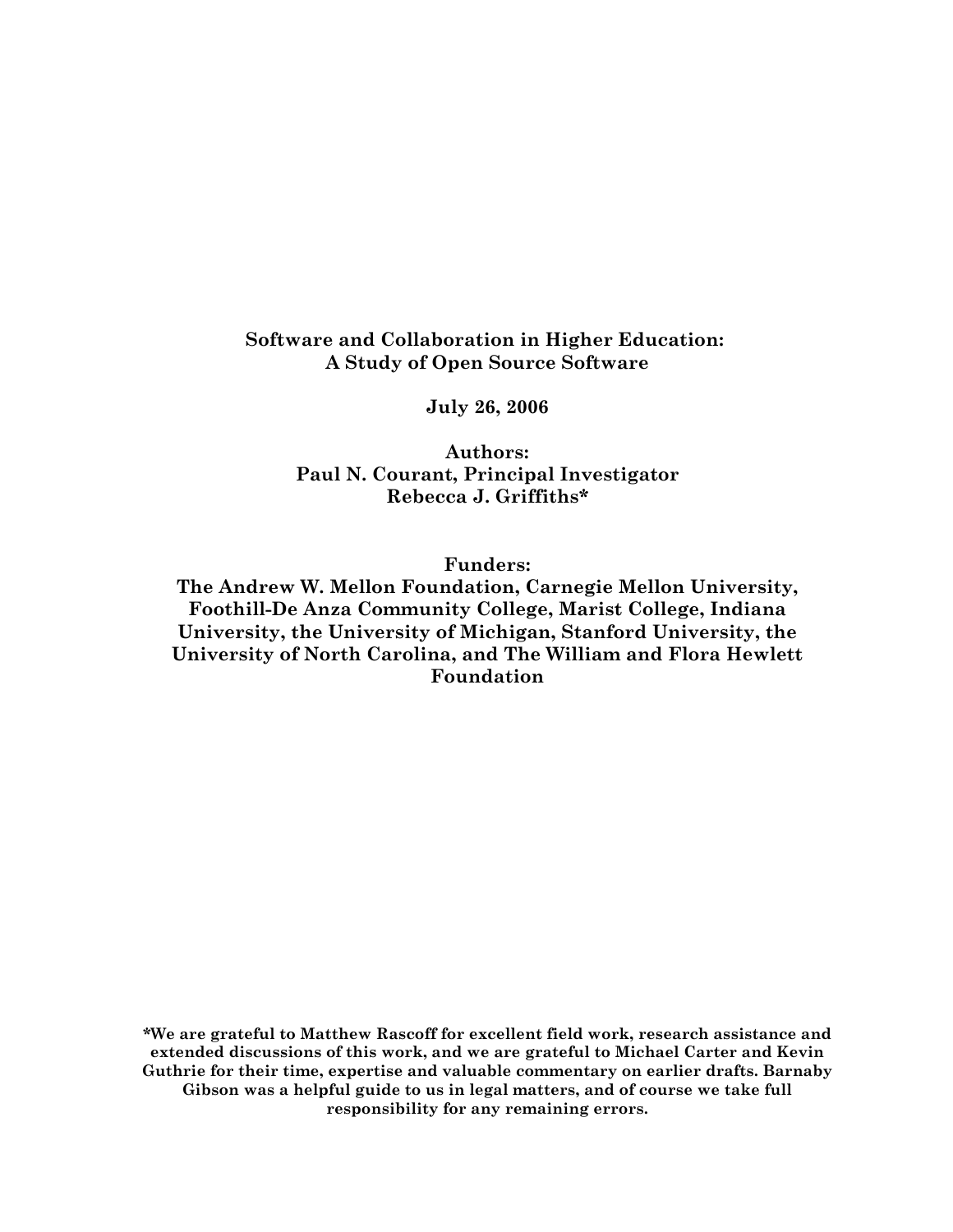## **Table of Contents**

| Section V. Findings: What Will Get us There? Why (and When) does Directed Open Source |  |
|---------------------------------------------------------------------------------------|--|
|                                                                                       |  |
|                                                                                       |  |
|                                                                                       |  |
|                                                                                       |  |
|                                                                                       |  |
|                                                                                       |  |
|                                                                                       |  |
|                                                                                       |  |
|                                                                                       |  |
|                                                                                       |  |
|                                                                                       |  |
|                                                                                       |  |
|                                                                                       |  |
|                                                                                       |  |
|                                                                                       |  |
|                                                                                       |  |
|                                                                                       |  |
|                                                                                       |  |
|                                                                                       |  |
|                                                                                       |  |
| Appendix E: Existing Initiatives and Organizations Related to IT and OSS in Higher    |  |
|                                                                                       |  |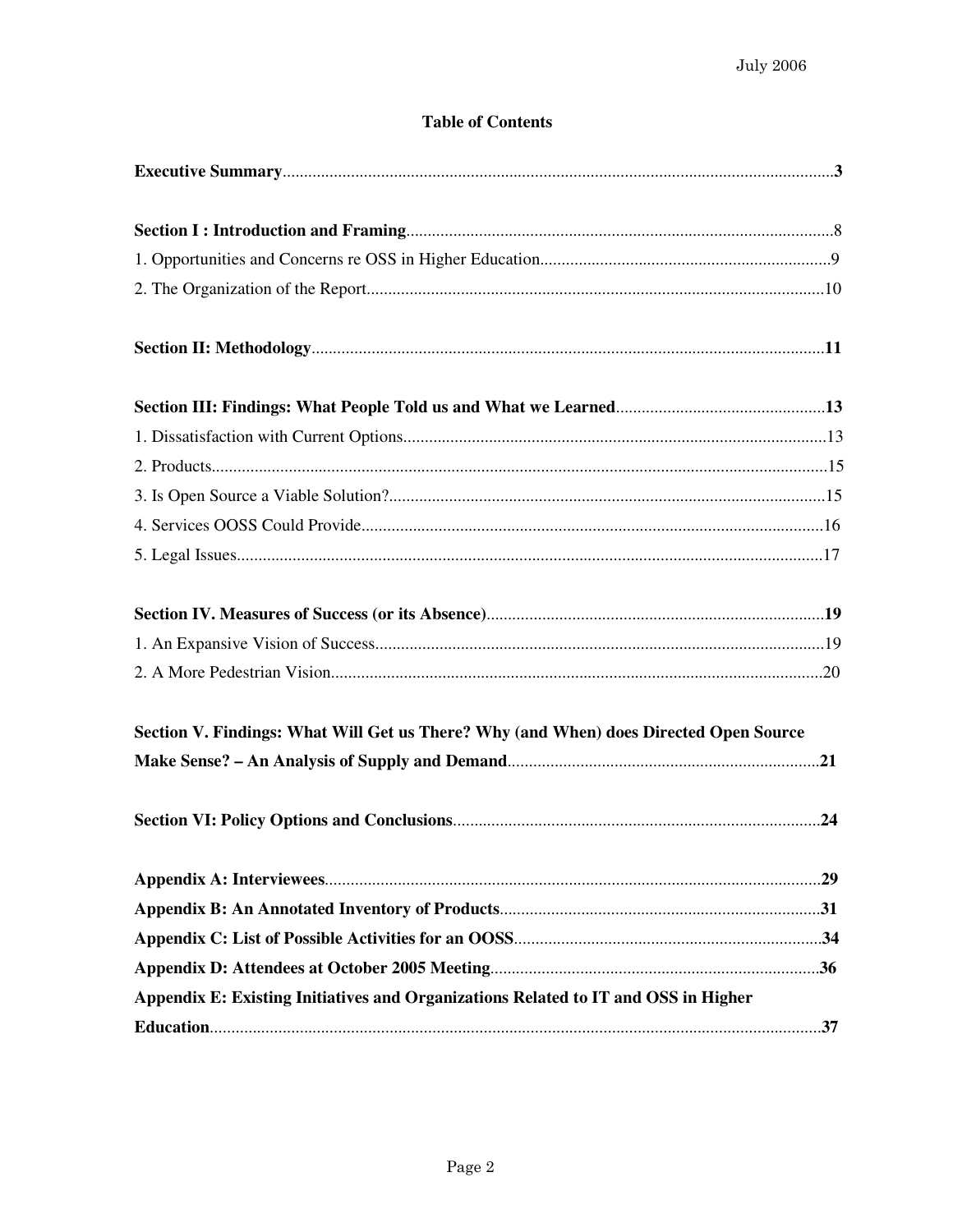#### **Executive Summary**

As the use of open source software (OSS) has taken off over the past decade, there has been increasing interest in the potential of open source to address longstanding concerns in the higher education community regarding the cost and performance of commercial software products. A common view is that existing proprietary options do not have the features required or allow for cost-effective customization. Many administrators are concerned that academic institutions are ceding too much control for mission-critical tasks to an increasingly concentrated field of commercial vendors. OSS advocates argue that open source software can address these issues, and moreover that higher education has proven it can produce high quality and innovative software. However, adoption of OSS may well be hindered by uncertainty about future support for and improvements in the software. Furthermore, without coordination, there is likely to be wasteful duplication both of development efforts and of governance structures, and suboptimal attention will be paid to issues of interoperability.

In October, 2005, The Andrew W. Mellon Foundation and The William and Flora Hewlett Foundation convened a group of leaders in higher education to discuss the possibility that is the subject of this report – that the creation of an organization, referred to here as the "Organization for Open Source Software" (OOSS)<sup>1</sup>, to coordinate and support OSS in higher education would be of value. The group did not reach an answer, but there was general agreement that the issue was worth exploring further. Subsequently, this study was launched to test the following propositions:

- There is a sizable community of users who are deeply dissatisfied with the cost and performance of currently available options, and this is a subject of concern at the leadership level of academic institutions.
- Open source software is a viable solution to this problem, and college and university leaders are receptive to it.
- There is significant demand for certain software products that is not being met, suggesting that there is a market failure and perhaps a need for some concerted action to address that failure.

We also attempted to envision what an organization could do to promote solutions to problems in higher education via the use of open source.

Our primary research method was conducting interviews with a broad range of constituents, including: senior leaders, such as presidents, provosts, CIOs and CFOs from a diverse set of institutions; project leaders and developers of open source software in and outside of higher education; commercial companies that are engaged with or compete against OSS; and assorted organizations involved in various aspects of IT in higher education. In total, we consulted with over 60 people and visited or spoke with staff at over a dozen colleges and universities across the country. In addition, we gathered and consulted information from a wide range of sources, including: surveys on usage of open source and IT spending in higher education, articles and papers chronicling the progress of open source, discussion boards of prominent OSS projects, and books exploring the movement's success by authorities such as Steven Weber and Eric Raymond.

We found a considerable amount of evidence attesting that many college and university leaders are dissatisfied with the cost and performance of software, and that this is a matter of significant concern to them. The areas of dissatisfaction can be grouped under three headings: (1) Cost. Many institutions have spent millions or even hundreds of millions of dollars implementing and customizing administrative systems, with significant costs incurred each time the vendor phases out old versions of

 $\overline{a}$ <sup>1</sup> We choose this name as a placeholder, in the fervent expectation that should such an organization be born, it will be graced with a nicer name.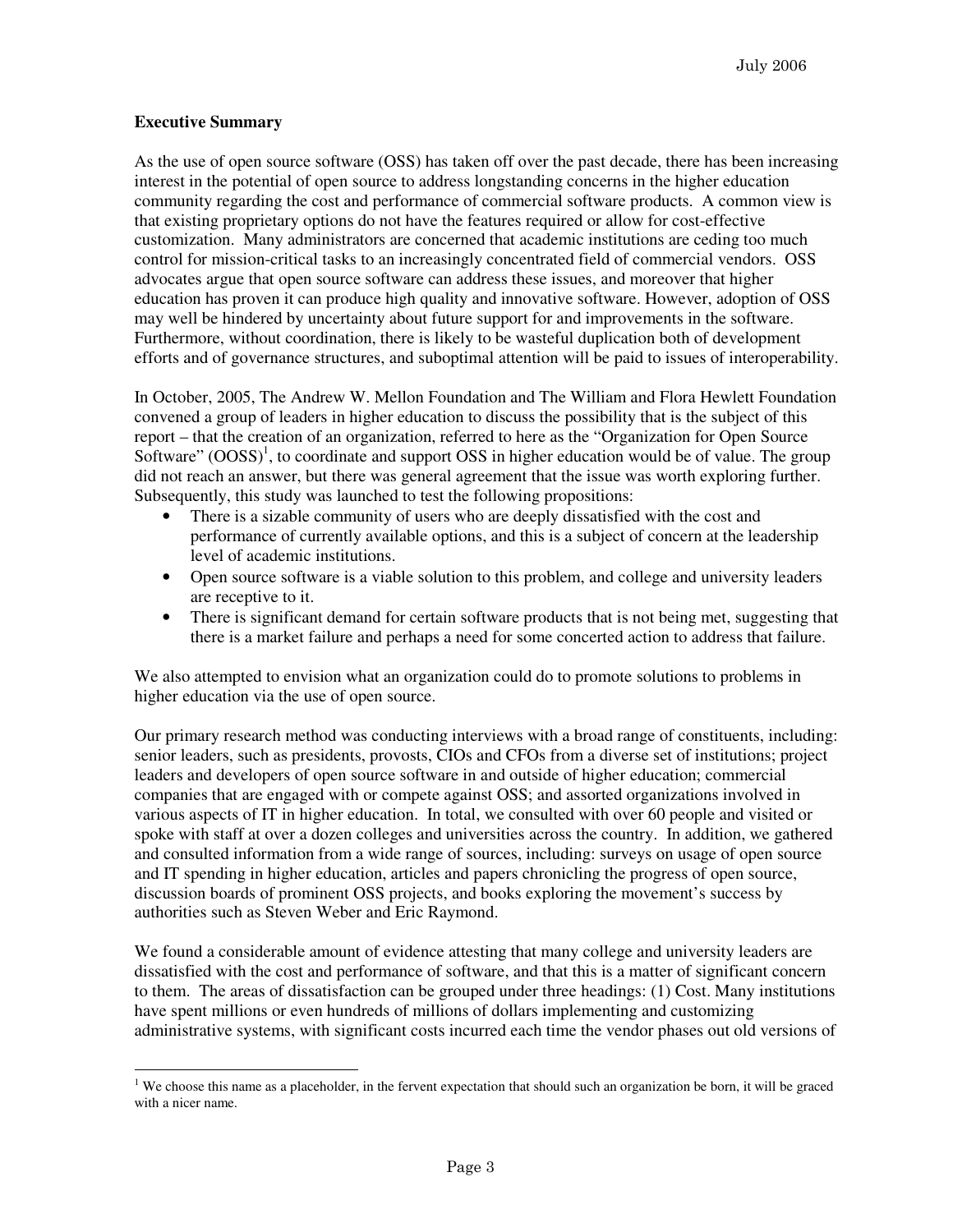the software. (2) Performance. Many commercial products are not well tailored to the needs of higher education, and because they are proprietary it is difficult and expensive to make the desired modifications. (3) Control. College and university leaders are concerned that consolidation in the sector may result in commercial software vendors having unfair pricing leverage in their negotiations with the higher education (HE) community. The areas of greatest dissatisfaction and concern to senior leadership were in the categories of administrative software, both those that are not specific to HE (financials / purchasing / physical assets / space management), and those that are specific to HE (student administration / financial aid / admissions / registrar / grants management). They are also concerned about course management systems, which are seen as core to the academic mission.

A very important question is why the existing competitive software market is not better able to meet the needs of this sector. One theory (which to us seems highly compelling) is that the problem lies in the distance between the software producers and users – developers working in the commercial world do not have a nuanced appreciation of the ways in which software is used in higher education. Indeed, this disjuncture between developers and users is common to many industries. Higher education, however, is different in a variety of ways. First, it is small relative to other large sectors of the economy, which may lead enterprise resources planning (ERP) vendors to produce to a broad marketplace that is quite different from higher education. The relatively small size of higher education may also make it especially vulnerable to monopolization. Whereas one vendor may find HE to be profitable, there may not be enough of a market to stimulate the entry that is so essential to effective competition. (This is especially troubling in light of the high initial investment and switching costs imposed on customers and the relatively low number of competing vendors in the software industry.) Second, higher education really is idiosyncratic and has many business practices that are unique and essential to the sector while being deeply puzzling to the corporate world.

In our discussion of the potential for OSS to address these problems, we drew an important distinction between the open characteristics of open source software (literally, the openness and accessibility of the source code) and the manner in which it is produced. We refer to the community-based volunteer model associated with the likes of Linux and Apache as "community development," and note that it is also possible to produce software with open source code through a centrally managed (and often funded) process, which we refer to as "directed development." When we refer to "open source software", we mean just that the software has open source code, without reference as to how it was produced.

We concluded that there is plenty of reason to believe that community developed OSS can be very effective, and moreover that it is possible for universities and colleges collectively to produce open source software that meets their needs as well as or better than commercial products. However, we observed that community development seems to work best when developers are also users of the software (as is the case for software deep in the hierarchy, or applications such as web browsers and email that developers use frequently). It is less clear that community development is appropriate for complex administrative functions such as payroll and HR, which were identified as the areas of greatest dissatisfaction and concern to HE leaders. It does not seem likely that such applications will spontaneously emerge from the developer community. Moreover, people on the demand side are more cautious when it comes to adopting community developed OSS built for mission critical applications. Managers are skeptical that a decentralized process can produce reliable software that meets their requirements. Some are also concerned about the lack of a number to call if a system crashes, though certain OSS products are very well supported through a robust market of commercial vendors.

Based on what we learned about the shortcomings of the current market and the potential of OSS, we devised some scenarios of what a desirable world might look like five years from now. The first picture is one that almost anyone in higher education would view as overwhelmingly successful.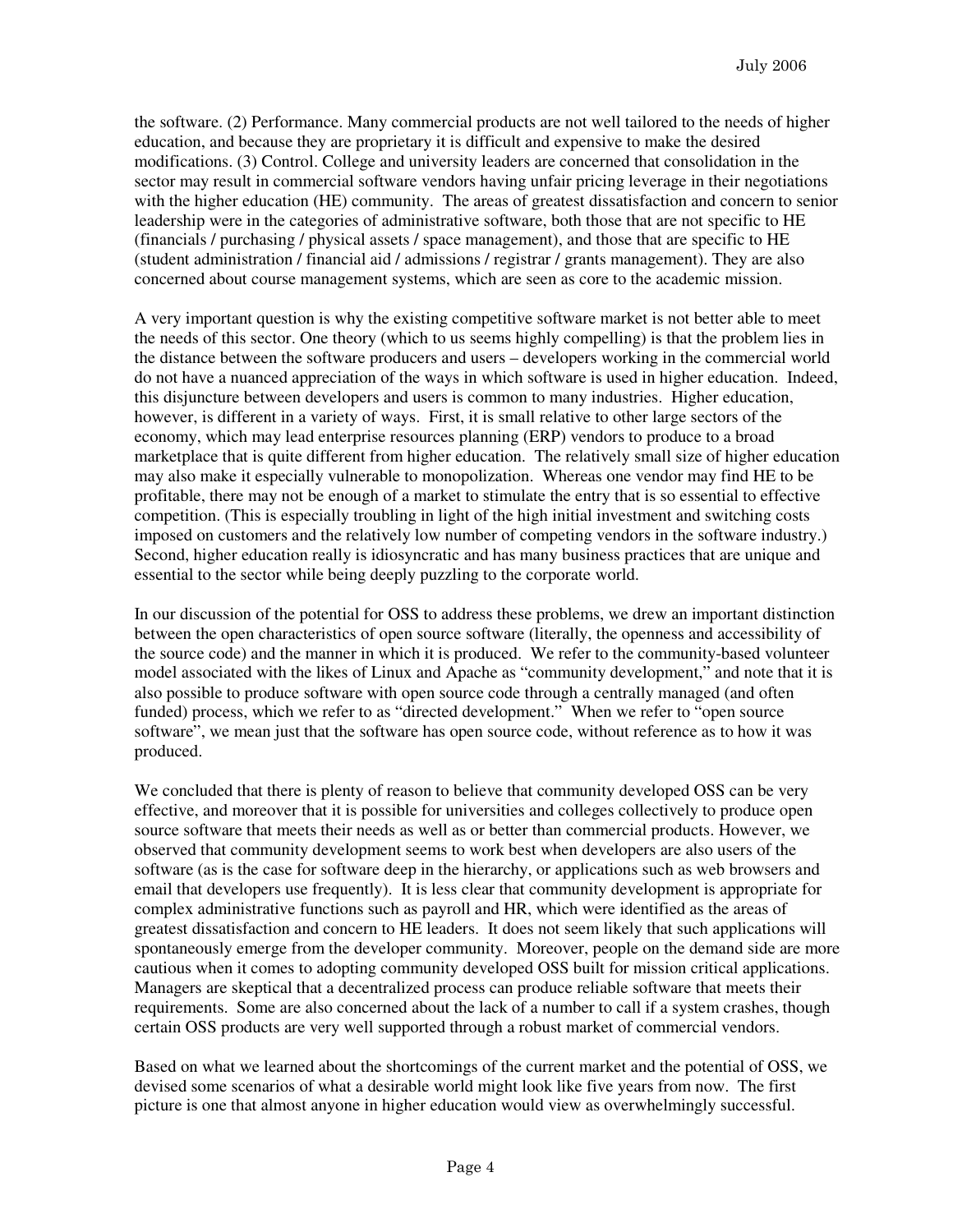Here, the HE sector is on a clear path to a set of effective administrative solutions that have reasonable initial cost, that are well-tuned to the needs of higher education, that are adaptable to changing circumstances and requirements, and that are well supported, either in-house or through external vendors. Some of the products are open source, some may be commercial, and they operate in a sufficiently diverse market ecosystem so that there is little threat of monopolization. There is a high degree of interoperability within and among suites of software products, and upgrades can be managed within reasonable cost. The number of contribution agreement forms and OSS licenses is minimized, and institutions face minimal financial, operational and legal risk with using or contributing to OSS products. The second picture is a more tempered picture of success. Here, the vast majority of implementations continue to be proprietary, but in at least a significant number of the important domains, there is a potentially viable open source product that is good enough to exert significant market discipline on potential monopolists. This is the minimal level of improvement to the status quo that could be viewed as a successful outcome.

What can be done to move the community in this direction? What we found was that the case for collaborative, directed development open source projects designed to serve the operations of institutions of higher education in the United States seems to be a powerful one. First, based on the sample of institutions we consulted, it is not uncommon for colleges and especially large research universities to consider building their own solutions to enterprise problems. They are driven to do this both because of the concerns we described earlier with commercial options and because many higher education institutions have significant professional resources that are relatively well attuned to the particular (even peculiar) needs of higher education. When one or more institutions are considering building their own solution to an enterprise problem, spreading the costs over even a fairly small number of partners can greatly reduce the cost to each (although costs of collaboration may rise more than linearly). Advantages should generally be spread much more widely, and it makes sense for many institutions to look over the shoulders of the few that will be at the center of any one development. These efforts can also benefit from a signature feature of the open source and open content movements – many eyes, and many keyboards, can in theory improve the quality of code through a process of continual review and testing.

We believe that software projects (both in higher education and more generally) work best when there is clear mutual understanding between the users and the developers regarding how the software is to be used and what is important for it to accomplish. The success of many community-based open source projects derives from just such a confluence. Our examination of a number of OSS projects, both community developed and those developed via directed collaboration, is consistent with the importance of detailed, substantive engagement between the supply and demand sides in development. Lack of such engagement is common in higher education and in many other industries, and is especially visible in higher education when commercial products are employed. The biggest potential payoff to OOSS would be in correcting the coordination failures between users and developers in a more systematic way.

There are, however, substantial organizational and legal barriers to effective cooperation of the kind that we think is most valuable, and there does not yet exist a proven organizational model for projects as they move towards sustainability. The propensity of colleges and universities to build their own software also illustrates the tendency for each institution to act independently. Sakai, DSpace, and (in prospect) Kuali all seem to be reinventing similar wheels. We have also observed the experiences of a number of initiatives and organizations that were created to pursue various forms of collaboration in the IT space among universities and colleges, but that have not succeeded in fulfilling their missions to the extent one might have hoped. In many of these cases, a key missing ingredient appears to be vigorous and active leadership from the highest levels of administration, including presidents. An important lesson here, we think, is that any structure, be it project by project or a version of OOSS,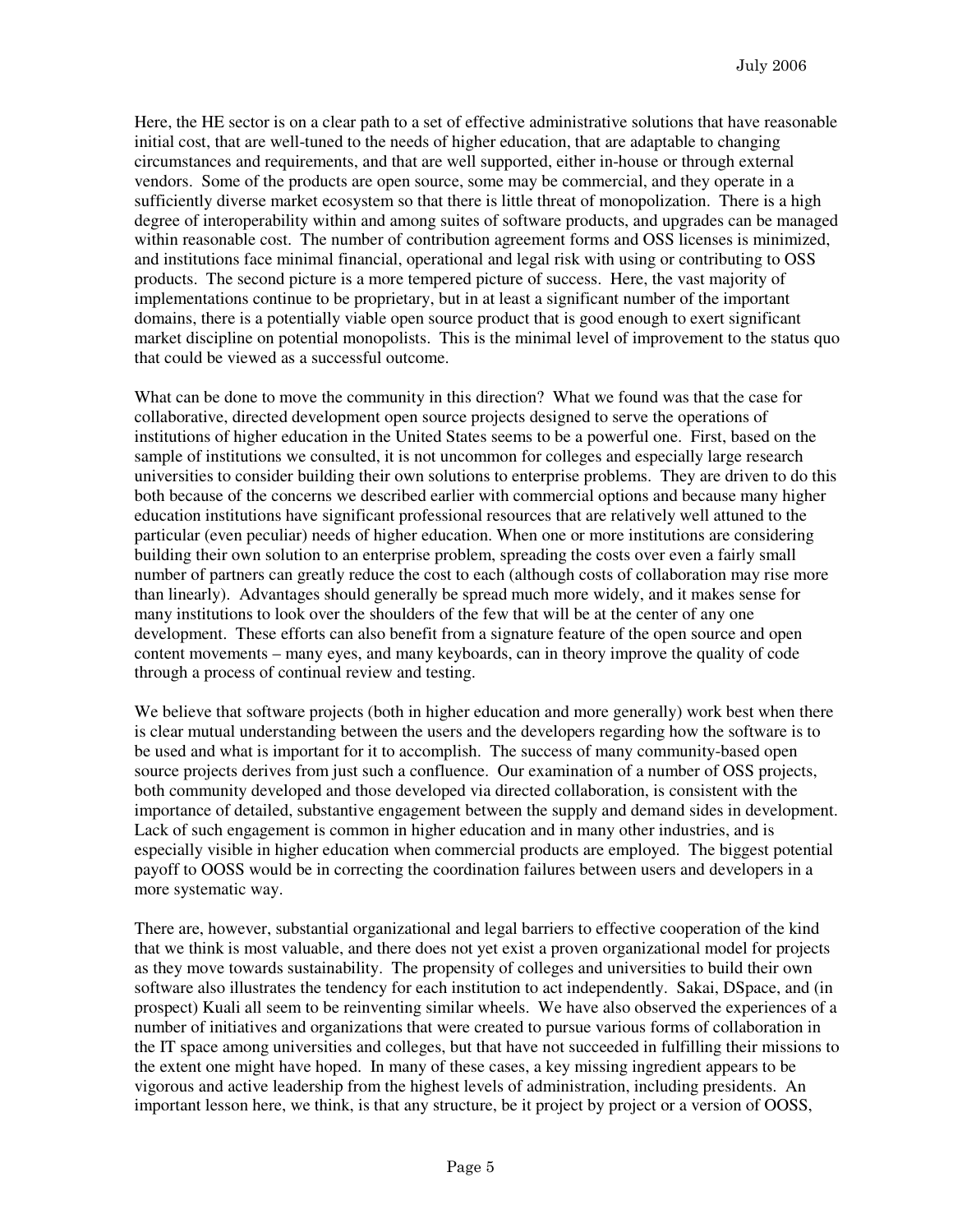must be commissioned and governed by an entity that has substantial authority, an effective governing structure, and a clearly agreed-upon sense of mission.

There was a general belief that some kind of coordinating body would be useful in facilitating the development of effective OSS solutions; however, there was very little consensus as to what such a body would look like. As one would expect, senior leaders with responsibility for building or buying systems (the demand side) were focused on addressing broader issues facing their institutions and on mitigating the risks associated with adopting OSS, while project principals and developers (the supply side) focused on what OOSS could do to help their individual projects succeed. So those on the demand side looked for help in coordinating their investments in software development with those of other universities and in gaining access to better information about the reliability and performance of OSS. Those on the supply side tended to look for technical, marketing and business planning services, assistance with organization and related tax and governance issues, and easier access to resources. We sought to find overlap in the expressed needs of these important constituents.

One critical area where both the demand and supply side agreed that help was needed was with legal issues. There are three sets of issues. (1) A major challenge for open source projects, given the number of contributors who may be involved and the common usage of pre-existing OSS, is ensuring that all of the software used in the project is appropriately licensed. In the case of contributors, this means contribution agreements to document that permission has been given for the use of the contributed code. Many contribution agreements must be signed not only by individual contributors, but also by their institutions and employers. Likewise, the number of different forms of open source licenses has increased, and licenses attached to embedded open source software may not be "compatible" with each other. The need to negotiate and enter into contribution agreements with multiple individuals and institutions and the increasing number of forms of open source license generates a real need for legal assistance. (2) Another area of concern is with potential institutional or personal liability. There are two aspects to this problem. The first aspect is the actual risk of liability, as there is a possibility that individuals and institutions associated with a project could be held jointly responsible if portions of the code submitted by one contributor are infringing or otherwise problematic. Limited liability is one potential solution to this problem. The second aspect of the problem is one of perception, not of substance, but it is no less real. Proprietary software firms have every incentive to try to exploit concerns over potential liability for infringement and business interruption costs to spread fear, uncertainty, and doubt – or "FUD" – among institutions that are considering open source alternatives to their products. (3) Finally, the issue of governance – establishing where ownership of the code should reside and who should be tasked with overseeing its development – was identified as a high priority. With the appropriate structure, an OOSS could play an important role in promoting use of more uniform licensing practices and managing liability risks, as well as providing assistance and best practices to help solve the governance question.

Convinced as we are of the value of collaborative directed open source projects for higher education, we are not settled on an ideal mechanism to support their creation and deployment. In increasing order of organizational complexity and scope, we see a continuum of activities that could be undertaken in service of the mission. At a minimum, the virtues of OSS should be actively promulgated in many existing forums to alleviate some of the concerns of senior leadership (what we call "Jawboning"). Some awareness-raising on the importance of careful attention to licensing and intellectual property issues, and the need to establish standard forms of contribution agreement and open source licenses would also be valuable. This set of activities might be made more effective by formally appointing someone to coordinate them ("Jawboning Plus").

The next level of activity, which we see as the minimal version of OOSS, is what we have called "Market-Maker Plus." Under this scenario, with respect to projects in prospect or in their early stages,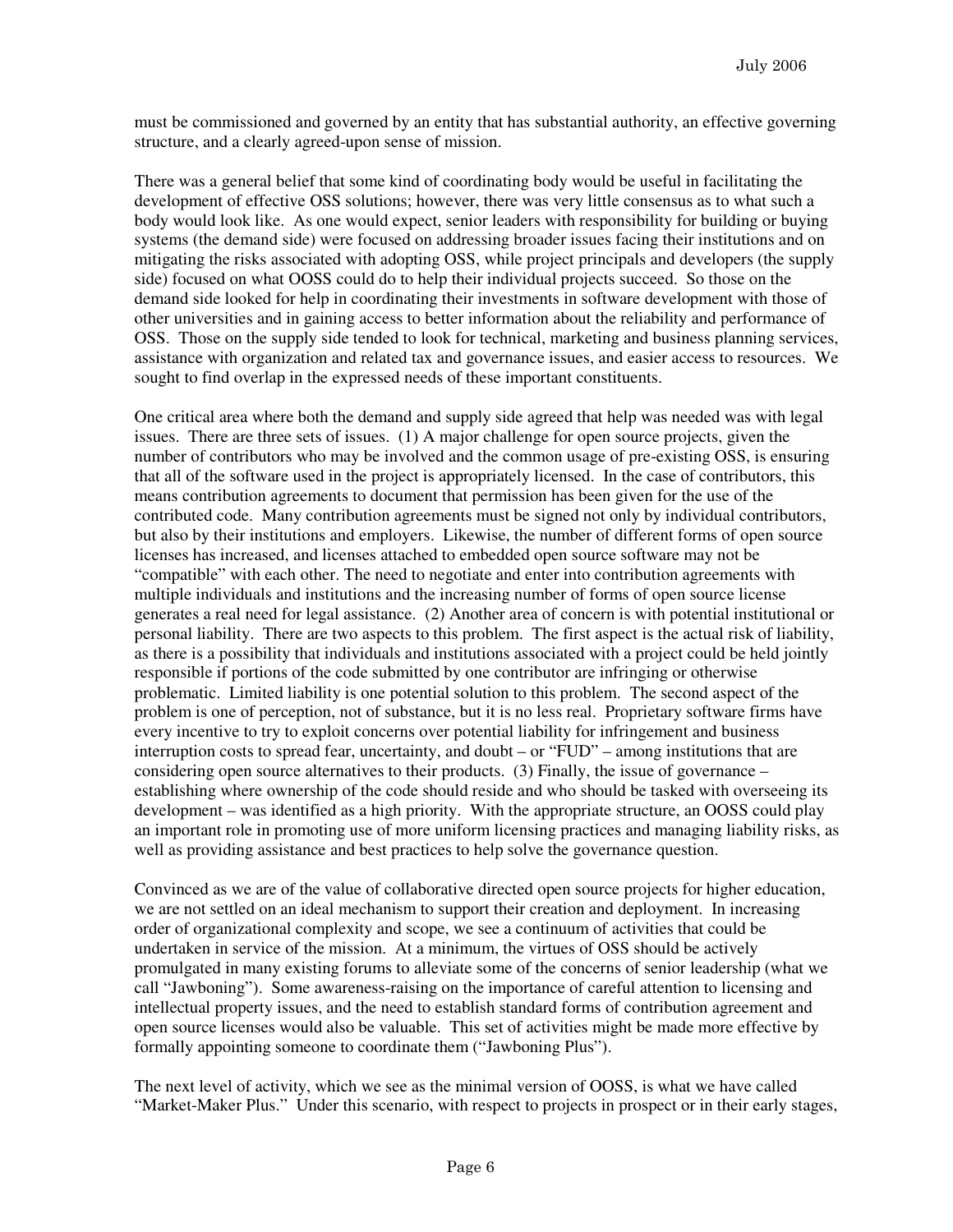OOSS would provide expertise, informational and logistical support to pull together a project team and a set of sponsors, the latter generally being higher education institutions. With respect to mature open source projects, it would provide a set of "Consumer Reports" –like functions regarding aspects of the software itself (including ease of modification and use) and the quality of commercial or noncommercial support of the software. It could also audit the licensing practices of open source projects and identify areas where further work is needed. (It should be noted that there are potential conflicts between the facilitating and evaluating functions.) A major weakness of this version of OOSS is that it has little leverage to effect collaboration as well as no mechanism for branding or certifying the value of particular projects.

In a stronger version of "Market-Maker Plus" OOSS would act as the steward for the intellectual property deriving from directed development projects, and either distribute or license to a subsidiary the distribution of the software ("Conservancy"). Projects would still operate fairly independently but would compete to get into OOSS, which would provide support to the projects and offer a valuable imprimatur or brand. By establishing itself as such an "umbrella" organization, OOSS would help individual and institutional contributors enjoy the advantages of limited liability without incurring the redundant costs involved in establishing numerous separate organizations. If OOSS were to serve as a holding company for the intellectual property associated with open source projects, OOSS could also help protect the aggregation of software and licenses that comprises each open source project, and would be in a better position to provide legal advice to the projects (though it is important to note that conflicts of interests and confidentiality might arise).

We also considered briefly a more ambitious version of OOSS, in which OOSS would be a subscription-based software development corporation. There was a fairly strong consensus that any advantages were outweighed by concerns about imposing too much top-down control, stifling innovation, allocation of resources, and incurring high costs.

In evaluating options, a key question is the level of engaged commitment obtainable from university leadership, both from the larger universities that are likely to provide personnel to write code, and from smaller ones, which have demands of their own. If the best outcomes are to be realized, there would have to be persuasive commitment from the senior leadership of a fairly large set of institutions both to support OOSS and to attend seriously to advice that it would give. Provosts and CFOs, in collaboration with their CIOs, would have to engage with OOSS positively and as a matter of routine when considering major projects and at times would have to make decisions that factored in the interests of the broad community in addition to those of their home institutions. Presidents would have to exert strong leadership in this regard to avoid the not-invented-here syndrome. We expect that such engagement would have the added benefit of improving the quality of collaboration between academic and technical leadership on campus. Without such a powerful commitment, the most valuable models that we have identified cannot succeed. Our own view is that with such a commitment, either the Market Maker Plus or Conservancy would be worth trying, with the chances of success, and also the risks and costs, greater for the latter.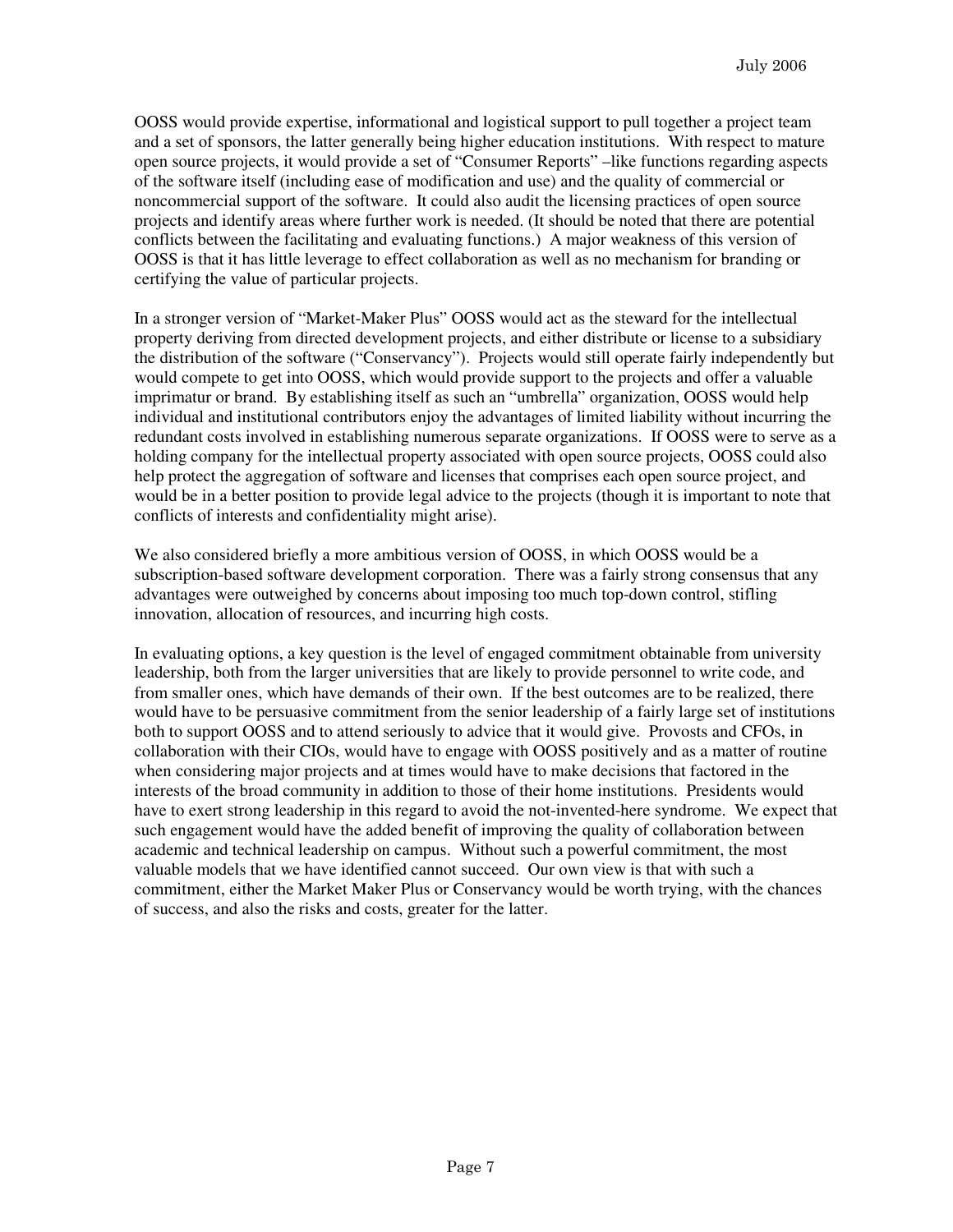#### **Section I : Introduction and Framing**

The use of open source software (OSS) has grown rapidly in the last decade, and the growth has been accelerating over the period.<sup>2</sup> OSS is widely used in many domains, most notably in the operation of computers and computer networks. Among the best-known applications are the Apache web server, which runs 65% of active websites,<sup>3</sup> and Linux, which is estimated to operate on  $20\%$  of servers.<sup>4</sup> There are also many open source solutions, in use for web browsers, e-mail, instant messaging, file sharing and other applications.

Use of OSS has also taken off in higher education. Linux and Apache are widely used, as are many other programs. A number of users and producers of information technology in higher education have raised the question of whether OSS could serve the sector more powerfully. Specifically, it has been suggested that institutions of higher education could operate both more effectively and more efficiently if they were able to cooperate in the development and use of OSS designed to serve the administrative and operational (as distinct from research) computing needs in higher education. This suggestion provides the motivation for this report, which addresses the specific question of whether the higher education sector in the U.S. would benefit from the establishment of an organization whose purpose was to promote and support the development of OSS in its operations.<sup>5</sup>

We note that as a general matter, the quality of administrative and related software is not an important domain of competition for colleges and universities. If administration can be accomplished more effectively and at lower resource cost, more resources will be available for the core missions of teaching, research and service, and, in principle, all or almost all institutions can be made more effective and valuable as a result.

In October 2005, The William and Flora Hewlett Foundation and The Andrew W. Mellon Foundation convened a group of leaders in higher education (See Appendix D for a list of participants) to discuss the possibility that is the subject of this report – whether development of an organization to coordinate and support OSS in higher education would be of value. The group did not reach an answer, but there was general agreement that the issue was worth exploring further. A group of institutions, including Carnegie Mellon, Foothill-De Anza Community College, Marist College, Michigan, Indiana, Stanford, UNC, and the Hewlett and Mellon Foundations subsequently contributed funding for this study. The issues – for, against, and in-between – that emerged in the October meeting framed our study initially and proved to be robust as we conducted our research. Thus, before getting into the methods, findings, and policy options that are the heart of this document, it is useful to review the principal arguments and questions that emerged in that initial discussion.

 $2^2$  For a compilation of data on the growth of open source, see David A. Wheeler, "Why Open Source Software / Free Software (OSS/FS, FLOSS, or FOSS)? Look at the Numbers!" available at http://www.dwheeler.com/oss\_fs\_why.html (accessed May 7, 2006).

 $3$  As of the April 2006. Apache vastly outranks Microsoft, whose various server products together have only a 26% share. See the Netcraft April 2006 Web Server Survey, online at

http://news.netcraft.com/archives/2006/04/06/april\_2006\_web\_server\_survey.html (accessed May 7, 2006).

<sup>&</sup>lt;sup>4</sup> In 2006, according to estimates by IDC and Citigroup Investment Research. See Brent Thill, John Reilly Walsh, "Red Hat: Early Innings in Linux and Open Source = Sustainable High Growth," Citigroup Investment Research, April 24, 2006. Gartner estimates that Linux has 21% market share in 2006, and forecasts that this will rise to 26% in 2010. Jeffrey Hewitt, "Linux Making Strong Inroads in Server Market," Gartner Research Paper ID Number: G00126977, April 4, 2005.

<sup>5</sup> For an early proposal for such an organization, see Ira Fuchs, "Needed: an 'Educore' to Aid Collaboration," *Chronicle of Higher Education*, September 24, 2004. Also available online at http://chronicle.com/weekly/v51/i05/05b01901.htm (accessed May 7, 2006).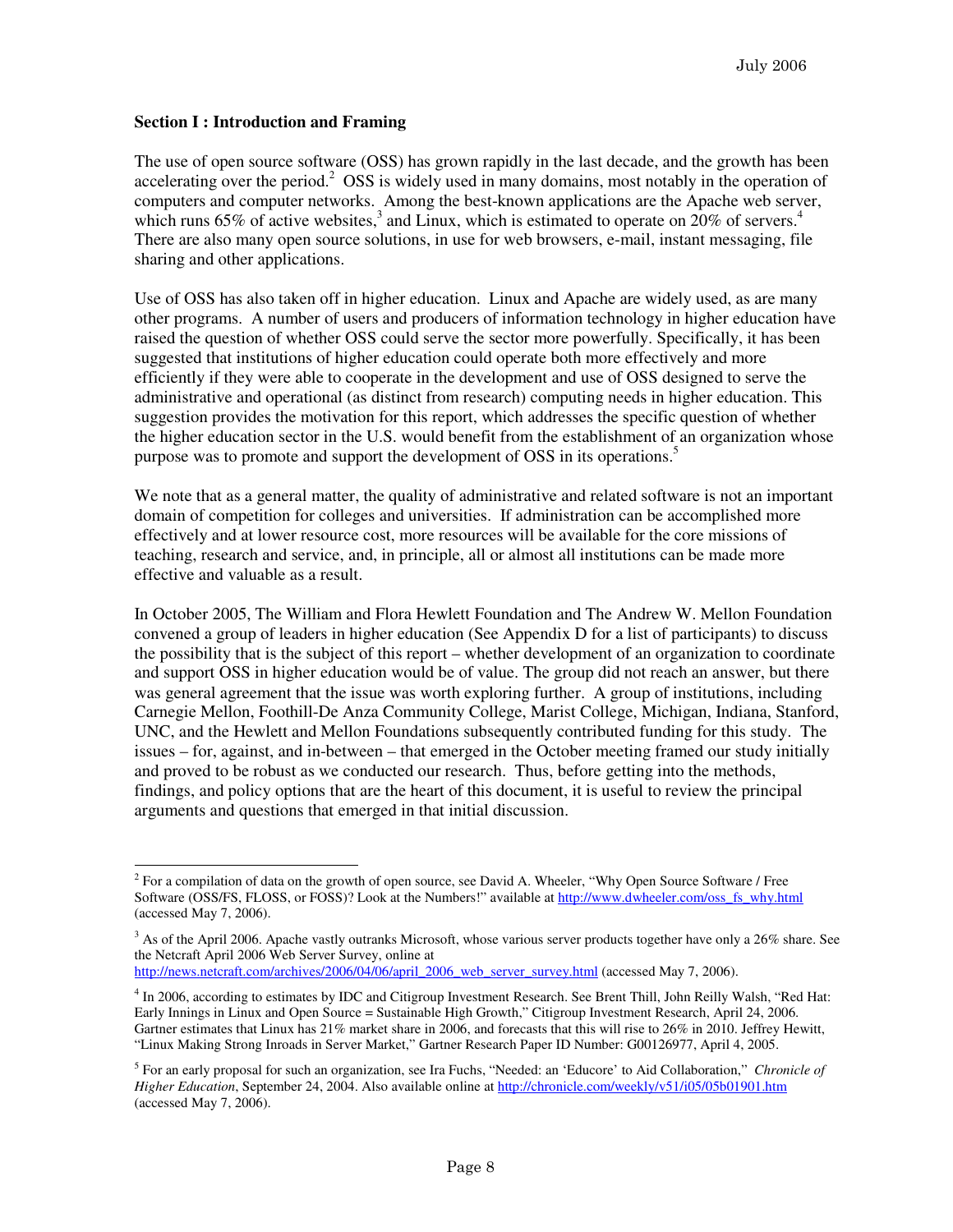#### 1. Opportunities and Concerns re OSS in Higher Education

It is fair to say that a substantial majority of college and university presidents and provosts are not very satisfied with the market for software that they use to administer their institutions. Three sets of related concerns emerge repeatedly: (1) Commercial products are often not well tailored to higher education. For example, financial software often does not recognize that in a university there will be dozens or hundreds of entities authorized to make purchases; HR software does not easily accommodate multiple appointments paid for from multiple resources over different periods of time; HR and student administration must deal with the complexity that many students are also employees, and vice versa. (2) College and university leaders are concerned that consolidation could result in commercial vendors having excessive leverage to raise prices for the software used in higher education. The recent acquisitions of PeopleSoft by Oracle, and WebCT by Blackboard give credence to this set of concerns. (3) Commercial software tends to require frequent and costly upgrades. Where users have customized the software to meet their own business needs, these customizations need to be repeated with each upgrade. Even when universities and colleges are able to run the "vanilla" form, the vendors require (by withdrawing support of old versions) upgrades that are more frequent than would have been chosen and that have functionality that differs from what the customer would most value.

The result is that many in positions of leadership in higher education find that they are spending what seems to them a lot of money, both initially and over time, relative to what they get. Strikingly, and diagnostic of the extent of the problem as perceived by university leadership, a significant number of the institutions profiled in our sample have chosen to "build" rather than to "buy" significant portions of the enterprise software they run.<sup>6</sup> In these cases, the potential payoff to having a number of institutions share the cost, using OSS as a mechanism, is plausibly very high.

A key point is that there is likely to be a payoff to close coordination between users and developers, as would be facilitated by directed development projects among universities and colleges. Indeed, we argue below that many of the most successful OSS projects have been developed by the same people who would be the users of the software, making the coordination automatic. Such coordination would improve the quality of information going into upgrades as well as original design, and hence the quality and value of the upgrades themselves. Additionally, it is in the nature of OSS that customization of the software is easier than with proprietary products, as the code is open and users are free to change it.

The preceding considerations suggest that OSS produced through both directed development and community development can be valuable in higher education, and we will examine (generally favorably) both of these propositions in more detail later in this report. Even so, it does not necessarily follow that OSS in higher education would be well served by a formal organization dedicated to promoting its development and support, nor is it obvious how such an organization would best be configured. One argument in favor of such an organization derives from the fact that a number of OSS projects (Sakai, DSpace, Kuali), of just the kind that are of most interest to university leadership because they meet the concerns with commercial software raised above, are establishing independent "foundations" to support their activity. Everyone agrees that interoperability of these and other products will be of value; without an organizational structure pressing interoperability, it is likely to be subordinate to the immediate concerns of each project. Similarly, having a plethora of

 $\overline{a}$ 

<sup>&</sup>lt;sup>6</sup> In our sample, the University of Texas, the University of Phoenix, Carnegie Mellon University, DePauw University, Michigan, Indiana, and Marist College had all built significant modules of administrative software (and in some case much more) in house. Sakai, Kuali, and the prospective collaboration around student information systems are all founded on software built within academic institutions.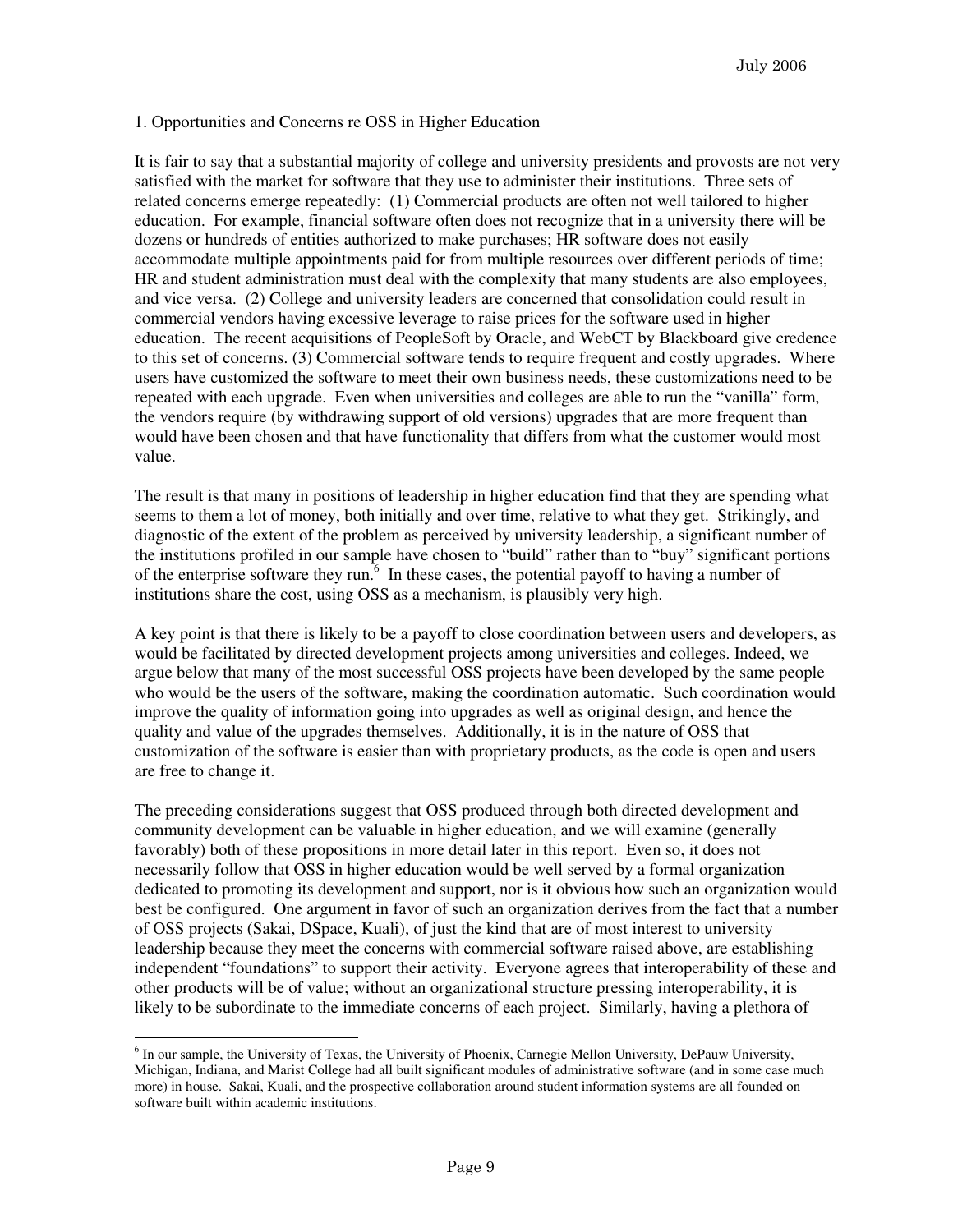"foundations," each with different governance structures, licensing protocols, and the like, will cause failures of interoperability in legal and administrative realms, as well as a good deal of wasteful duplication of organizational effort and resources devoted to governance.

Potential Problems. Three sets of problems regarding OSS in higher education were raised at the initial meeting, and are also discussed at some length in this report. A number of leaders, especially from smaller institutions that do not have extensive IT staff, are concerned about support for noncommercial products used in their production systems. When the payroll program fails, or course registration is put on hold, timely and effective support is an urgent requirement. Commercial vendors generally promise (and sometimes deliver) this kind of support.

Meanwhile, many managers and leaders see community developed OSS as insufficiently businesslike (informal, voluntary, even ideologically anarchic) to be used for activities that are essential business operations of the university. In many contexts, OSS is used in a very businesslike way: Apache and Linux are part of the operating fabric of thousands of commercial (and noncommercial) enterprises. An increasing number of firms are making it all or part of their business to provision and support OSS. IBM, among many others, contributes both employees and financial resources to the development of open source projects. That some open source products can be relied upon for essential operations is well established, but in order for specific products to be deployed successfully in higher education, managers will have to be sure that those products are reliable and well-supported. One of the possible roles of an organization to support OSS in higher education would be to assure, either through third parties, commissioning, or provision, adequate operational support for OSS products.

A second set of concerns is more philosophical. The information technology industries in the United States are robust, active and innovative. Without a compelling characterization of market failure – of why the private market cannot deliver well to the higher education sector – it is hard to see why a new, nonprofit organization would be necessary to deliver services that look at first blush to be potentially profitable. Is higher education so small or so different that the marketplace cannot serve its needs well?

Finally, the establishment of an organization to promote and support the use of open source software in higher education raises questions of mission, governance, and organizational form. Who would own it? What would it be called upon to do (and not to do)? Who would pay for it? How would it be governed? What would be its relationship to existing organizations, and to existing and future projects? How could it coordinate projects effectively without stifling innovation? In summary, what do we really have in mind when we consider such an organization?

#### 2. The Organization of the Report

This report is largely an evaluation of the potential costs and benefits of establishing OOSS as a cooperative venture of institutions of higher education and of other institutions whose mission involves the support and improvement of higher education. The primary audience for the report is the leadership of U.S. higher education, as this group will need to be the locus of activity and support for such an organization (moreover, the study itself was commissioned by leaders from a small but diverse group of institutions). At the same time, we recognize that the outcome of this report could have a more direct impact on the day to day lives of principals and developers involved in open source projects, and that the support of this group will be essential to the success of any new endeavor that might materialize as a result. Thus, they also constitute a critical audience.

In order for OOSS to be of value, it must be the case that OSS itself has a realistic promise of improving the efficiency and effectiveness of college and university operations relative to products in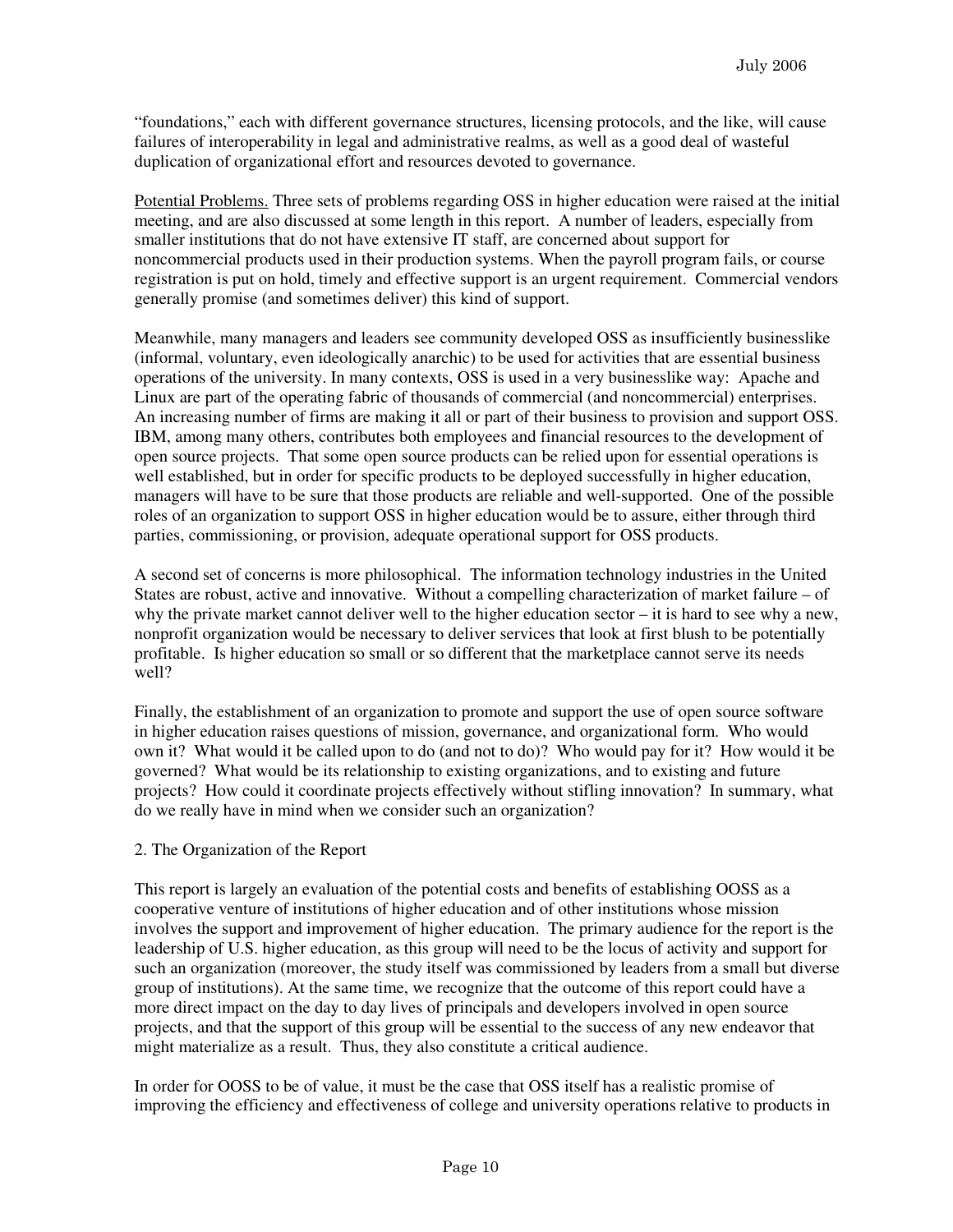the commercial marketplace. We will argue below that such promise will generally derive from directed development projects involving several institutions, responding to clearly articulated goals of the academic leadership. UPortal, Sakai, DSpace and Kuali are each in their own way useful models, although all are quite different from one another in material ways. Crucially, by its very nature open source facilitates collaboration, both in initial development and over the life cycle of projects. But as we have noted above, establishing the value of directed open source projects does not in itself make the case for OOSS. We will explore some of the organizational, legal, and mission-related hurdles that must be overcome in order for OOSS to succeed.

The remainder of the report is organized as follows: Section II provides a discussion of how we went about our research, who we talked with, and what sorts of information we sought. Section III is the heart of this report, containing a detailed summary of what our various informants had to say and what we learned about possible products and possible roles for OOSS. Section IV provides two descriptions of what the world would look like in five years if open source were successfully employed in higher education. One describes a "most desirable" outcome, while the other is somewhat less so, yet would still constitute success. The implication is that there is a good deal of upside potential.

In Section V we examine in some detail different models of open source development, focusing on what is required to develop large-scale collaborative projects of the type that compete with commercial enterprise-wide administrative software. This is the domain where the case for collaboration is strongest *a priori.*

Section VI provides policy options, ranging from something close to laissez-faire to establishment of an OOSS organization that would own and distribute software, as well as assist in the commissioning of new projects.

## **Section II: Methodology**

In designing the OOSS study, a primary objective was to talk to a cross section of people from different constituencies and types of organizations and with a variety of perspectives on the use of open source software in higher education. In total we interviewed over sixty people. One important group consulted were senior leaders – presidents, provosts, CIOs, CFOs – as their support would be critical to any new organization's ability to have maximum impact and to gain financial backing. Understanding their perspectives and goals is especially important because, although this group has so much at stake in this discussion, it often seems less well represented in the discussions about open source than developers and principals of open source projects.

The needs and perspectives of academic leaders and managers have a large degree of variation depending on their employer's size, mission, and access to resources. We therefore targeted institutions across a number of segments, including: large research universities, state schools, wealthy liberal arts colleges, less well resourced institutions, community colleges, and for-profit institutions. We consulted with administrators at two major state systems, Texas and California, and with other institutions that have played leading roles in open source projects such as Indiana, Michigan, MIT, and Stanford. A complete list of people interviewed for this project is provided in Appendix A.

The principals and developers involved in open source projects are also key stakeholders. Understanding their motivations is vital, as the long term sustainability of many (if not most) open source projects in higher education depends on their personal commitment. People consulted from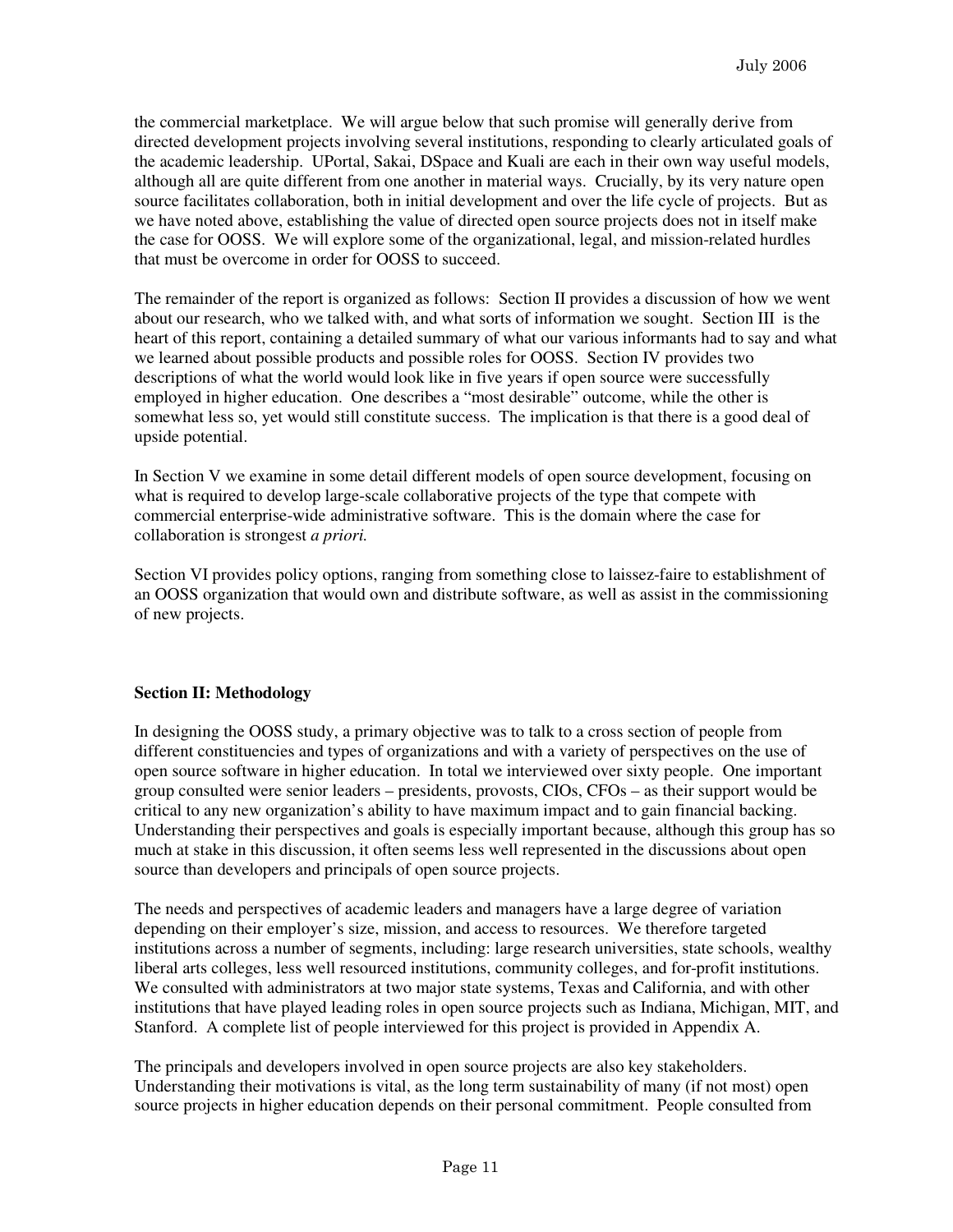this group had a wide range of views about the potential for open source in higher education and what should be done to support it. As one would expect, these views tended to reflect the stage of development and needs of their particular project(s). We also spoke with people who were involved in open source projects outside the university environment, principally Apache. They offered a different perspective on what ingredients are necessary for open source projects to succeed, and how projects in higher education look different from other open source efforts.

In the course of this study we also spoke with staff at a number of commercial firms that provide support services for open source software (rSmart and Unicon), those that have major corporate investments in open source (IBM and Sun), and those that may compete with open source projects in higher education, such as Blackboard/WebCT and Oracle. Finally, we spoke to people at many of the myriad other organizations involved in some aspect of IT in higher educations, such as the Common Solutions Group, IMS Global Learning Consortium, Educause, the Alliance for Higher Education Competitiveness, OSS-Watch (UK), Ask-OSS (Australia), and the Open Source Development Lab's Higher Education Forum.

In addition to conducting interviews, we gathered and consulted information from a wide range of secondary sources. Surveys on usage of open source and IT spending in HE corroborated some of our more anecdotal findings. Articles and papers chronicling the progress of open source, as well as books by authorities on the subject such as Steven Weber and Eric Raymond<sup>7</sup>, informed our understanding of the movement's evolution and success. Discussion boards of prominent OSS projects provided a picture of some of the issues of concern to the developer community.

We approached our research with our minds open to learning what people in these various roles see as their objectives with respect to software, what obstacles they believe stand in their way, and what solutions they believe would help to overcome these obstacles. At the same time, our motivation was to find evidence for or against a set of propositions that relate to the principal arguments and questions set forth in the October meeting. Thus, we sought evidence regarding the following assertions:

- There is at least a sizable community of users who are deeply dissatisfied with the cost and performance of currently available options, and this is a subject of concern at the university leadership level.
- Open source software is a viable solution to this problem, and university leaders are receptive to it.
- There is significant demand for certain software products that is not being met, suggesting that there is a market failure and hence the possibility that concerted action can effectively address that failure.

And finally, we looked for visions of what an organization could do to promote solutions to problems in higher education via the use of open source. During the course of our study, we discovered that legal issues around licensing and governance pose serious challenges for the open source movement, and thus we have dedicated a lengthy sub-section to discussing these issues.

 $\overline{a}$ 7 See Weber, Steven. *The Success of Open Source.* Cambridge: Harvard University Press, 2004. See also Raymond, Eric. *The Cathedral & the Bazaar: Musings on Linux and Open Source by an Accidental Revolutionary*. O'Reilly, 1999.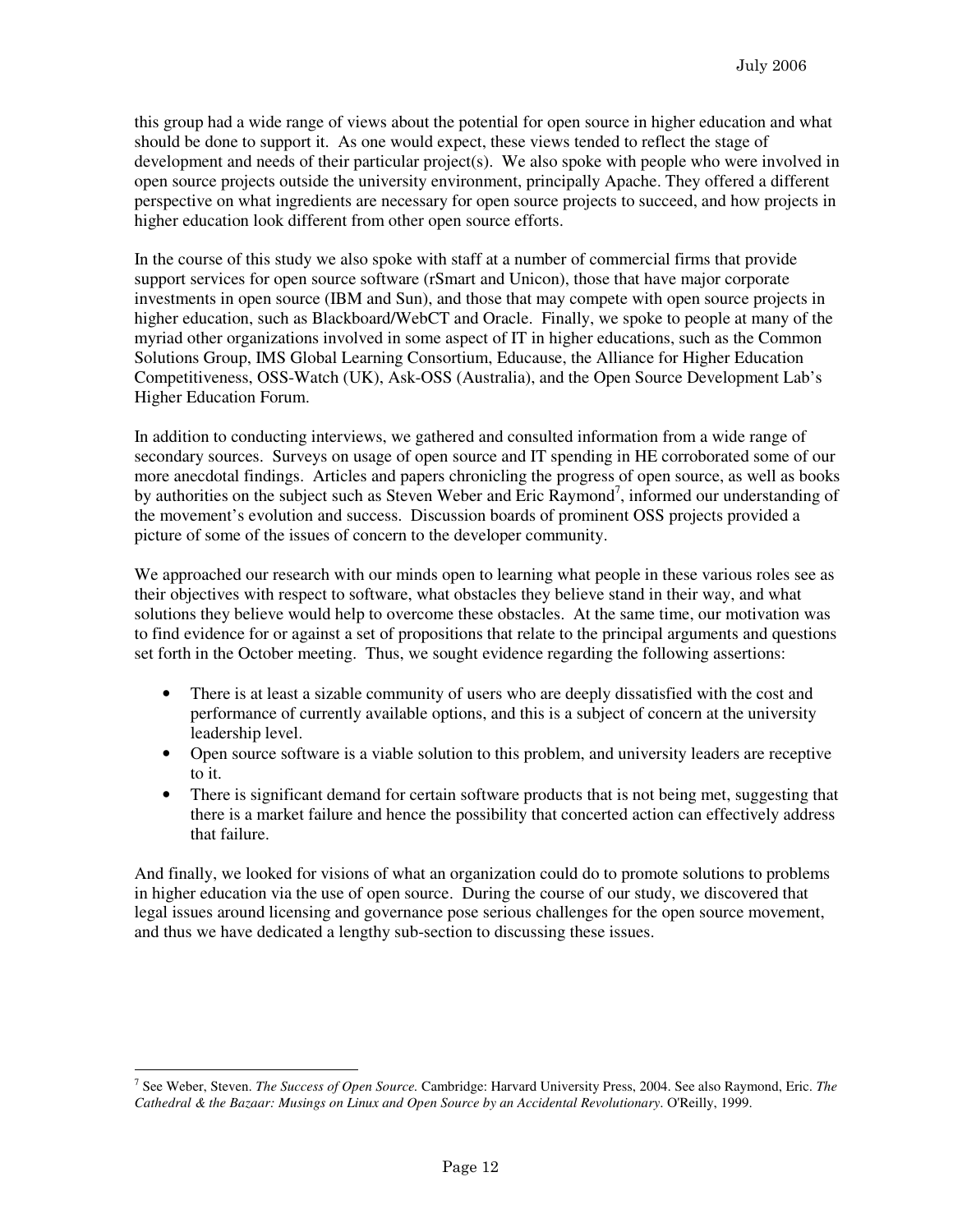#### **Section III: Findings: What People Told us and What we Learned**

In this section we will review what people told us in relation to the central propositions described in Section II.

#### 1. Dissatisfaction with Current Options

We found a considerable amount of evidence attesting that many university leaders are dissatisfied with the cost and performance of software, and that this is a matter of significant concern to them. This was particularly true in institutions that have recently gone through the process of implementing a major system. The areas of dissatisfaction can be grouped under three headings: cost, performance, and control.

There is a general feeling among university leaders that they spend a lot on information technology, particularly administrative systems such as finance and HR. These are the systems that have cost millions, and in some cases hundreds of millions, of dollars to install. It is worth noting that the bulk of that cost is in implementation, not licensing costs per se, due to the need for customization and training and the difficulty of getting various systems to interoperate.<sup>8</sup> Many of the costs have to be repeated when the software is upgraded. One concern conveyed by several presidents and provosts is that it is very hard to know how much they should be spending. They expressed frustration with the process of making decisions about what systems to install, as they do not have a good understanding of the cost drivers or even know what questions to ask in looking for ways to reduce costs.

What is especially aggravating is that, after spending all this money, many people are not happy with the results. It was noted that software provided by vendors like PeopleSoft and SAP is adapted from other industries and often does not work well for educational institutions, which tend to have idiosyncratic processes and ways of managing resources. Because the software is proprietary and the source code is inaccessible, it is expensive and difficult to customize these software packages to an individual institution's requirements.

A third concern expressed by a number of university leaders is that a small number of commercial vendors hold a great deal of market power in areas of core operating or strategic importance. This power comes into play in two ways: first, the market for administrative and learning management systems is dominated by a small number of companies, so choice is limited to one or two providers for a given type of software. The acquisitions of PeopleSoft by Oracle and of WebCT by Blackboard were frequently cited as sources of unease. These concerns were heightened by reports that each of these companies has plans to offer more integrated systems that might extend the community's dependence on them. Oracle's Fusion strategy aims to connect all levels of enterprise technology database, middleware, and applications. Blackboard plans to expand into administrative software, enabling its course management software to integrate with related systems that manage student information. One could imagine a rather bleak scenario in which universities and colleges feel compelled to purchase monolithic systems with even less flexibility than they have now to optimize on individual modules.

The second dimension to the supplier's high level of power derives from the enormous switching costs of moving from one provider's platform to another. Expensive customizations must be repeated and interfaces with other systems rebuilt. Furthermore, staff are highly resistant to learning to use a new

l <sup>8</sup> For an informal study of this point, see Jim Barry, Wayne D. Powel, "Post-Implementation Evaluation of an ERP/SIS," presented at the Educause conference, October 19-22, 2004, available online at http://www.educause.edu/LibraryDetailPage/666?ID=EDU0457 (accessed May 7, 2006).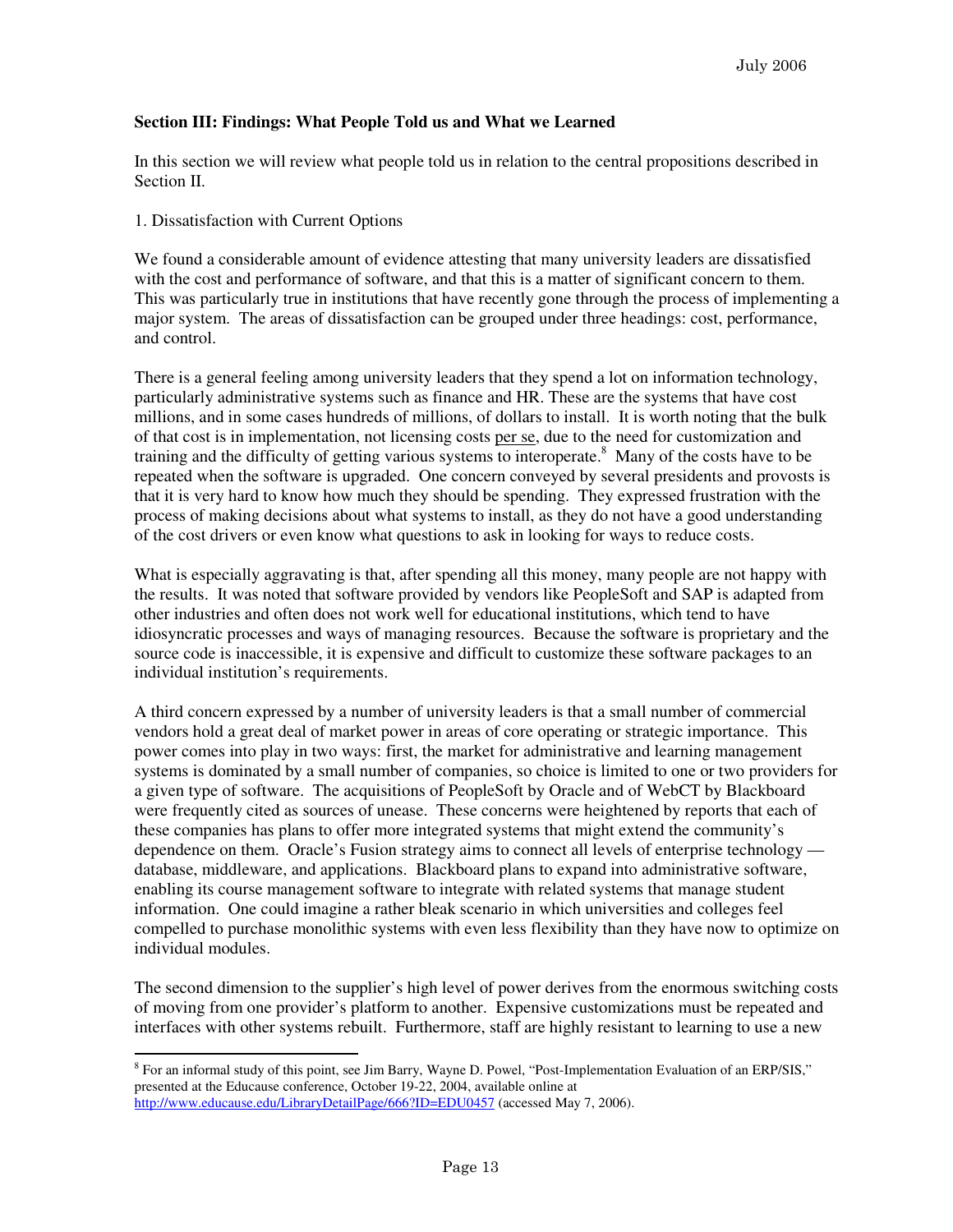system (this was a comment made repeatedly with respect to faculty and course management systems). Most CIOs said they expect administrative systems to last 10-15 years, which seems like an eternity in the software world but provides some indication of how reluctant users are to switch products. One CIO estimated that in a given year, his institution turns over 5-7% of its software. This mindset suggests that any change in the industry would take some time, as institutions tend not to make changes to their existing stock of software until a product is long in the tooth or otherwise performing inadequately.

It is not obvious, at first blush, why a vibrant and competitive software market is not better able to meet the needs of this sector. One theory (which to us seems highly compelling) is that the problem lies in the distance between the software producers and users – developers working in the commercial world do not have a nuanced appreciation of the ways in which software is used in higher education. Indeed, this disjuncture between developers and users is common to many industries. Higher education, however, is different in a variety of ways. First, it is small relative to other large sectors of the economy, which may lead enterprise resources planning (ERP) vendors to produce to a broad marketplace that is quite different from higher education. The relatively small size of higher education may also make it especially vulnerable to monopolization. Whereas one vendor may find HE to be profitable, there may not be enough of a market to stimulate the entry that is so essential to effective competition. (This is especially troubling in light of the increasing levels of concentration and the relatively high initial costs and switching costs in the software industry.) Second, higher education has a fairly robust tradition of building its own software, and many institutions have significant professional resources that are relatively well attuned to the particular (even peculiar) needs of higher education. With the exception of the IT industries themselves, higher education probably has the best informed in-house technical expertise of any industry in the country. And, third, HE really is idiosyncratic and quirky and has many business practices that are unique and essential to the sector while being deeply puzzling to the corporate world that is the principal supplier to the sector. (E.g., multiple appointments from multiple funding sources; simultaneous use of academic years and calendar years for pay calculations.)

For all of these reasons, HE is both relatively unattractive to potential entrants (indeed, the tendency has been for large vendors to merge with each other, which has just the opposite effect of entry) and has the potential to overcome substantive failures of coordination between producers and consumers by using its own staff. There is thus a conjunction of apparent market failure and plausible market opportunity.

Of course, it is possible that the problem lies in the higher education industry's practices. There is surely some truth to the notion that academic institutions are prone to indulging in their uniqueness, and that a more disciplined sector would focus on modifying its business practices rather than doing extensive customizations or even building its own ERP systems from scratch. However, we spoke to several leaders who had attempted to adapt to commercial ERP software in vanilla form and who described the process as highly disruptive and not ultimately very successful.<sup>9</sup> An interesting data point is that the University of Phoenix, which one would expect to operate with hard-nosed fiscal discipline, has chosen to build most of its own administrative systems. To be fair, we also met with leadership at a couple institutions that are quite happy with their commercial software and, reportedly though a combination of luck and management, were able to implement these systems with minimal pain. This point supports one of our general findings, which is that the needs in the community are far from homogenous, and any proposed solution will meet the needs of some constituents and institutions better than others.

<sup>&</sup>lt;sup>9</sup> Here is a simple and telling example. Commercial entities cannot imagine the necessity for managing multiple appointments on multiple funding lines, something that is essential for a research university.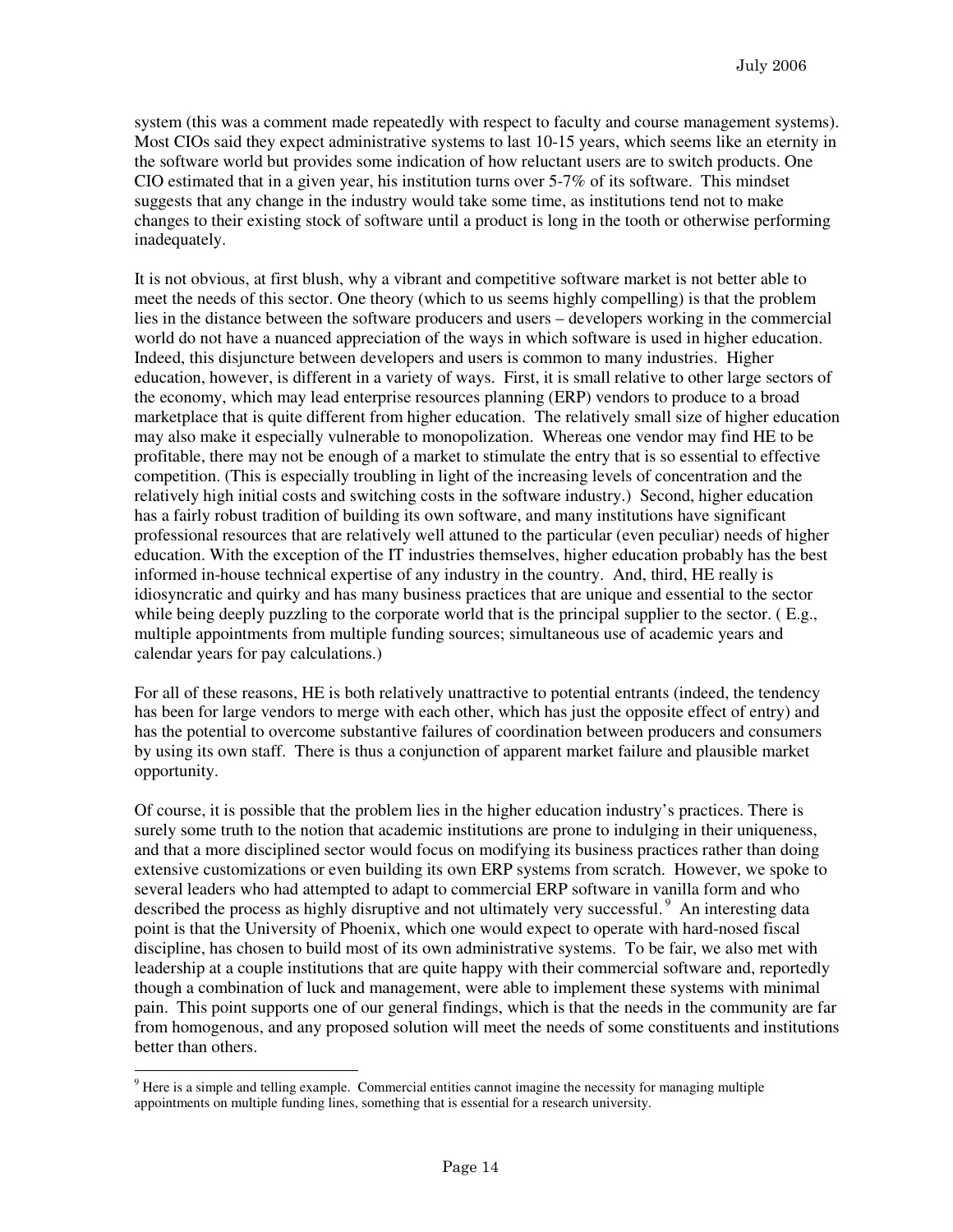#### 2. Products

Colleges and universities are complicated places, requiring the integration of many processes for both operations and policy development. In the course of our study, college and university leaders identified a number of areas in which better enterprise-level software could improve the quality of performance and reduce costs in some combination. The range, not surprisingly, is from the utterly essential (e.g., meet the payroll and register the students) to the optional but potentially valuable (e.g., create a template for faculty to report on their professional activity). The products discussed are described in detail in Appendix B, along with reflections on their level of importance and the perceived risks and shortcoming of the current options. The most salient point to raise here is that the areas of greatest dissatisfaction and concern to senior leadership were in the categories of administrative software that is not specific to HE (financials / purchasing / physical assets / space management), administrative systems that are specific to HE (student administration / financial aid / admissions / registrar / grants management) and course management, which is seen as core to the academic mission. An additional area of increasing concern is security, both of the network itself and of sensitive data about students and employees.

#### 3. Is Open Source a Viable Solution?

We should reiterate here what we mean by "open source software." We use this term to refer to software for which the source code is made available for others to use, view, modify, and redistribute. The term "community development" is used to describe the distributed process that has been used for projects like Linux and Apache. Open source software can also be produced through a centralized, controlled approach, which we refer to as "directed development." (Once developed and in production, of course, its openness makes it amenable to decentralized, local changes.)

The success of community developed open source is quite well established. Apache has nearly two thirds of the market for web servers, approximately 10,000 contributors, and a sophisticated organization in place to oversee the software's development. Some form of Linux is used as the operating system in 20% of computers, and also has thousands of contributors and a highly evolved development process, led by its "benign dictator" Linus Torvalds. Moodle, a project from within the higher education community, has been installed in over 10,000 sites (including both secondary schools and higher education) and has nearly 200 contributors worldwide. None of these examples required significant up-front funding and all rely primarily on volunteers for code contributions.

These types of efforts have yielded enormous benefits for software users, and higher education clearly shares in them. A recent study done by the Alliance for Higher Education Competitiveness (A-HEC) found that 57% of institutions in the U.S. use some form of open source infrastructure software (operating systems, web servers, databases, etc.), and 34% have implemented open source application software (course management systems, web browsers, spam filters, and the like).<sup>10</sup> There is some variation in the perceived benefits to academic institutions of using open source. For schools with limited resources, the ability to acquire software without paying license fees is an important advantage. However, because these institutions also tend to have small IT departments, open source is only a serious option if it is very easy to install and maintain (Moodle appears to be meeting this test). A-HEC found that institutions with annual operating budgets of greater than \$100 million were far

l  $10$  The latter number includes proprietary products that are based on open source, such as SCT Luminis (based on uPortal). See Rob Abel, "Best Practices in Open Source in Higher Education Study: The State of Open Source Software," February 3, 2006.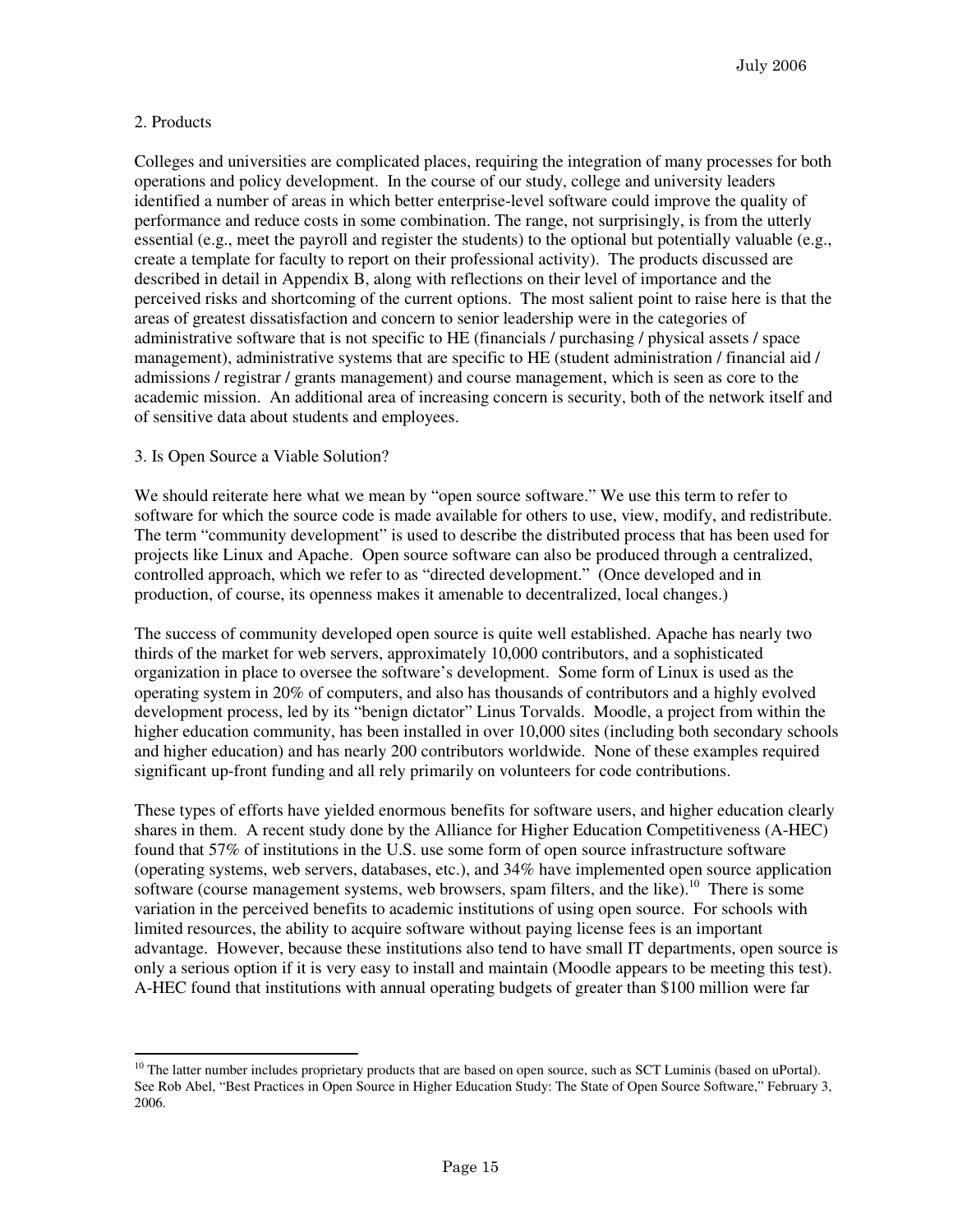more likely to be using open source infrastructure and applications than their smaller peers.<sup>11</sup> It is very possible that these schools would adopt less installation-friendly open source if support services were available (and at a lower cost than what they would pay for purchasing and installing proprietary software). On the other hand, the financial impact of open source software is notoriously hard to measure due to the difficulty of adequately accounting for all the ancillary costs of support, maintenance, upgrades, etc. CIOs of two large research universities commented that they expected the "total cost of ownership" (by which they probably meant annual operating budgets) for open source to be roughly the same as for commercial software. The main advantages of open source from their perspective are the added flexibility and control, and potential for increased longevity. Measured properly, these improvements in effectiveness and reductions in cost could reduce the total cost of ownership over any period of years.

Another benefit emphasized by several interviewees is that open source can provide an alternative to commercial software by giving buyers more leverage. Institutions that use Blackboard and have no immediate plans to change are still very happy that Sakai exists. One CIO commented that Blackboard is already more responsive to standards than it was before Sakai. They hope that it will put pressure on Blackboard to lower prices. A provost commented that just the existence of open source administrative software (even if it were not quite production level) would make a big difference in their relationship with Oracle.

There is still an open question as to whether open source can be used to address the most pressing problems identified for higher education in the areas of administrative and learning management systems. Those on the demand side we interviewed are more cautious when it comes to adopting open source software developed through the community development approach for mission critical applications that are specific to higher education. Managers are skeptical that complex administrative systems can be developed through a decentralized, voluntary model that meets their requirements and reliability standards. A couple specifically stated a preference for dealing with commercial firms with a strong profit motive. When the alumni relations database or payroll system crashes, they would like to have a phone number to call (though this could, in fact, be possible through commercial support vendors). In the extreme, and a number of CFOs raised this explicitly, they would like to have someone to (threaten to) sue.

#### 4. Services OOSS Could Provide

 $\overline{a}$ 

In each of our meetings we asked what the interviewee would like to see an OOSS do, if one were to be created. While there was near unanimity that some kind of an organization would be valuable, there was little consensus as to what it would look like. As one would expect, senior leaders were focused on addressing broader issues facing their institutions and on mitigating the risks associated with adopting OSS, while those engaged in projects focused on what OOSS could do to help their projects succeed. So leadership looked for help in coordinating their investments in software development with those of other universities and in gaining access to better information about the reliability and performance of OSS. Project principals and developers looked for technical, marketing and business planning services, solutions to governance issues, and easier access to resources. Appendix C provides a full list of possible activities for OOSS from both the user and developer perspective with commentary on the feasibility of each. Many of these desires will be reflected in the policy options put forth in Section VI.

<sup>&</sup>lt;sup>11</sup> For infrastructure,  $72\%$  of schools with budgets of greater \$100 million reported that they had implemented open source software, compared to 47% of schools with budgets of less than \$100 million. For application software, 47% of the larger schools were using open source, as against 30% of the smaller colleges and universities. The smaller schools were also far more likely to report that they had not considered using open source software.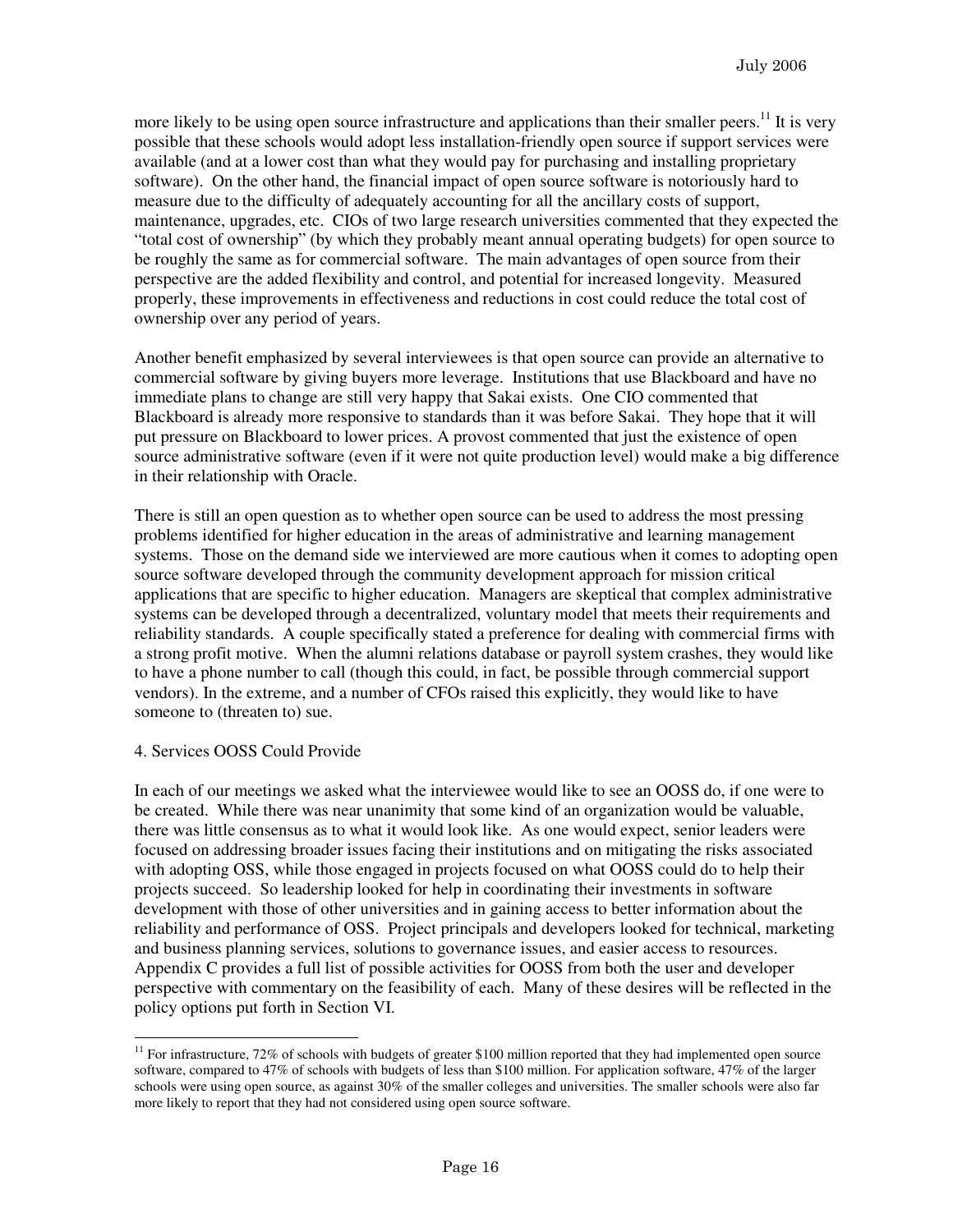#### 5. Legal Issues

The most consistent need expressed by both users and producers of open source software was for assistance with legal issues related to licensing and governance, thus we decided it would be worth describing these in more detail.

#### Licensing.

One major challenge for open source projects is ensuring that all the code in the software is appropriately licensed.<sup>12</sup> This has two aspects: First, ensuring that code contributions are adequately documented, and second, making sure that there has been an appropriate review to ensure that usage of any third party software complies with whatever form of license applies to that software. The first part can be difficult for projects in higher education, where on the one hand the institution is likely to have rights in any software written by IT staff, and on the other hand the institution is not likely to have in place extensive infrastructure for supervising this work. Furthermore, to the extent the institution has licensing expertise, it is concentrated in a "technology transfer" unit that is more typically tasked with maximizing the value of intellectual property created by the university in negotiations with commercial partners. One consequence is that it can take a significant amount of time and legal resources to negotiate contribution agreements with each contributing institution such that the agreements are consistent and fair to all.<sup>13</sup> The second part – ensuring that incorporating third party software is permitted – can be complicated by the sheer number of different licenses that OSS can be subject to, as well as by ambiguities in many of even the most popular forms of open source license regarding what is and is not permitted. While ordinary users of the software may not need to concern themselves with the details of these licenses, vendors that plan to redistribute the software in the course of providing support or other value-adding services, do. This work makes supporting open source software more expensive and less attractive to commercial vendors, and hence to users.

Another cause for concern is fear of liability associated with creating and distributing open source software. In open source software, code contributions can come from many sources, and it is not easy to verify that they do not contain any code that infringes the intellectual property rights of third parties. The risk that infringing code will creep into a project is, of course, not unique to open source software. Proprietary software vendors must also contend with the possibility that infringing code will find its way into their code base, exposing them to copyright infringement lawsuits. There are, however, two important differences in the way this issue confronts commercial software vendors and open source projects. First, commercial vendors indemnify their customers against liability for using software that contains infringing code. Users are thus offered some protection against the risk of damages associated

 $<sup>13</sup>$  Many extant projects have been relying on counsel at their host institutions or pro bono advice from unaffiliated lawyers,</sup> but this model is not sustainable, especially as the number of projects expands.

 $\overline{a}$ 12 Each open source project must form two sets of licenses: "inbound" licenses with contributors and "outbound" licenses specifying the terms of use. Contributor agreements usually specify that the code being submitted is the contributor's own work, that it is not an unauthorized copy of code from another source, and that the contributor gives permission to the project to integrate his code into its software, distribute it to its users, and allow those users to modify it. Recently contributor agreements have started to include a limited license to any patents that may belong to the contributor to the project that would be infringed by use of the contribution. Open source "outbound" licenses generally give users permission to run the software on their computers, to read and modify the code, and to redistribute modified versions of the software, as well as disclaimers of any liability to users in connection with use of the software. There are now 58 different forms of open source license approved by the Open Source Initiative, most of which fall under the broad categories of "open closed" or "open open" licenses. Open closed licenses, such as the Apache Software Foundation and BSD licenses, allow users to distribute the code as part of proprietary, closed source software products. "Open open" licenses, such as the well-known GPL, require that any further redistribution or reuse of modified versions of the software be under the same open source terms under which the unmodified version was originally provided. These are sometimes referred to as "reciprocal," or pejoratively as "viral," because they spread their open source qualities to any piece of software that adopts part or all of their code.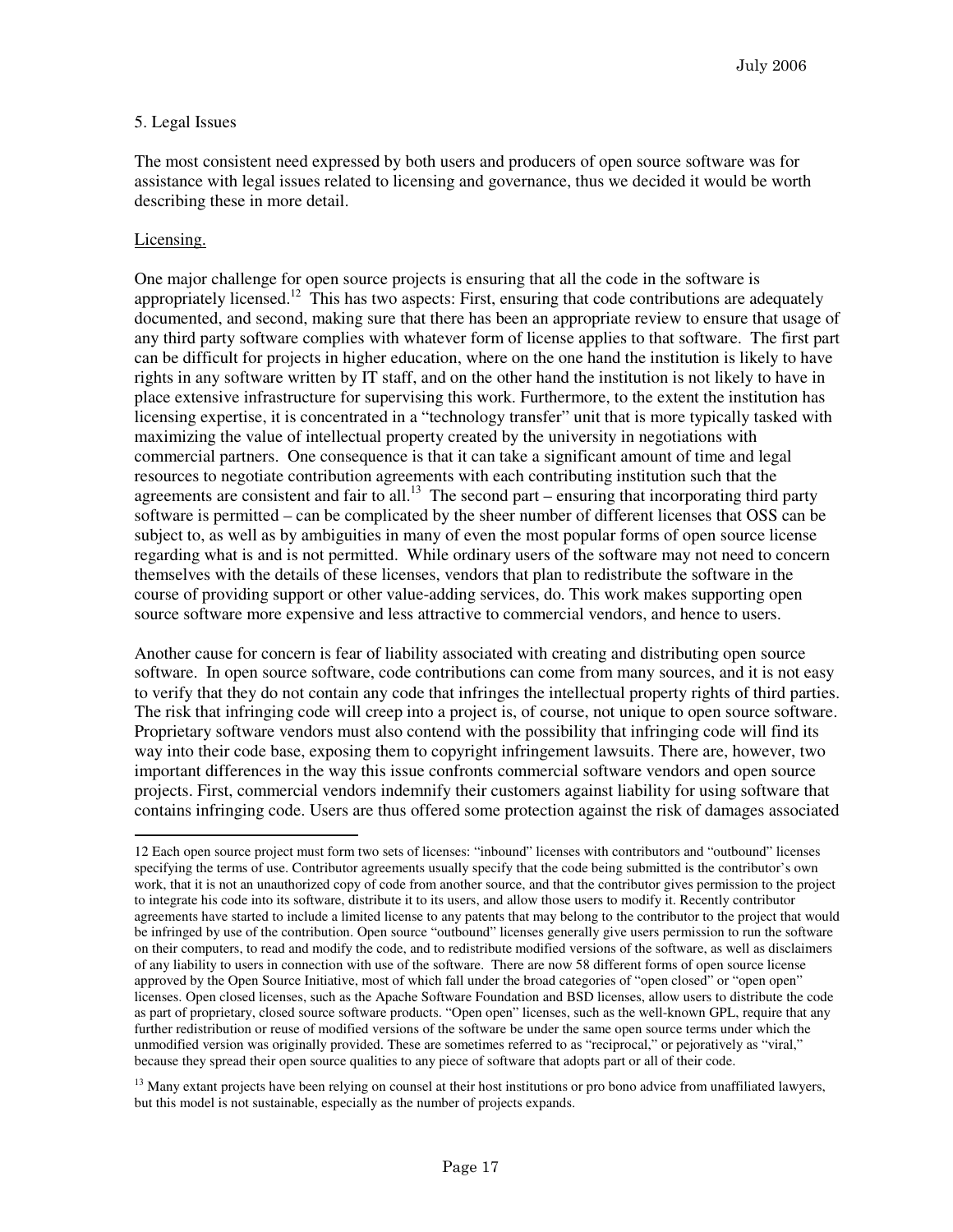with using infringing software, although the indemnity would typically not cover possible business interruption and other indirect costs that may actually be far higher. Open source projects do not generally have the wherewithal to provide an indemnity, and typically disclaim any liability to end users. Second, by definition the source code of open source software is exposed, making any infringing code easier to detect by copyright owners and their allies. The more successful an open source project becomes, and the more it threatens commercial interests, the more likely it is to attract scrutiny. The announcement of a partnership between a U.S. firm called Open Source Risk Management and Lloyds of London to underwrite open source insurance for end user institutions, offering the functional equivalent of an indemnity, shows both that the risk of infringement is perceived as a serious issue, and that it is possible to evaluate and get comfortable with, or insure against, that risk. $14$ 

There is a real need to make sure that institutions whose staff have contributed to open source projects – especially lead institutions – are as protected as possible from infringement claims. At the same time, however, we believe that the risk that commercial firms will exploit the potential for liability and business interruption costs to spread fear, uncertainty, and doubt – "FUD" – among institutions that are considering open source alternatives to their products to be just as serious, if not more serious, threat to the long term success of open source in higher education. If FUD persuades academic institutions to take a conservative approach to the use of open source, these projects may never get off the ground.

Another noteworthy development is the creation of the Software Freedom Law Center (SFLC), a new non-profit law firm founded by Columbia Law School professor Eben Moglen to serve open source projects. SFLC provides its services at no cost to open source projects. Moglen is the former General Counsel of the Free Software Foundation and is closely involved in the development of the next version of the GPL license. His center has received funding from IBM, HP, Fujitsu, Red Hat, Hitachi, and the Open Source Development Lab (OSDL), because they are heavily invested in the future of open source and believe this problem is so important. In addition to legal services, SFLC recently announced that it is creating the Software Freedom Conservancy, which provides financial and administrative services as well as a formal legal structure to house OSS projects.<sup>15</sup> We were encouraged that Professor Moglen expressed interest in providing services to OSS projects in higher education.

With proper guidance, there are measures individual open source projects can take to mitigate the risk of infringement. Project managers and contributors must be educated to implement best practices from the beginning of each project to ensure their code is "clean." Contributor agreements can play an important role in creating awareness among developers of the importance of respect for intellectual property rights and the risks that can be created for projects if all contributions are not properly licensed.

#### Governance.

Almost all projects want help getting organized and finding a legal and organizational home. Their motivations can vary. Some have been developed and incubated inside a university (or small group of universities) and reach a point at which they feel they have outgrown this arrangement. They wish to concentrate responsibility and legal ownership in a separate entity, while opening the possibility of attracting resources from a larger community. Some see this as a useful way to transition from a

 $\overline{a}$ <sup>14</sup> See http://www.osriskmanagement.com/open-source-compliance-insurance.shtml

<sup>15</sup> See http://conservancy.softwarefreedom.org/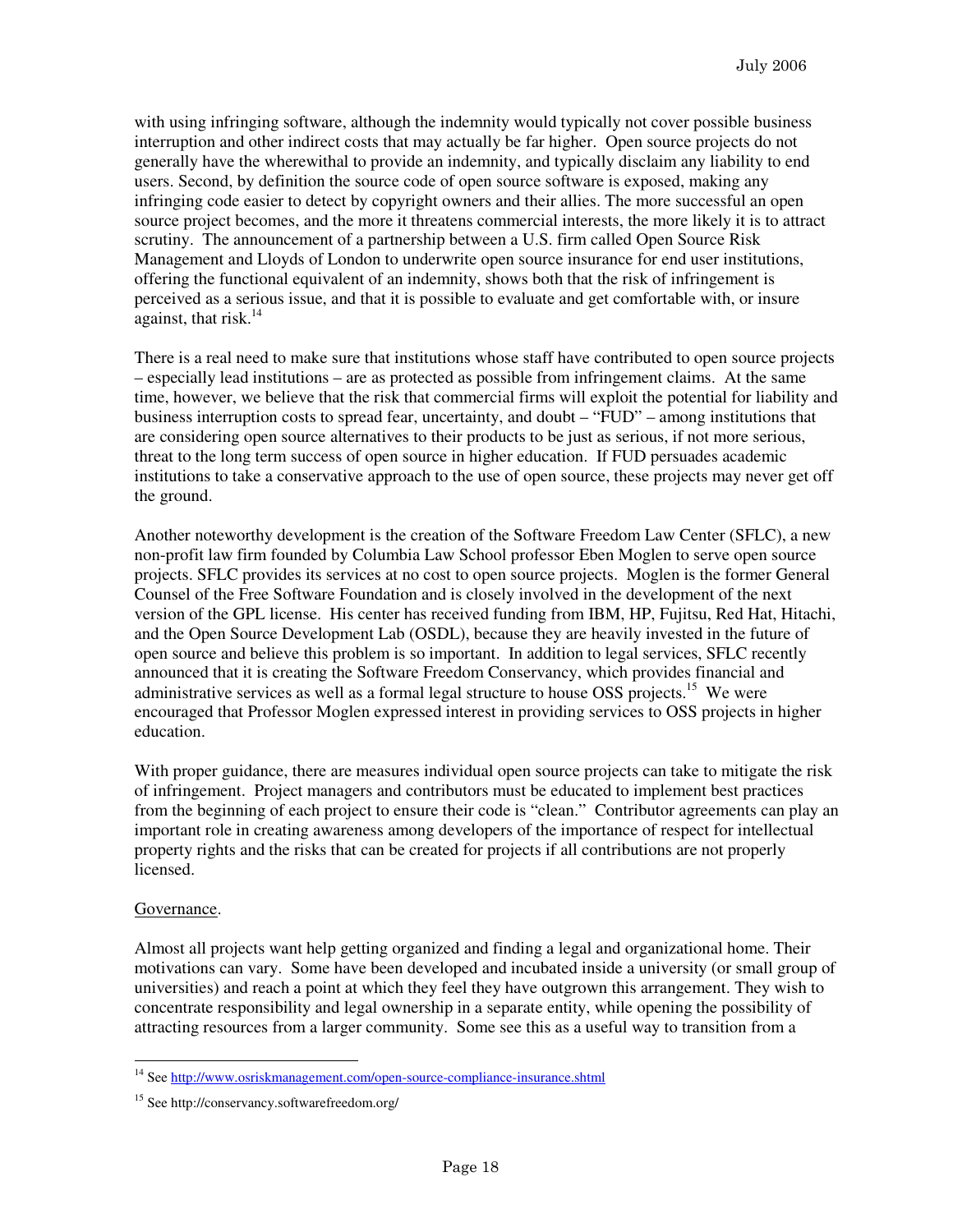centralized, grant-funded project to one relying on a decentralized community of contributors. Several projects at this stage of their lifecycles expressed interest in transferring ownership and management to an OOSS. Others want to be independent, and are more than happy to live outside an OOSS. For the latter, launching new non-profit "foundations" or other type of legal entities seems to have appeal, perhaps in part because doing so can create a perception of stability and critical mass in the user community. However, if the trend to creating an independent "foundation" for each project could be forestalled, there could be considerable saving in both financial and organizational costs across the system.

Another motivation for creating an independent legal entity is to protect the managers of an open source project from liability risk. Incorporation concentrates liability in the legal entity and reduces potential liability for individual managers. Contributors remain responsible for their own actions, but the possibility that they will be found liable for infringing code provided by other contributors is greatly reduced. This has been a factor in the creation of legal entities outside higher education, such as the Apache Foundation (many of whose initial contributors made a lot of money in their day jobs). While none of the individual developers we consulted for this project mentioned concerns about their personal liability risk, this may be an important consideration from the perspective of universities and colleges that sponsor OSS projects.

#### **Section IV. Measures of Success (or its Absence)**

Having listened to presidents, provosts, CFOs, CIOs, project managers, developers, and users of software, we have developed long lists of things that people like and do not like about the current state of affairs and about prospects for the future. In this section we distill those lists into a broad agenda for improvement and two possible pictures of the world five to ten years hence.

The first picture is one that almost anyone in higher education would view as overwhelmingly successful. Here, the HE sector is on a clear path to a set of effective administrative solutions that have reasonable initial cost, that are adaptable to changing circumstances and requirements, and that are well supported, either in-house or through external vendors. Some of the products in use or in prospect are open source, some may be commercial, and all face sufficient market pressure so that there is little threat of monopolization. Should OOSS have contributed to this set of outcomes, it will have been one of the most successful cooperative institutions in the history of higher education.

The second picture is one of qualified success. Here, the vast majority of implementations continue to be proprietary, but in at least a significant number of the important domains, there is a potentially viable open source product that is good enough so that it can exert significant market discipline on the prices that commercial vendors attempt to charge the HE community. This is the minimal level of improvement to the status quo that could be viewed as a successful outcome. It is possible that a laissez faire environment (i.e. in the absence of an OOSS) could get us this far.

#### 1. An Expansive Vision of Success

In the best of all possible worlds, all of the products discussed briefly in Section III (and profiled in depth in Appendix B) and more would be either operational or in prospect over the next several years. Moreover, the following characteristics would apply generally:

> o Applications would last longer and be continuously adaptable. Many commentators lamented the fact that the life cycle of the products that they use is short, leading to both financial and learning expense when changes are made.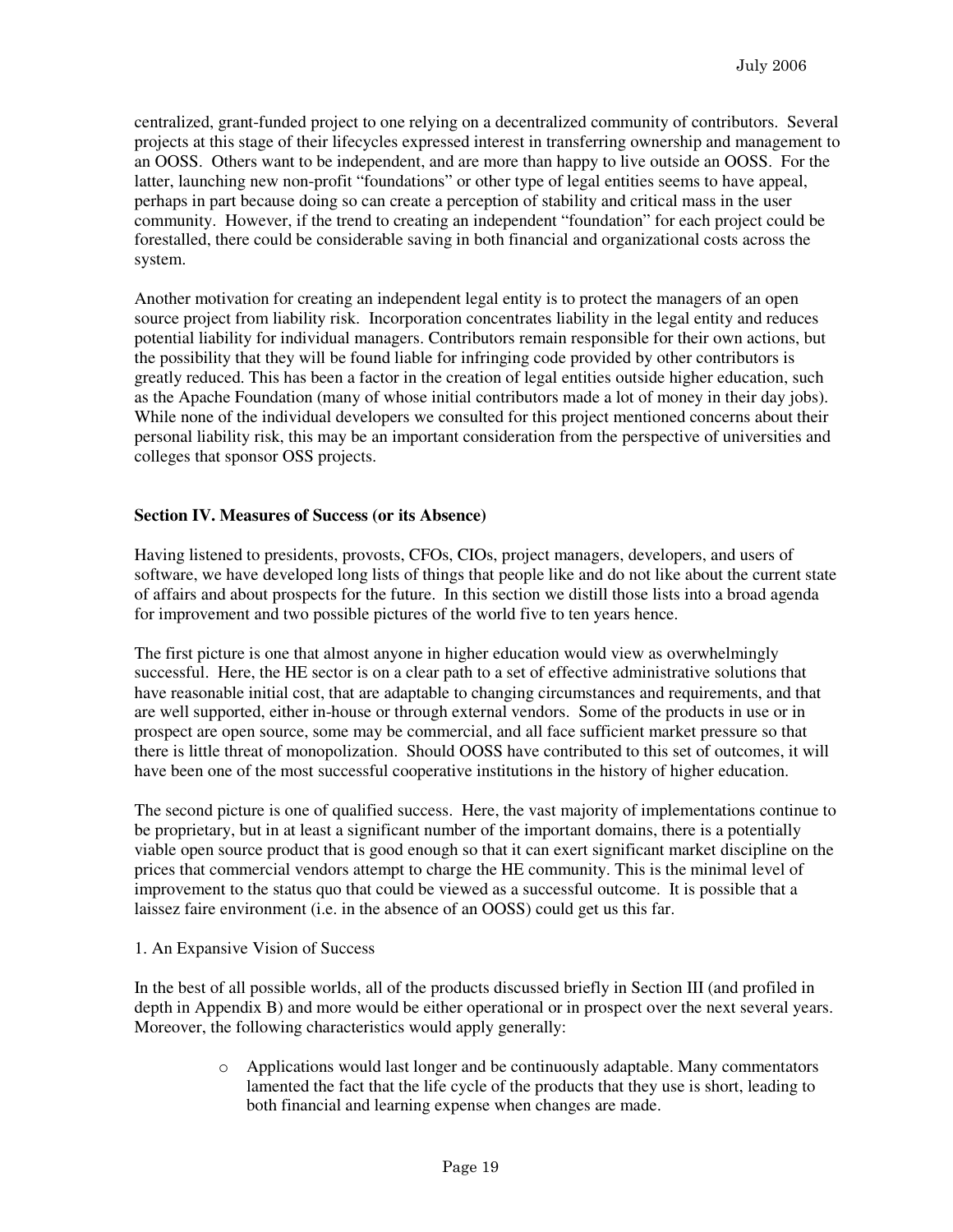- o The marketplace would offer a diverse set of responsive products.
- o Ideally, there would be a very high degree of interoperability within suites of software products, while interoperability across suites would be fairly good and getting better. Failing that, it would be relatively easy for either local staff or commercial specialists to make the necessary adjustments and the trend would be towards greater ease and interoperability.
- o Implementation and upgrades would be less costly and would not require as extensive and expensive a set of consulting resources as is often the case today.
- o Users, from those in the trenches through CFOs, provosts, and presidents, would have better control over the features embodied in the projects.
- o Academic and technical leadership would be closely coordinated with respect to choices, costs and opportunities in administrative software.
- $\circ$  For OSS, there would be a standard form of contribution agreement that will satisfy the General Counsels of a preponderance of academic institutions, and a more limited number of different forms of OSS licenses.
- o Colleges and universities would face minimal financial, operational and legal risk associated with using OSS products developed for higher education.

#### 2. A More Pedestrian Vision

The minimal level of success would be an attenuation of the risk that the private sector could develop and exploit monopoly power. In this case, OOSS would have contributed to sufficiently robust products in administrative and course management areas – where there is a substantial concern with monopoly and in which at least some institutions are comfortable building their own solutions – to provide some discipline in the marketplace. This may mean that OSS produced by HE does not quite reach production quality (though it is close enough to get there in a year or so, given the necessary investment), and it is only implemented at the relatively small number of institutions with substantial IT capacity. However, the existence of these applications still benefits the broader community by discouraging monopolization. The potential upside for HE could still be large. The sector spent \$2.63 billion on administrative technology in 2005, of which 28% was spent on software and 30% on outside services.<sup>16</sup> Even a modest salutary effect on the marketplace would pay handsomely.

It is of course possible that improvements will take place in any case, with or without an organization specifically commissioned to enhance OSS in higher education. That said, to the extent that directed development of cooperative products can foster competition and control prices, efforts to foster such development could serve as valuable insurance for higher education as a whole.

 $\overline{a}$ <sup>16</sup> Gretchen W. Rigol, "The College Technology Review, 2004-05 Academic Year," Market Data Retrieval, 2005. Available for purchase at http://www.schooldata.com/mdrreports.asp.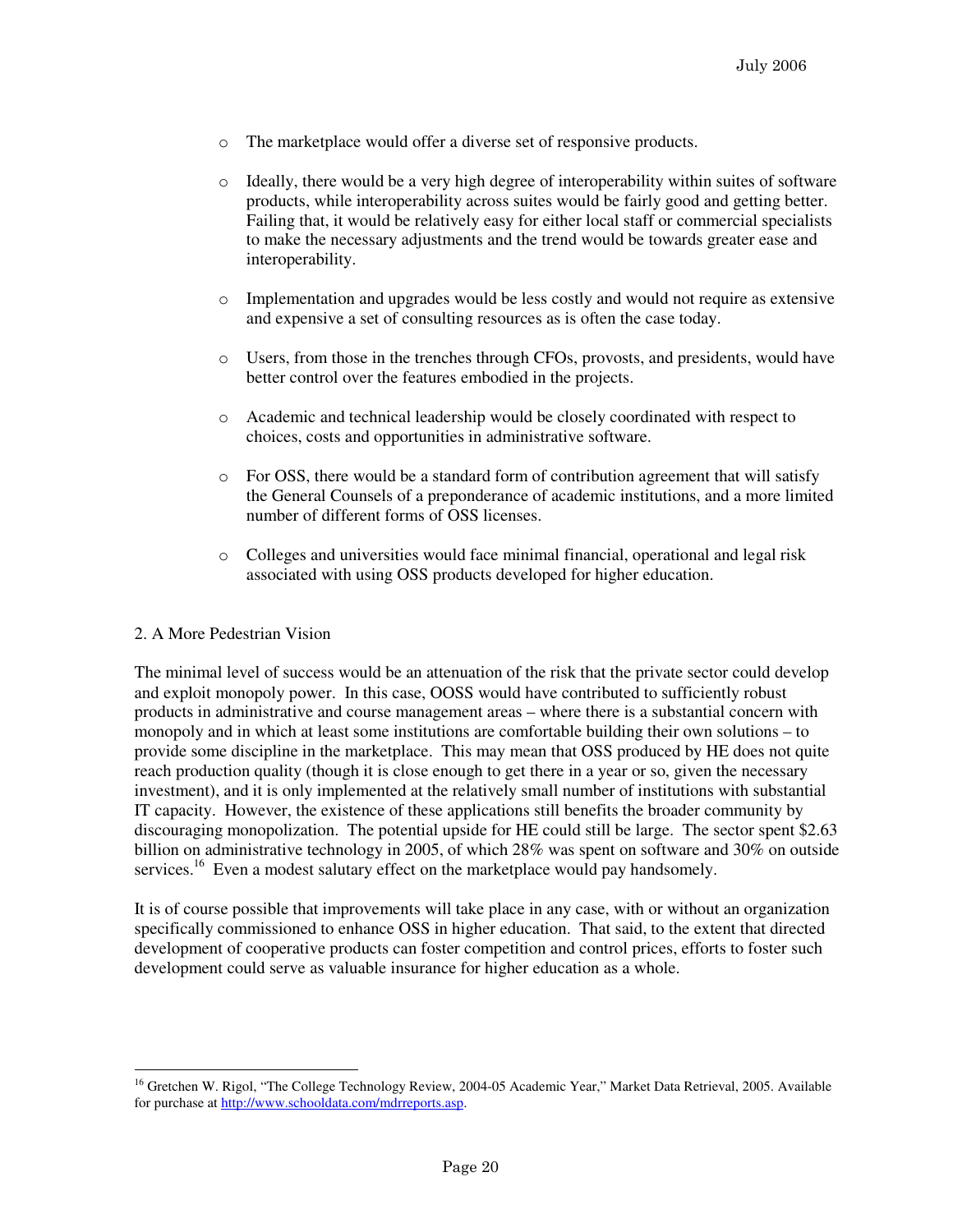#### **Section V. Findings: What Will Get us There? Why (and When) does Directed Open Source Make Sense? – An Analysis of Supply and Demand**

The traditional OSS community development model has many great strengths: costs are broadly distributed, tension among competing priorities is, for the most part, productively channeled, and the ethos of openness and meritocracy is usually well embodied in the formal or informal organizational structures and processes adopted by a given project. However, there are reasons to believe that we cannot rely on this model to organically/spontaneously address some of the most pressing needs in higher education.

One often-voiced concern with the traditional open source development model is that it is most suitable for software that is deep in the hierarchy ("stack") and is not specific to higher education or the operational requirements of any other particular industry. Its greatest successes, including Linux operating systems and Apache web servers, are exemplary of this argument. In apparent contradiction to this generalization, there are a number of examples of successful OSS applications developed through decentralized communities, such as Firefox and Moodle. We argue here that these are exceptions that prove the rule. A common characteristic of both sets of projects is that were all started by individuals who were scratching a proverbial itch – they had specific software needs and did not like the available options. A key feature of all these success stories is that developers are writing software in domains that they care about and know about – e-mail, web servers, operating systems, web browsers, etc. These are either low in the stack (which is the substantive expertise of developers) or are applications that they use and care about and understand.

Crucially, the supply and demand sides are present in OSS projects from the beginning via the developers themselves. This is a feature of the Moodle example, in which the founder, Martin Dougiamas, is both a programmer and an educator, and thus was able to execute his particular vision of what course management software should do. Spontaneous germination has not produced high quality applications in areas such as payroll, grants management, and space management, nor do we expect that it will. Similarly, it is unlikely that developers will be moved to solve the relevant technical problems of university management unless specifically commissioned to do so.

We are also skeptical about the practicality of producing industrial strength, enterprise level software for complex applications through a non-directed process within a fairly small community. Internet browsing is essentially a fairly simple function. Administrative systems, by contrast, are complicated and idiosyncratic, and require the inputs of a variety of constituencies. These products must also be able to support large numbers of users and process huge volumes of data (and be compatible with other systems). Linux and Apache may be able to meet these challenges, but they have the advantages of being lower in the stack, such that programmers themselves are also the primary "users" of the software, and of being general enough to attract thousands of volunteer contributors.

Fortunately, the progress of projects such as uPortal and DSpace suggests that open source software does not have to start with inspired individuals as the principal impetus. It can be seeded by institutional or grant funds and managed through a controlled, centralized process, at least during the critical requirements gathering and build stages. With this type of approach, the open source aspect of directed development software projects can be viewed as an enabling technology – the how rather than the what (though it may be very important for sustainability down the road, as we will explore further below). It is a good technology for collaboration, and it has good symbolic properties for the academy. Once implemented, OSS may be more adaptable, more sustainable, and more amenable to competition in the support domain. The most savvy IT folks we talked to, and the leaders closest to IT, stressed this point. Two speculated that a good chunk of the payoff may be later in the life cycle. This seems plausible to us, but we do not see any way to test that hypothesis at this point. Finally,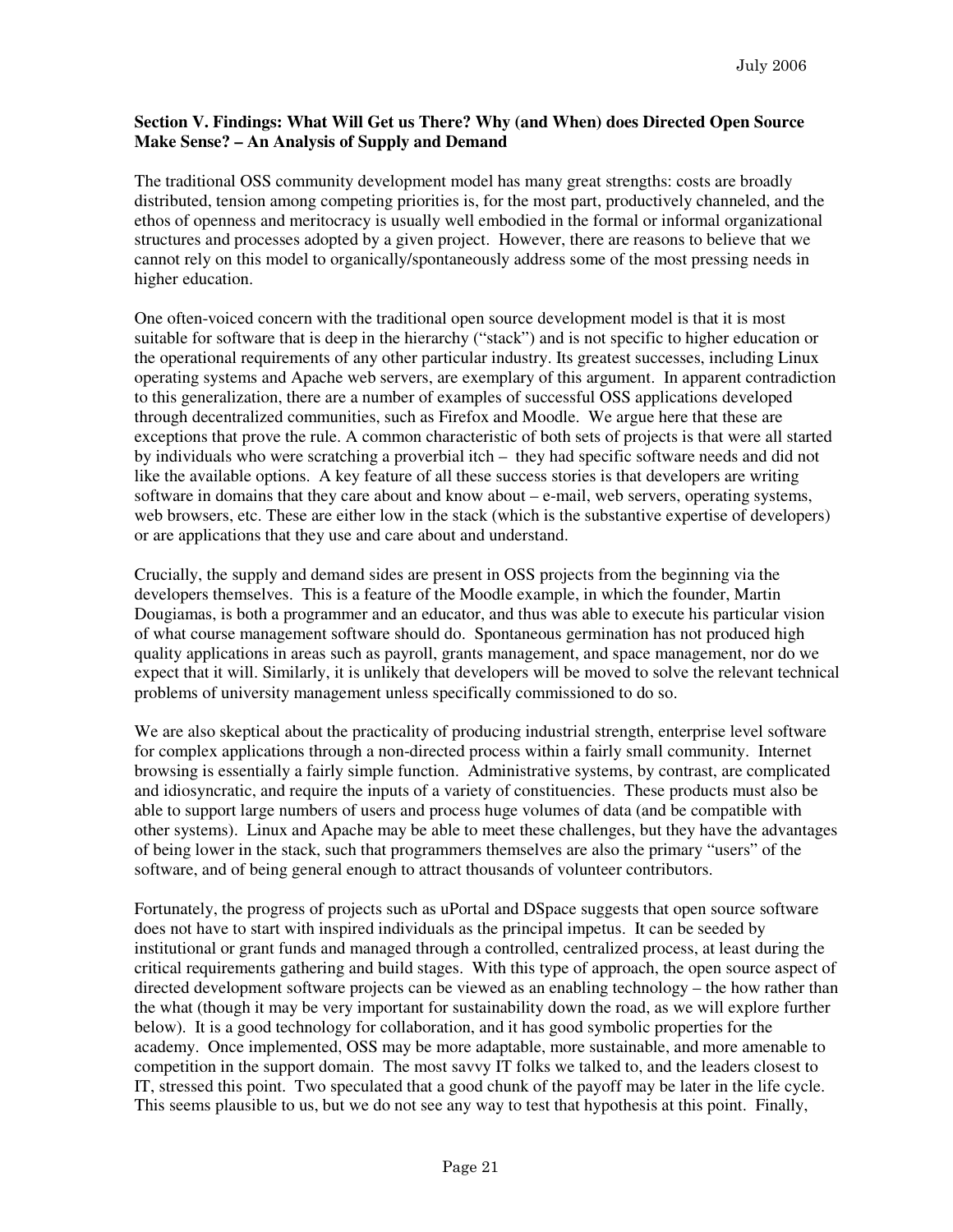open source may help with interoperability. At least it allows users and developers to see the problem clearly.

We have good reason to believe that universities and colleges could collectively produce open source software that meets their needs better than commercial products. If the theory posited earlier is valid, that poor performance of some commercial products is due largely to the disconnect between developers in software firms and users in academia, then developers from within academia ought to be at an advantage. They understand their internal operations and needs well. Universities and colleges also have access to a large pool of skilled developers, particularly within some of the larger institutions. They have demonstrated the ability to produce high quality products (the course management programs Blackboard and Prometheus came from Cornell and George Washington universities, and the Mosaic web browser and NCSA web server – the ancestors of today's Firefox and Apache – originated in the University of Illinois), though whether they have the ability to produce enterprise level software is a subject of debate.

Finally, as mentioned earlier, a number of institutions have built home grown systems that perform well or are actively considering the buy vs. build decision. As institutions contemplate the build option, collaboration offers great appeal. The simple arithmetic of dividing by N as N increases from one to two to three can be a powerful economic driver. At the same time, coordination costs rise with N, probably more than linearly, so the optimal size of any such collaboration in development is still small  $-3$  to 6.<sup>17</sup> We also came across a number of institutions that had built valuable administrative modules that they would be delighted to share, were there a convenient mechanism for doing so. At DePauw University, for example, an enterprising software architect and developer in the IT group built student information, HR and development systems that appear to meet the institution's needs. DePauw would be happy to share this software with other institutions, but at present there is no obvious way to go about it.

It is worth reiterating here that administrative and course management software is not viewed as an area of competitive differentiation among universities and colleges. Collaborating with peer institutions in these areas thus makes a great deal of sense to the leadership, whose primary goal is to get the best performance for the least cost.

One element that is clearly needed to facilitate this kind of sharing and collaboration is better information about what others are doing. In making buy vs. build decisions, there is no systematic way for CIOs to know what other institutions would be interested in sharing the cost of building. Moreover, valuable software may be created at one university or college but never used elsewhere. Often this happens because no one else knows that the software exists, or because the software is not designed in such a way that it can be easily implemented at different institutions. Uncovering the hidden gems in the community and turning them into shareable open source software could unlock a great deal of value.

There are some early signs that this approach can be effective, though its long term sustainability is far from proven. DSpace has nearly 150 installations worldwide and a community of around fifty volunteer contributors. uPortal competed effectively against a variety of alternative products and is in production at over 80 institutions. Sakai has attracted funding from around 90 partners and is being piloted at 39 institutions.<sup>18</sup> These projects all aim to reach a critical mass of adopters and transition to the community development approach, in part because it has a proven sustainability model – once a

 $\overline{a}$  $17$  Savings would be greater if added perspectives enhance quality, and less to the extent that there are coordination costs. As the number of partners goes up, the coordination costs will dominate, so the optimum number is likely fairly low.

<sup>18</sup> These installation figures are all as of April, 2006.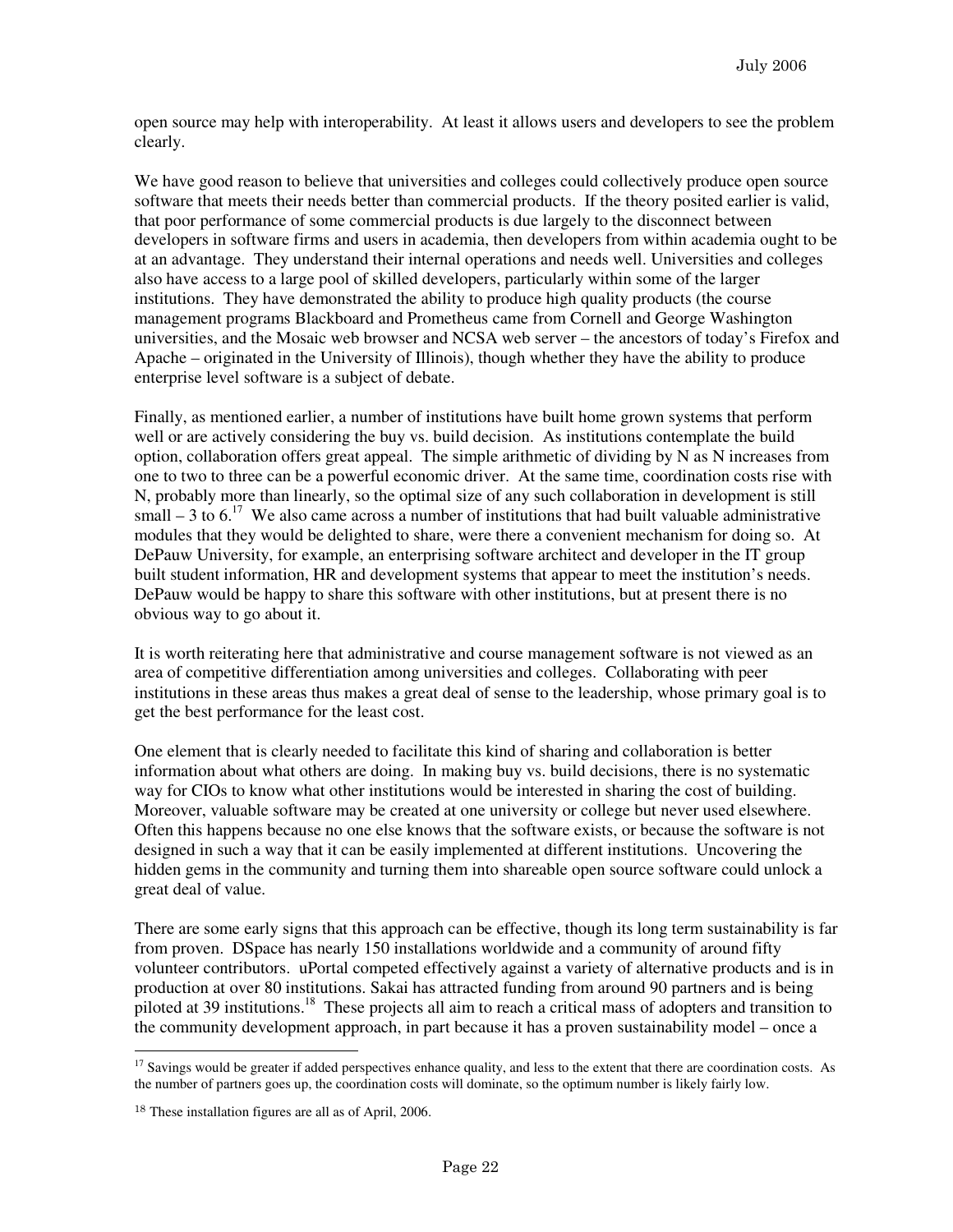critical mass of individuals and institutions has adopted or invested in the software, they share an interest in seeing it live and grow. Mozilla is commonly cited as an example of a project that successfully navigated this transition – its base of contributors is now much larger than it was while Mozilla was perceived to be part of Netscape. uPortal has reached a point where some believe it could be pushed out to the community and survive. This approach is not yet proven in higher education, and we should all be watching efforts like Sakai closely.

We believe there are several conditions that seem to enhance the chances of success of directed development projects. One critical one is that they can build on existing code that works at least fairly well (approximately as well as a typical commercial installation, at least relative to cost), as was the case for Sakai and Kuali. Starting with a working code base precludes endless negotiation and debate over basic architectural decisions. It also increases the odds that the project can achieve early wins that demonstrate its potential value to the community and thus build momentum. Second, it is desirable that the principals of the project have functional expertise regarding the purpose and use of the software. Third, according to several people who have been involved in collaborative projects, collaborations should probably involve somewhere between three and six institutions. Two institutions may have too many ties when making decisions and produce software that is too idiosyncratic to be useful to other institutions. For more than six, the costs of collaboration are likely to become excessively high.

There are substantial organizational and legal barriers to effective cooperation of the kind that we think is most valuable, and there does not yet exist a proven organizational model for projects as they move towards production. Sakai, DSpace, and (in prospect) Kuali all seem to be reinventing similar wheels (though Kuali has followed closely in Sakai's footsteps). We have also observed a number of organizations and initiatives created over the years pursuing various forms of collaboration in IT, many of which seem to have achieved less than was originally hoped. One (perhaps obvious) lesson we take from these examples is just that collaboration in IT is very hard – institutions have difficulty compromising on requirements and priorities, individual developers have their own beliefs about the best ways of doing things, and incentives are difficult to align. Another lesson is that the success of collaborative efforts requires vigorous and active leadership from the highest levels of administration, including presidents. There must be commitment to the collaboration at each level, but the pressure to bring about that commitment must emanate from the top. The implication here, we think, is that any structure, be it project by project or a version of OOSS, must be commissioned and governed by an entity that has both substantial authority and a clearly agreed-upon sense of mission. (We do not view Sakai or DSpace as exceptions here. In both cases the relevant presidents and provosts, as well as CIOs, have attended closely to the work done by the developers, and have provided support both financial and in other forms.) Creating an effective governance and board structure is essential.

To summarize, we believe that software projects (both in higher education and more generally) work best when there is clear mutual understanding between the users and the developers regarding how the software is to be used and what is important for it to accomplish. The success of many communitybased open source projects derives from just such a confluence. Our examination of a number of OSS projects, both community developed and developed via directed collaboration, is consistent with the importance of detailed, substantive engagement between the supply and demand sides in development.<sup>19</sup> Lack of such engagement is common in higher education and in many other industries, and is especially visible in higher education when commercial products are employed. The biggest potential payoff to OOSS would be in correcting the coordination failures between users and developers in a more systematic way.

 $\overline{a}$ <sup>19</sup> Reference case studies to be posted on Ithaka website.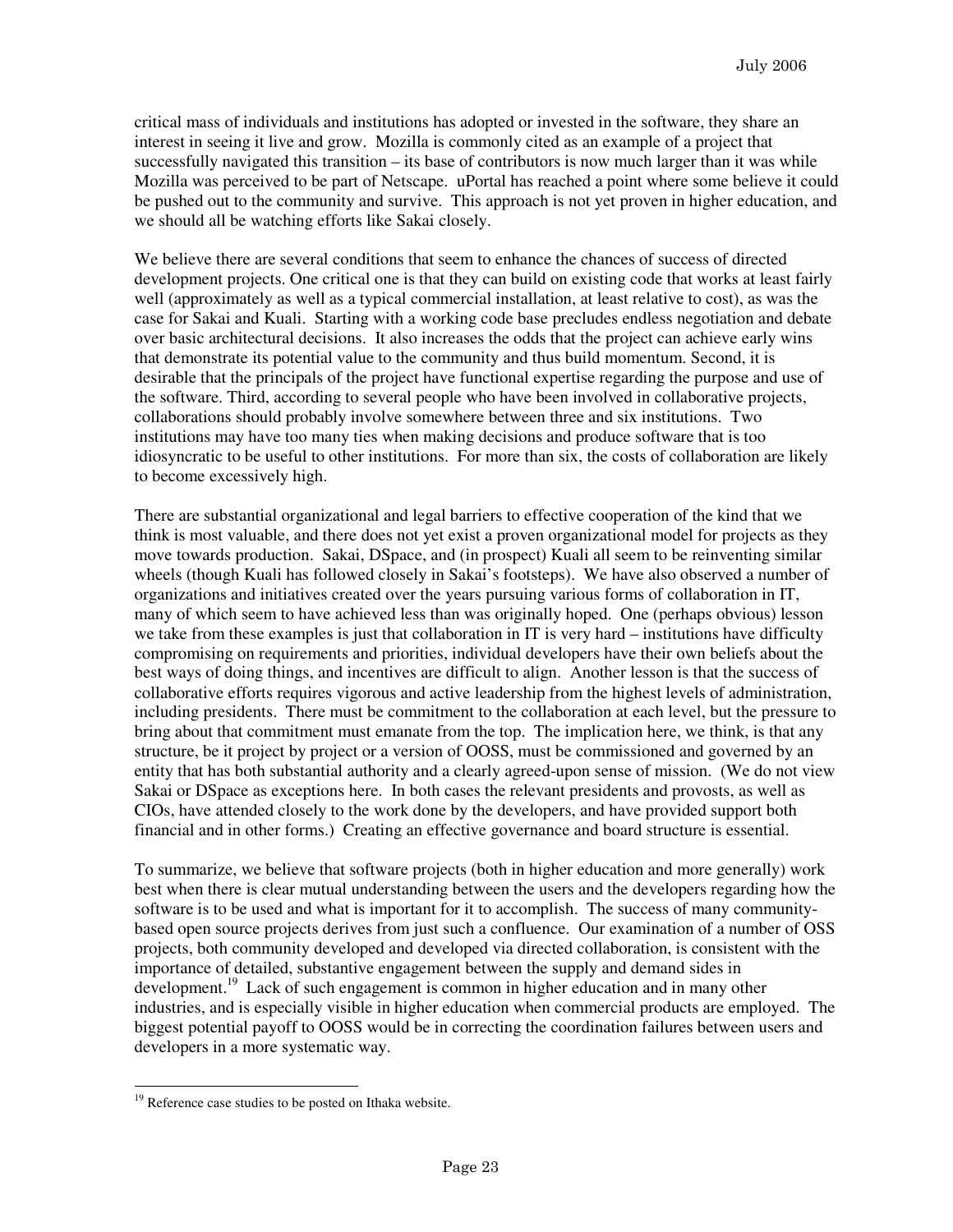#### **Section VI: Policy Options and Conclusions**

The case for directed development of open source projects designed to serve the operations of institutions of higher education in the United States seems to us to be an overwhelming one. The current market does not serve these institutions as well as it plausibly could, in no small part because the people writing the code are far removed from the operational needs of the people and institutions who are using it. This problem is not unique to higher education, of course, but higher education is in many cases more different from other sectors, and has more internal variability than most other sectors. And, with the exception of the information technology industries themselves, higher education has more internal capacity to provide for itself than do other industries.

Directed development has two especially valuable features. One is a signature of the open source and open content movements – many eyes, and many keyboards, can improve the quality of code through a process of continual review and testing. More important, however, is that when one or more institutions are considering building their own solution to an enterprise problem, spreading the costs over even a fairly small number of partners can greatly reduce the cost to each. At the same time, there should generally be advantages spread much more widely, and it makes sense for many institutions to look over the shoulders of the few that will be at the center of any one development.

Convinced as we are of the value of collaborative, directed open source projects to higher education, we are not settled on an ideal mechanism to support their development and deployment. In increasing order of organizational complexity and scope, we see a continuum of activities that could be undertaken in service of the mission.

Jawboning. Presidents, provosts, and CFOs are often far more skeptical about the value of OSS than is warranted, and are excessively skeptical of the extent to which such solutions can be sufficiently businesslike. The contrary point of view, drawn from experience and summarized in this report, should be promulgated actively in various forums, including AAU, ACE, and NITLE. The Common Solutions Group could also help make the case, and, indeed, more discussion between senior academic leadership and CIOs and CTOs would be helpful in any case. It will be especially valuable to involve proprietary firms that are seeking to support the use of OSS projects in higher education, as for many users the existence of such firms and commitments from them will be essential to adoption of open source products.

There would also be value in certain advocacy and education activities related to licensing. One would be educating developers about the importance of respecting intellectual property rights and making the work of the Software Freedom Law Center, which may be a useful partner in addressing licensing and governance issues, more visible to both academic leadership and associated project leadership. A more ambitious goal would be to seek agreement on a standard form of contribution agreement that will be acceptable to nearly all institutions, which would greatly reduce administrative costs and help ensure fairness and consistency between institutions, and also to try to encourage standardization around a limited number of forms of open source license.

Jawboning Plus. Making the case for the use of directed development open source would be facilitated if it were someone's job. Ideally, this function would be performed in an institutional setting that already has credibility with both academic and technical leadership in higher education. It is plausible, but by no means certain, that this activity, done well, would be self-sustaining, because a person in such a position would be well-situated to provide consulting services and to find good matches between open source projects, possible users, and commercial entities interested in selling related services.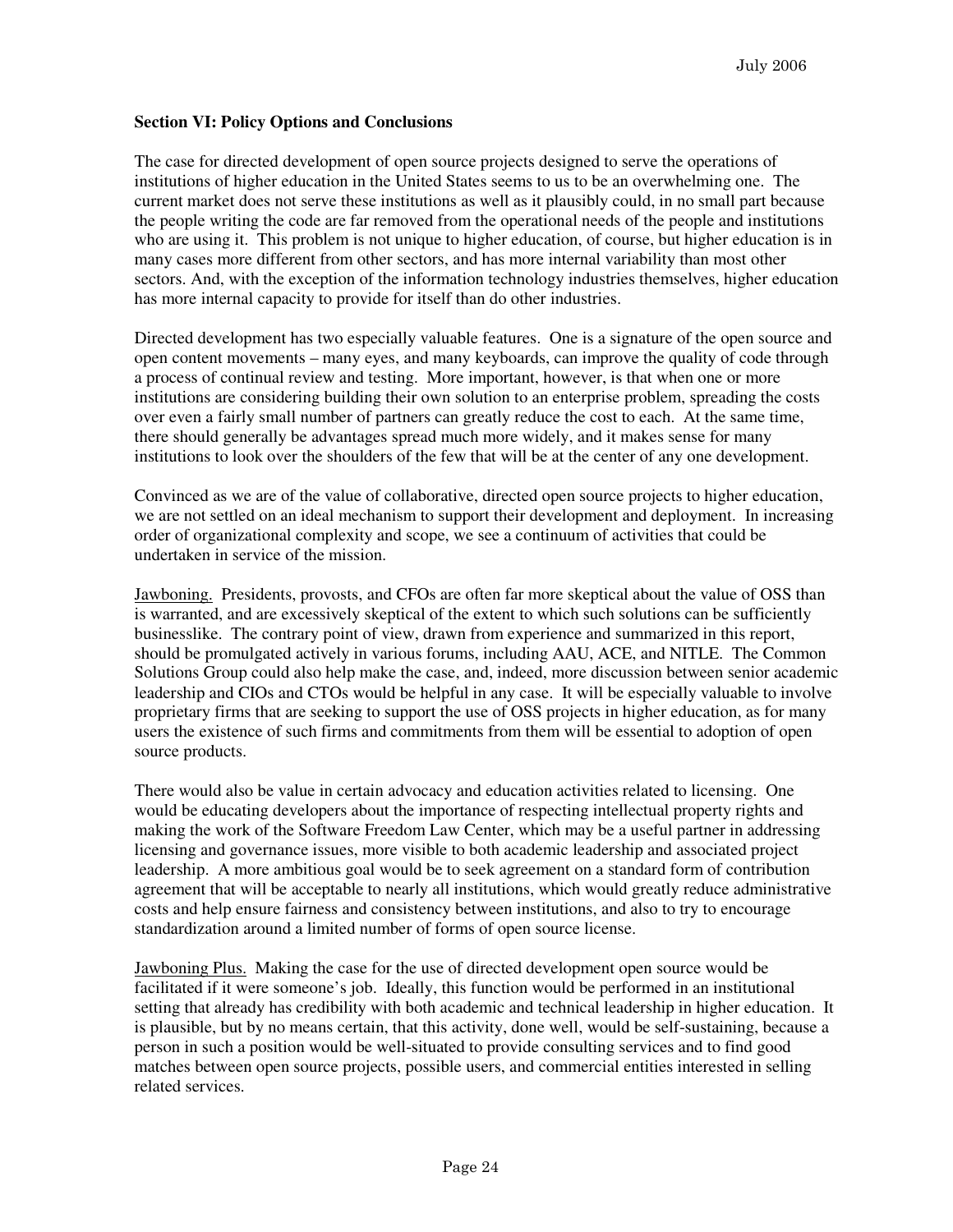Market-Maker Plus. Here we describe what we see as the minimal version of OOSS. It would have two purposes. With respect to projects in prospect or in their early stages, it would provide expertise, informational and logistical support to pull together a project team and a set of sponsors, the latter generally being higher education institutions. With respect to mature open source projects, it would provide a set of "Consumer Reports" – like functions, regarding aspects of the software itself (including ease of modification and use) and the quality of commercial or noncommercial support of the software. It could also audit and certify the licensing practices of open source projects, and help promulgate best practices for dealing with these issues. (There are potential conflicts between the facilitating and evaluating functions, an issue that we address later.)

Our strongest finding is that there is likely a good deal of benefit, both direct and indirect, to cooperative, directed open source ventures among institutions of higher education. Although there is a good deal of sharing of best practices and ideas at the technical level (CIOs and developers) and a good deal of sharing of problem strategies at the level of provosts and presidents, putting together a team across institutions, with committed executive sponsorship, continues to be very difficult. As one  $CIO - a$  fan of collaborative projects – pointed out to us, it is so difficult that even for fairly simple things, such as shared off-site storage facilities, the extra monetary cost of producing at suboptimal scale is often seen as small compared to the coordination costs and delays of shared enterprises. And the continuing story of NLR and Internet2 is a cautionary tale both about the difficulties of coordination and the importance of high-level executive engagement.

A potential solution to these coordination problems would be to establish an organization whose mission it was to solve them. This would require a director at a fairly high level, someone who had the confidence of CIOs, the ability to talk with Presidents and Provosts, and who was willing to stress the importance of agreement and engagement between senior academic leadership and senior technical leadership. Operationally, the market-making operation would look something like the following: With the help of staff, OOSS would develop expertise with respect to the desires and interests of academic leadership and of efforts made within HE to develop new products, and would seek good fits. (We would expect that OOSS would employ rules much like the Apache Software Foundation, requiring existing code and a kernel of institutions and developers.) Suppose, for example, that a number of institutions were working on student administration systems. OOSS would know who was working (both among the big universities and smaller institutions) and who was interested. It might call a group together, both demanders and potential developers, and have a "bake off," in which the group would settle on one or two approaches. OOSS would then help put together a manageable consortium to develop the project, and would also help with an interim governance structure and the identification of a larger community of interest.

Over, time, the market-making activity would also feed back to the supply side. OOSS would learn of some suite of products of interest to many institutions, and would be well enough informed about capacities to make judgments about how best to proceed. More generally, OOSS could share best practices on both sides of the market, as well as in developing successful collaborations. The expertise that would be essential in making markets for new products would also be valuable in performing the "Consumer Reports" function for existing products. It is not clear that OOSS could be sufficiently arms-length over time, as projects that it had helped to nurture moved from the development stage to maturity. Given that both the market-making function and the CR function are clearly valuable, and that similar (often identical) knowledge would be required to do each job well, it would be very appealing to put both functions in one organization if possible. We note that, as in the Jawboning version, it is plausible that OOSS would have valuable consulting services that it could sell, complementary to its core functions. An important advantage of this model for OOSS is that costs of failure or liquidation would be quite low, and it could still create value for the community along the way.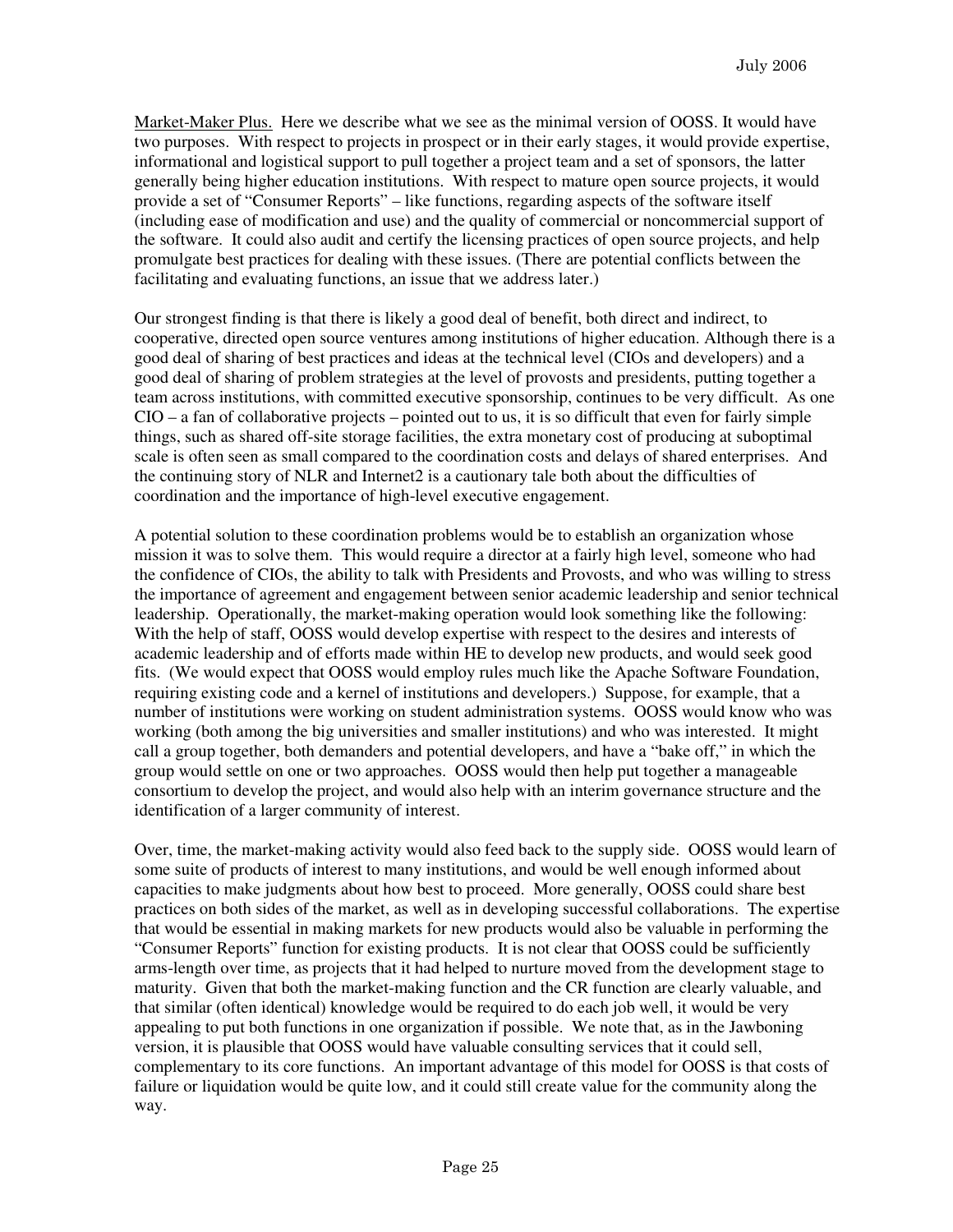A weakness of the minimalist version of OOSS that we have sketched above is that it has limited leverage. No institution or set of institutions would be required to use it, and its advice would be just that – advice. Moreover, it would be limited in its ability to provide legal advice to projects (as it would not be a law firm, and ethical rules prohibit combining the provision of legal advice to third parties with other services) nor would it own any projects, and hence it could not impose conditions on projects, either substantively (e.g., with regard to interoperability) or legally (e.g., with regard to relatively simple and effective licensing arrangements). However, the existence of the Software Freedom License Center could greatly mitigate the problems here, provided that the firm had sufficient capacity or could develop such expertise in HE as might be necessary. Further, it seems likely that in this configuration successful projects would tend to each migrate to individual governance structures. Ideally, OOSS could encourage consolidations within the existing set (or a slightly expanded set) of "foundations," but there would be nothing to force such consolidations, absent powerful pressure from the leadership of the contributing institutions.

All of these limitations make it likely that higher education will fall short of the most successful set of outcomes that we discussed earlier. If the best outcomes were to be realized in this version of OOSS, there would have to be persuasive commitment from the senior leadership of a fairly large set of institutions both to support OOSS and to attend seriously to advice that it would give. In summary form, there would have to be a strong and engaged board, made up not only of presidents and other campus leaders, but others with direct experience in software development and related technologies. Presidents would have to be willing to use their standing and influence within their universities, especially in connection with attempts to standardize the terms on which universities participate in these projects as contributors. In order for OOSS to succeed, Provosts and CFOs, in collaboration with their CIOs, would have to engage with it as a matter of routine when considering major projects. We expect that such engagement will improve the quality of collaboration between academic and technical leadership on campus. This would be a mixed blessing for CIOs, who will benefit from closer alignment with the academic leadership, but who would also likely have less autonomy with regard to strategic decisions about administrative systems.

Conservancy. Some of the weaknesses of the preceding framework would be dealt with if OOSS held the intellectual property deriving from the directed development projects, and either distributed or licensed to a subsidiary the distribution of the associated projects. This configuration would require similar leadership and staff support. There would be an important gatekeeping function (implicit in the market-making function), as OOSS would require projects to meet certain conditions for entry, such as high quality documentation and licensing standards. Projects would still operate fairly independently but would compete to get into OOSS, which would provide support to the projects and deliver a valuable imprimatur or brand. Of course, those institutions would have had to agree in advance to this arrangement, but having done so, the ability of OOSS to coordinate at all levels and in both operational and organizational domains would be greatly enhanced. Legal issues would also be simplified, in that OOSS could have its own legal counsel, which could provide legal services directly to the open-source projects under its control without running afoul of the rules prohibiting mixing the practice of law with other businesses.<sup>20</sup> The number of separate governance structures could be sharply reduced, and one-time costs (incorporation, obtaining a letter ruling from the IRS, forming an advisory board) and recurring costs (tax returns and periodic corporate filings, convening board meetings) could be greatly reduced. (Note that OOSS would not represent the individual contributors

l

 $20$  While OOSS could review licensing practices and otherwise evaluate legal issues on behalf of the HE community for open source projects established as separate organizations, its counsel would be better positioned to provide candid advice while maintaining the confidentiality of that advice in a context where the projects are within the same organizational structure.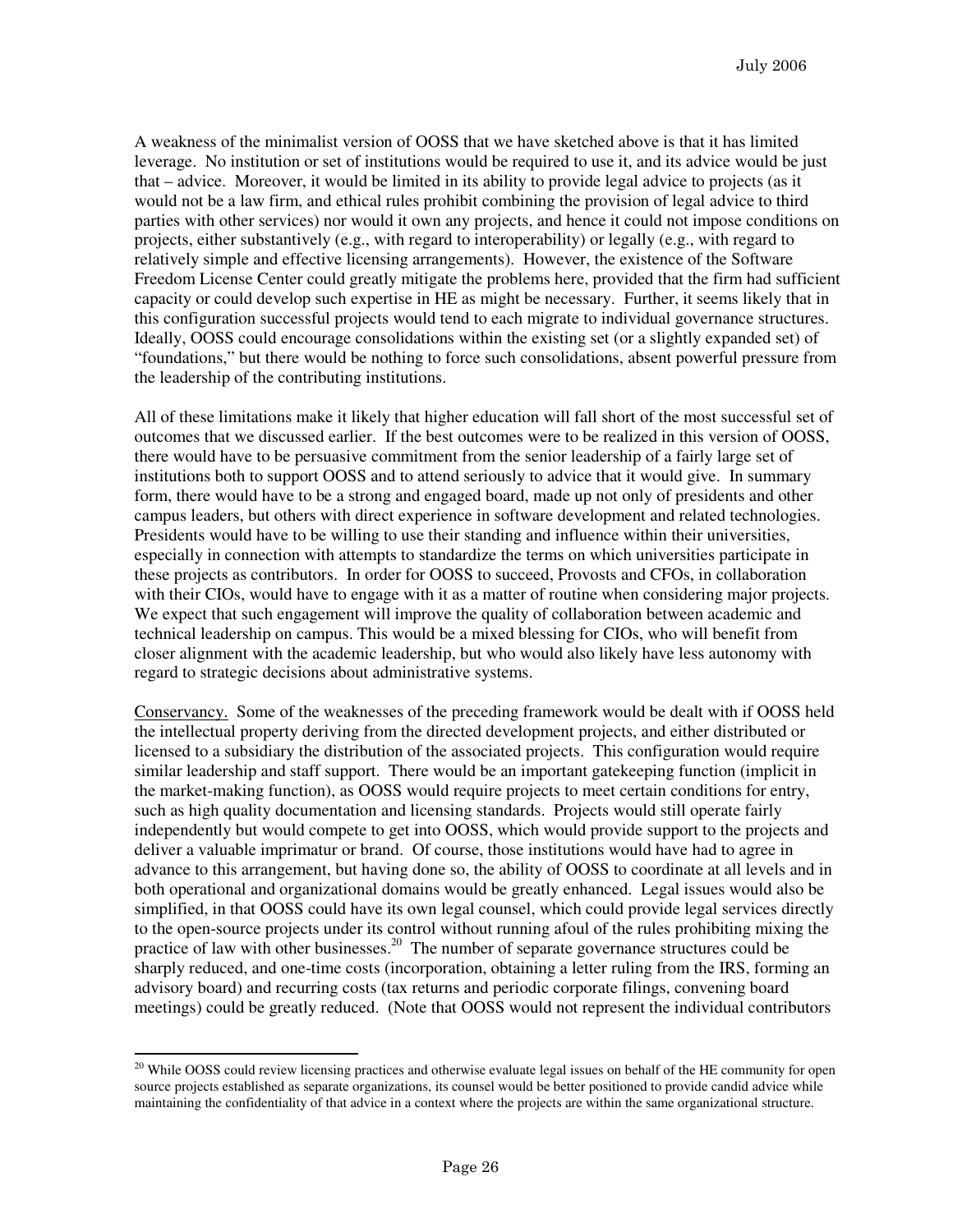of code to the projects, and thus there could be confusion, especially for developers, about attorneyclient relationships.)

A disadvantage with positioning OOSS as the holder of intellectual property is that failure could be messy. Liquidation of the organization could leave projects scrambling for a new home for their IP and other assets. It would be essential that there be reasonable provisions to dissolve the organization should that be desired. Additionally, it would be more difficult for this version of OOSS to provide the Consumer Reports functions, given its ownership of some projects. However, it would be valuable to figure out some way to take advantage of the complementary expertise.

The launch of the Software Freedom Conservancy both validates this vision for OOSS and presents potential competition. Some projects, given a choice, may prefer to place their IP with the SFC, which appears to offer a governance solution and some services with limited strings attached. That said, it is not clear what the SFC's criteria for admittance are, and we would hesitate to rely too heavily on an entity outside the community for an issue of such importance. If, over time, the SFC proves to be a robust solution, it could become an appealing option.

In the meantime, if presidents were willing to provide the level of sponsorship and engagement necessary to make the Market-Maker version of OOSS successful, it is but a small step to this version, which would be a much more powerful institution, better able to articulate and deliver on the mission. Again, the Board would have to include significant representation of university and college leadership.

Software Development Company Supported by Subscription. We also considered a model in which OOSS would employ developers and its leadership would determine which OSS projects to work on. It would own the projects, provide the same kind of branding as the previous model, and would be able to enforce – because of common ownership and design – interoperability at a high level. Because much of the development work would be in-house, the annual payroll would be several millions of dollars a year, perhaps as much as ten million dollars, in contrast to something like a million dollars in the Owner/Distributor configuration and somewhat less for the Market Maker.

There was essentially no support for this model, either from academic or technical leadership, in our interviews. University leaders do not have the appetite for creating a large, centralized organization in this space, and they are very wary of stamping out grassroots innovation. The more advanced OSS projects value their independence and would be reluctant to be rolled up into such an organization. A number of people expressed concerns about how resources would be allocated and how it could prioritize the needs of different institutions.

In weighing the more palatable alternatives, the key question is the level of engaged commitment obtainable from university leadership, both from the larger universities that are likely to provide personnel to write code, and from smaller ones, who have demands of their own. Without a powerful commitment, none of these models can succeed. Our own view is that with such a commitment, either the Market Maker or Conservancy model would be worth trying, with the chances of success somewhat greater for the latter.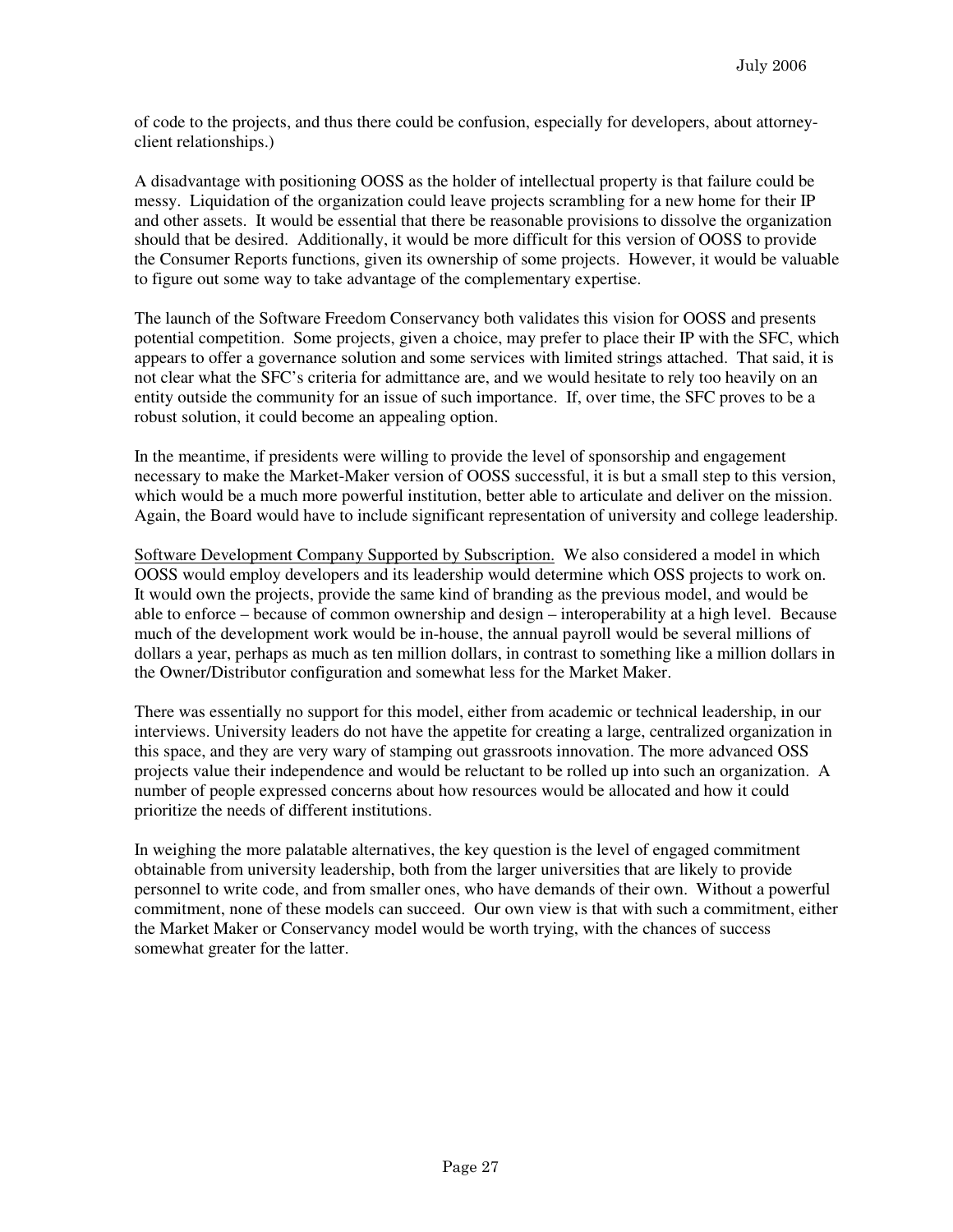In conclusion, we have found that there is good reason to believe that some market failure is taking place in the realm of administrative systems and that there is a real opportunity for the community to pursue a world with more effective and cost efficient solutions and a more robust marketplace. We are convinced that collaborative efforts to build open source applications can produce software that better meets the needs of partner institutions and also has the potential to benefit the broader community, should these efforts attract an expansive base of contributors over time. This belief is largely founded on the hope of overcoming the historical disconnect between producers of software and HE users, who have complex, unique, and poorly understood needs. It is also based on the fact that HE has a fairly robust tradition of building its own software.

Indeed, to some extent collaborative software projects are already taking place without any coordinated intervention. We believe, however, that the benefits of these activities could be accelerated and broadened by more systematic efforts to match up institutions interested in building administrative software and by providing some much needed information and services to both users and producers of that software. We have concluded that it would be worthwhile creating an entity to address these needs, but only if senior leaders are committed to being actively involved and if that organization has sufficient leverage to pursue its mission effectively. It will be necessary to consult with representative leadership to determine if this level of commitment is feasible. Without it, jawboning is the best strategy.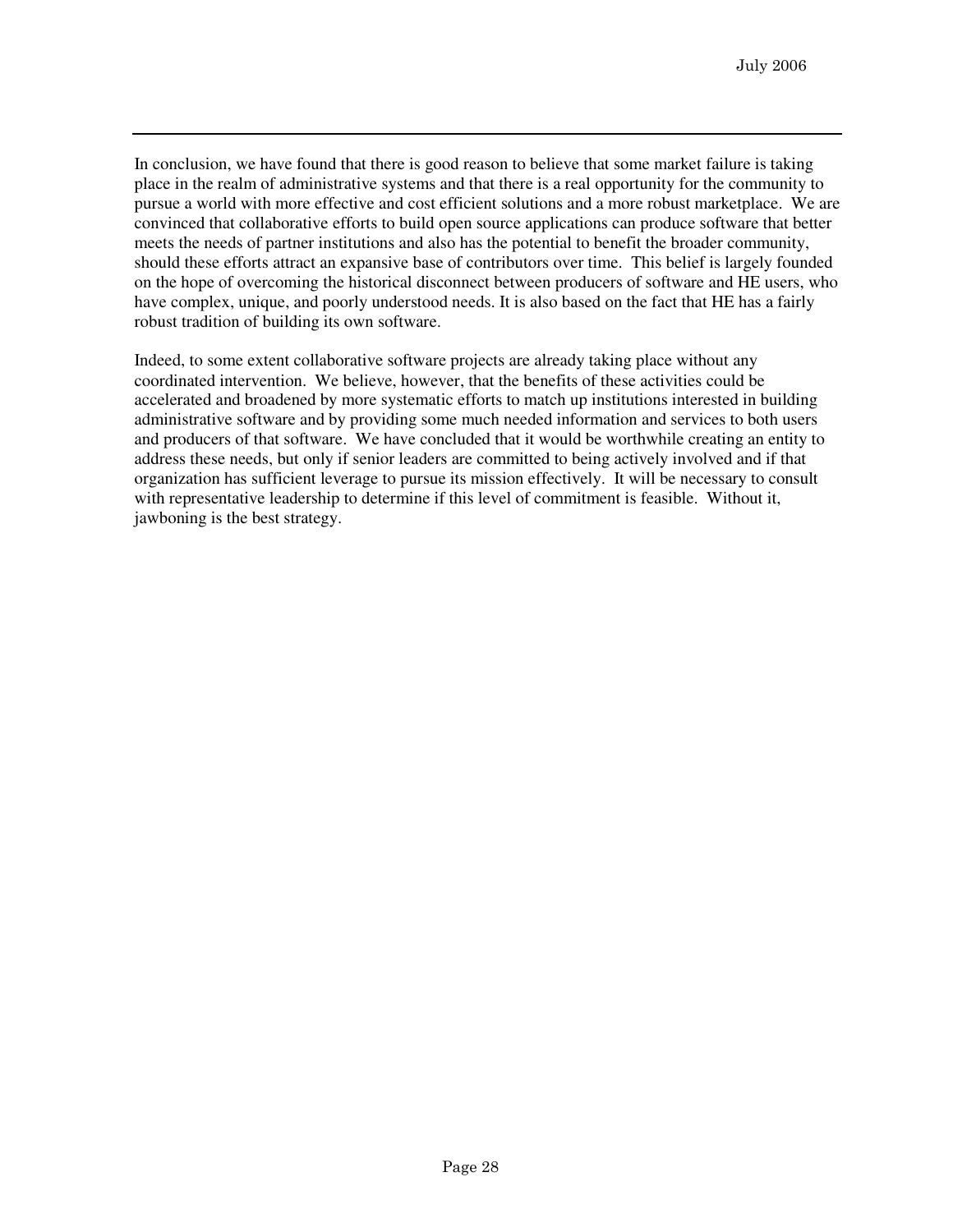## **Appendix A: Interviewees**

| Art Pasquinelli         | Group Marketing Manager, Global Education and Research, Sun Microsystems                                                                              |
|-------------------------|-------------------------------------------------------------------------------------------------------------------------------------------------------|
| <b>Barron Koralesky</b> | Academic Information Associate, Macalaster College                                                                                                    |
| <b>Barry Walsh</b>      | Executive Director, Kuali Project; Director, University Information Systems,<br>Indiana University                                                    |
| Ben Hyde                | Member, Apache Software Foundation                                                                                                                    |
| <b>Bill Wrobleski</b>   | Director of Technical Information Operations Division, University of Michigan                                                                         |
| <b>Bob Carroll</b>      | Former CIO, University of Phoenix                                                                                                                     |
| <b>Bradley Wheeler</b>  | Vice Chairman, Sakai Foundation; Associate VP for Research and Academic<br>Computing and Dean of IT, Indiana University                               |
| Brian Hawkins           | President, Educause                                                                                                                                   |
| <b>Brian Rosenberg</b>  | President, Macalaster College                                                                                                                         |
| Carl Jacobson           | Former Project Liaison, uPortal; Director, MIS, University of Delaware                                                                                |
| Chris Coppola           | President, rSmart Group                                                                                                                               |
| <b>Chuck Severance</b>  | Chief Architect, Sakai Foundation; Software Architect, University of Michigan                                                                         |
| Daniel Updegrove        | VP for IT, University of Texas at Austin                                                                                                              |
| David Ernst             | CTO, California State University; Board Chair, IMS Global Learning<br>Consortium                                                                      |
| David Foster            | Dean of Advanced Programs, Devry University                                                                                                           |
| David O'Connor          | VP of Product Development, Higher Education, Pearson Education                                                                                        |
| David Wheaton           | VP for Administration and Treasurer, Macalester College                                                                                               |
| Dennis Murray           | President, Marist College                                                                                                                             |
| Dennis Trinkle          | Associate Vice President for Academic Affairs, Chief Information Officer,<br>DePauw University                                                        |
| Diane Michelfelder      | Provost, Macalaster College                                                                                                                           |
| Dorothy Yancy           | President, Johnson C. Smith University                                                                                                                |
| <b>Edward Walker</b>    | Former CEO, IMS Global Learning Consortium                                                                                                            |
| Frank Prochaska         | Executive Director, University of North Carolina Teaching and Learning with<br>Technology (TLT) Collaborative                                         |
| Gordon Freedman         | VP, Education Strategy, Blackboard                                                                                                                    |
| Harry Williams          | Director, Technology and Systems, Marist College                                                                                                      |
| James Dalziel           | Leader, LAMS; Chief Investigator, Australian Service for Knowledge of Open<br>Source Software (ASK-OSS)                                               |
| James Hilton            | Associate Provost for Academic, Information, and Instructional Technology<br>Affairs, University of Michigan (now VP and CIO, University of Virginia) |
| Jerrold Grochow         | VP of Information Services and Technology, MIT                                                                                                        |
| Joel Smith              | Vice Provost and CIO, Carnegie Mellon University                                                                                                      |
| Jim Farmer              | Chairman, instructional media + magic, inc.                                                                                                           |
| Jim Krailler            | Manager of Instructional Support Technologies, Cincinnati State College                                                                               |
| John Blakely            | CEO, Unicon                                                                                                                                           |
| John Etchemendy         | Provost, Stanford University                                                                                                                          |
| John Gohsman            | Director of Student Administration and Human Resources Management System<br>Divisions, University of Michigan                                         |
| John Meerts             | VP for Finance, VP for Information Technology, Wesleyan University                                                                                    |
| Joseph Hardin           | Board Chair, Sakai Foundation; Clinical Assistant Professor of Information,<br>School of Information, University of Michigan                          |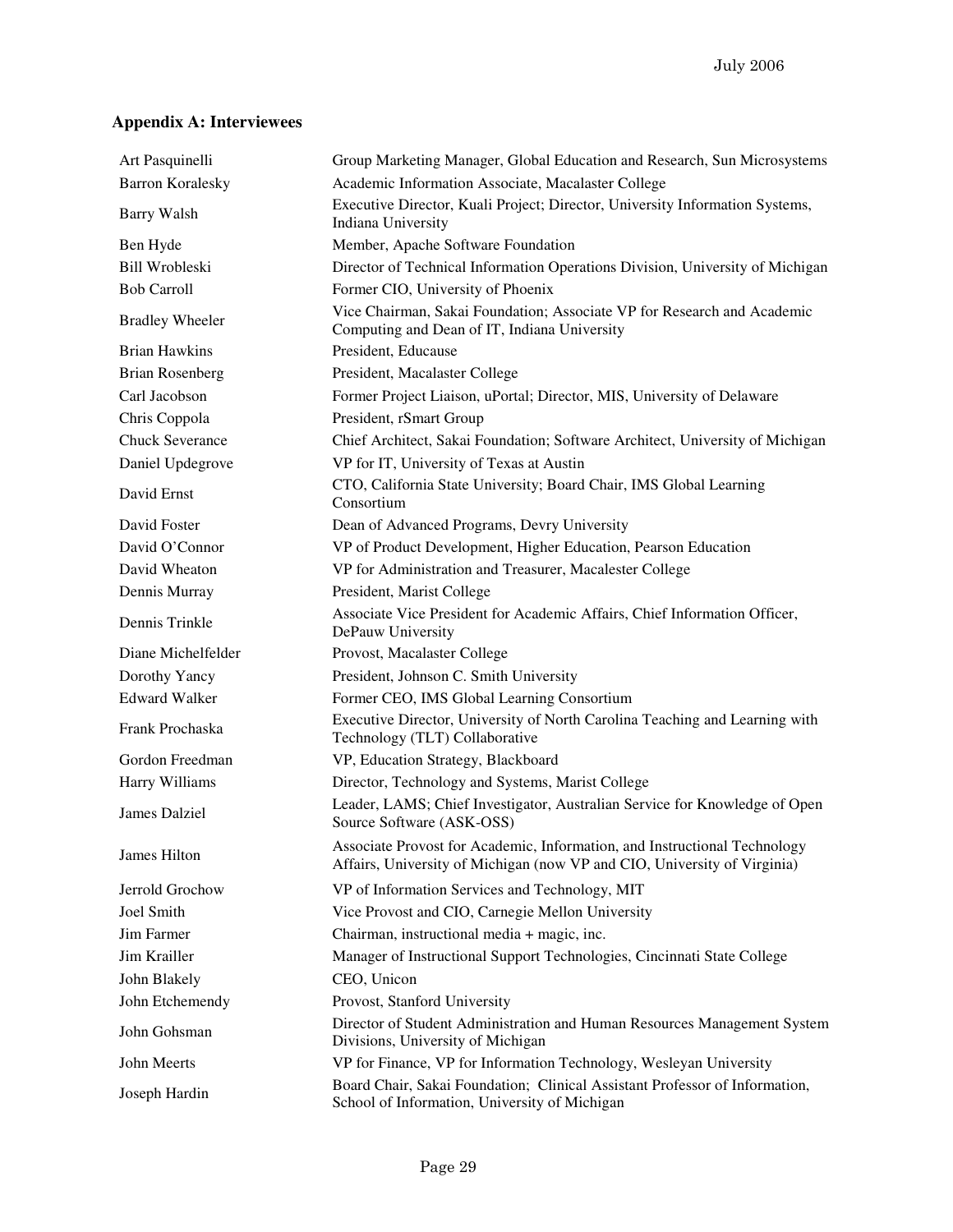| Julie Walker          | Project Liaison, DSpace; Senior Business Strategist, MIT Libraries                                                                   |
|-----------------------|--------------------------------------------------------------------------------------------------------------------------------------|
| Kathleen McNeely      | Functional Council Chair, Kuali; Interim Assistant VP for Finance, Indiana<br>University                                             |
| Kevin Hegarty         | VP, CFO, University of Texas at Austin                                                                                               |
| Ken Klingenstein      | Director, Internet2 Middleware and Security (Shibboleth); Former Director,<br>Computing and Network Services, University of Colorado |
| Laura Patterson       | Associate Vice President, Administrative Information Services, University of<br>Michigan                                             |
| Lois Brooks           | Director, Academic Computing, Stanford University                                                                                    |
| Mackenzie Smith       | Project Director, DSpace; Associate Director for Technology, MIT Libraries                                                           |
| Mark Armstrong        | Vice President for Student Products, Oracle                                                                                          |
| Mark Shuttleworth     | Founder, Shuttleworth Foundation                                                                                                     |
| Martin Ringle         | CTO and Director, Computing, and Information Services, Reed College                                                                  |
| Michael Zackrison     | VP, Product Management, Unicon                                                                                                       |
| Mitchell Kapor        | President, Board Chair, Open Source Applications Foundation; Board Chair,<br><b>Mozilla Foundation</b>                               |
| Neal Abraham          | VP for Academic Affairs, Dean of the Faculty, DePauw University                                                                      |
| Patrick Carey         | Higher Education Leader, IBM Business Consulting                                                                                     |
| Paul Gray             | Executive Vice Chancellor and Provost, University of California, Berkeley                                                            |
| Paul Mutone           | VP for Business and Finance, CFO, Marist College                                                                                     |
| Peter Lange           | Provost, Duke University                                                                                                             |
| Philip Long           | CIO, Yale University                                                                                                                 |
| Randy Ebeling         | Associate VP and COO of Information Technology Services, University of<br><b>Texas at Austin</b>                                     |
| Robyn Render          | VP, Information Resources, University of North Carolina; Board Chair,<br>Educause                                                    |
| Rob Abel              | CEO, IMS Global Learning Consortium                                                                                                  |
| Scott Siddall         | Assistant Provost and Director of Instructional Technology, Denison University                                                       |
| Shel Waggener         | Chief Information Officer, University of California, Berkeley                                                                        |
| Sheldon Ekland-Olson  | EVP, Provost, University of Texas at Austin                                                                                          |
| Stefano Mazzocchi     | Member, Apache Software Foundation                                                                                                   |
| <b>Steve Midgley</b>  | Program Manager, Stupski Foundation                                                                                                  |
| Steve Pappageorge     | Director of Administrative Operations, Devry University Online                                                                       |
| <b>Steven Carmody</b> | Security Architect, LionShare; IT Architect, Brown University                                                                        |
| <b>Stuart Sim</b>     | Senior Architect, Global Education and Research Group, Sun Microsystems;<br>Founder, Education Commons                               |
| Ted Fine              | Assistant Director for Networked Services, Information Technology Services,<br>Macalester College                                    |
| <b>Walter Massey</b>  | President, Morehouse College                                                                                                         |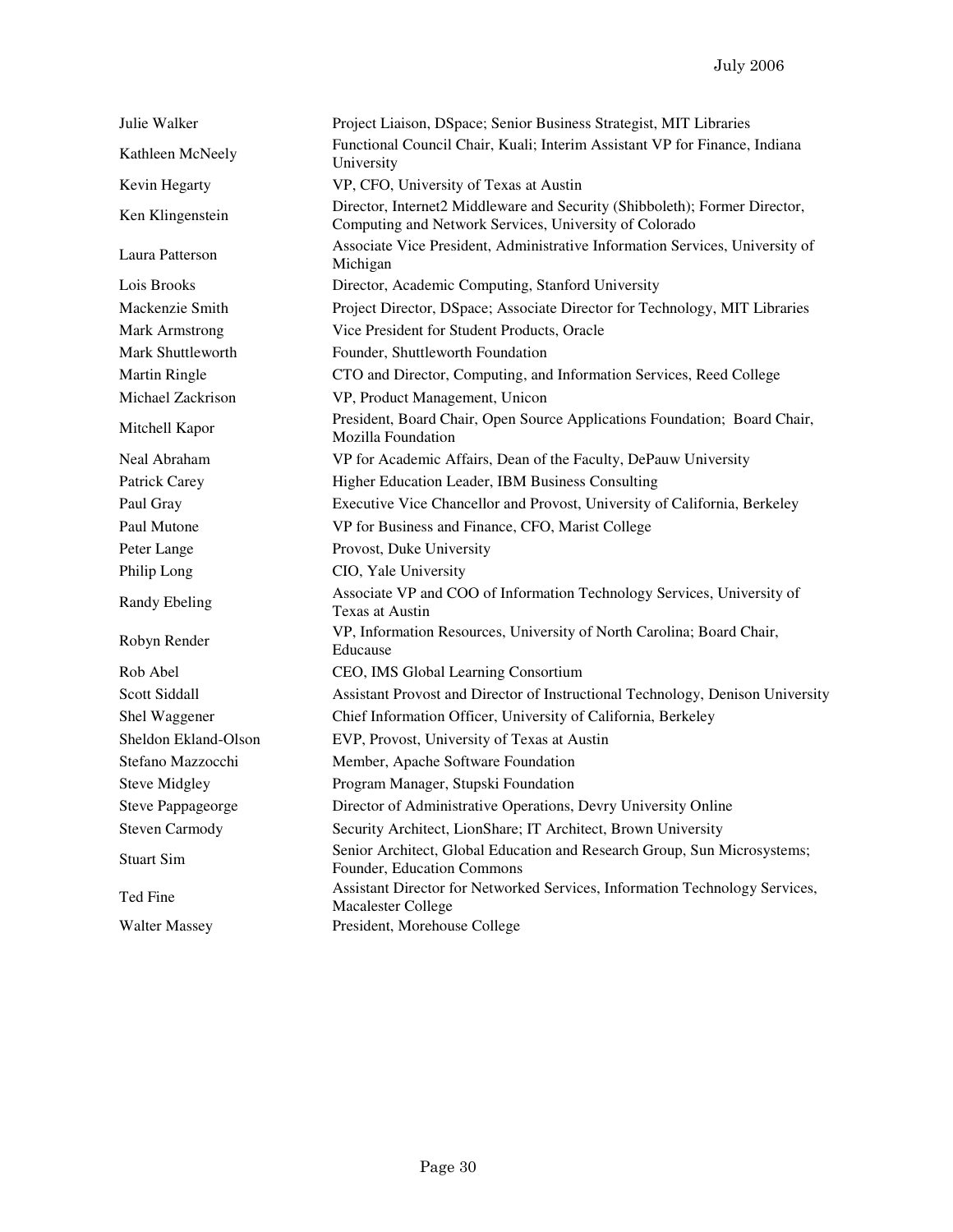## **Appendix B: An Annotated Inventory of Products**

For each of the items on the list below, we discuss briefly the importance of the area and the perceived risks and shortcomings of the current state of affairs. Where the area is important and the risks and shortcomings are substantial, there is a prima facie argument for change.

Financials/purchasing/physical assets/space. These are traditional business activities that are required of any enterprise, and the case could be made that higher education should be able to find good "off-theshelf" solutions in the commercial sector. Two arguments militate against that simple case. First, as evidenced by the fairly recent home-grown system at Indiana that is a basis for the Kuali project, as well as the very successful home-grown systems at places as disparate as Texas and DePauw, a number of serious institutions find that commercial products do not serve them well, and have put their money where their mouths are. Second, and related, the dozens of institutions that implemented PeopleSoft at great expense are still frustrated by some inflexibility, and are concerned that the new Fusion product that will come from the acquisition of PeopleSoft by Oracle will itself be expensive to implement, be similarly inflexible, and will pose the risks inherent on being reliant on a single dominant vendor for an essential part of doing business. Smaller institutions also report that products aimed at their market segments are expensive and often inflexible. At the very least, higher education leadership would rest easier if there were more competition in this set of domains.

HR. Exactly the same set of considerations apply to Human Resources administration, although here commercial products are generally more adaptable to the HE setting.

Course management. Course management is a core activity of colleges and universities. The leading commercial product is Blackboard, which recently acquired its leading commercial competitor, WebCT. An open source project, Moodle, has been widely adopted, generally by smaller institutions. It is highly regarded but does not have sufficient functionality for the largest and most complicated places. This may change as the Open University in the UK, which serves nearly 200,000 students, recently made a decision to implement Moodle, and presumably any enhancements it makes to the code will be shared with the Moodle community. Sakai, which is currently being piloted at Michigan and Indiana, as well as 37 other places, is a more complicated and richer open source product. A number of commercial vendors are providing operational support for Sakai and for Moodle. It seems likely, but is by no means certain, that directed development within HE should succeed in this domain if it is to succeed anywhere. Flexibility in application and in upgrades seem to be key issues for users, while leadership is concerned about potential monopolization, especially at the high (complicated) end of the market. A number of related open source education tools (e.g. VUE) have been launched, and interoperability among these applications will be critical.

Student administration/financial aid/admissions/registrar/grants management. These areas are similar to financials in that users are concerned about cost, functionality and flexibility, and the potential for monopoly, especially following the demise of PeopleSoft. But, unlike financials, student administration is peculiar to the education sector, so it may be an even better candidate for collaboration in development. Several schools have expressed interest in an open source SIS, and Indiana University has recently received a planning grant from the Mellon Foundation to study how the University of British Columbia's single-institution system could be transformed into a directed open source initiative.<sup>21</sup>

 $\overline{a}$ <sup>21</sup> See http://chico.nss.udel.edu/jasig9/popAbstract.jsp?id=1525b198 for a brief description of the project.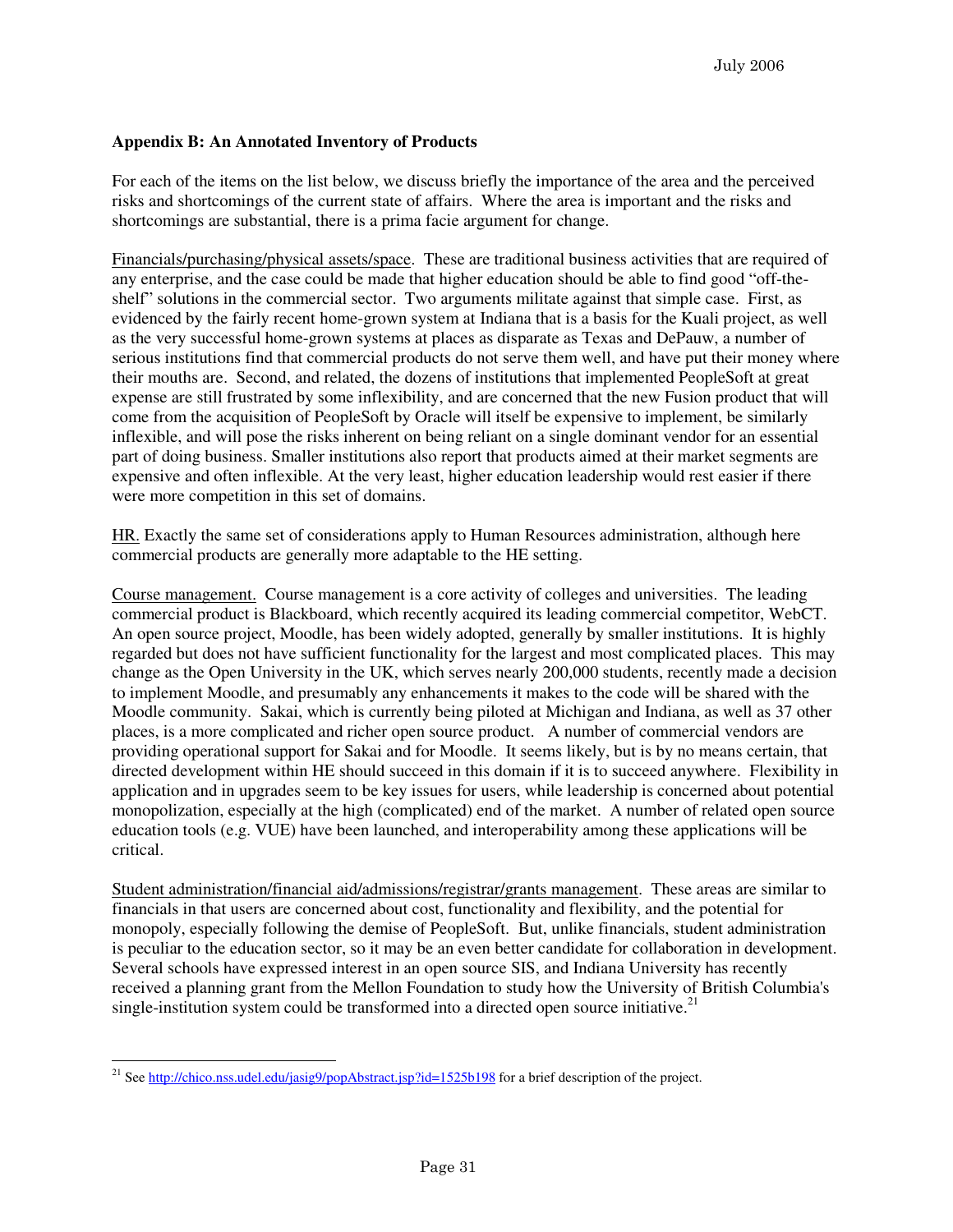Rights management. Copyrighted materials are subject to a myriad of rights management issues, greatly complicated by the fact that the permitted use of some materials varies by location of the materials, and the location and identity of the user. The result is that it is difficult (inter alia) for a faculty member to know what can be put up on a personal website or a course site. Software to help with this problem would be of great of value, probably uniquely to HE. This is a set of problems that is not going to get better on its own. We know of no efforts in this domain currently under way.

Automated CV. When asked what new software needs might arise over the next five years, one provost suggested a system for managing data on the professional activities of faculty. This software would allow faculty to keep their records updated and generate CVs in any format desired for offline purposes. The data would also be available in a searchable database for deans or provosts to use when making advancement and compensation decisions. As far as we know, there are no commercial products available to do this, though some departments have jury-rigged their own solutions.

Development. This is a peculiar area in that it is viewed as a source of competitive advantage for many institutions, but most continue to rely on poor quality, outdated systems. Although it fits our definition of a system where collaboration would make sense (requirements are unique to HE), it is not clear that universities and colleges would be open to collaborative efforts because this area tends to be so jealously guarded.

Institutional repository. This is a relatively new piece of infrastructure in many institutions, frequently under the purview of the library. The growth of institutional repositories has been stimulated by the recognition that a great deal of faculty research and research inputs (notes, datasets, etc.) are produced, stored and shared electronically, and that their host institutions might like to aggregate and preserve the intellectual output of the faculty in one place. (It is not yet clear that faculty see the value in this, so many institutional repositories are in need of content.) Several commercial (BE Press) and open source (DSpace, Fedora) products are currently available.

Security. The primary functions of security software are to protect the network from sinister infiltrators such as viruses and spammers and to identify members of the community. It is an area of major concern to IT administrators. Many open source (SpamAssassin) and proprietary (Symantec, McAfee) products are available for network protection. Shibboleth is an open source initiative of the Internet2 to create an authentication system.

Compliance. A subject that came up repeatedly in our conversation is the increasing difficulty of compliance, particularly due to Sarbanes-Oxley. All systems that generate reports for the federal government, notably financial aid and management of federal grants, must be modified each year to produce the appropriate data in compliance with new requirements. Oracle, PeopleSoft, and SAP, as well others, provide updated financial aid modules in a timely way. Practice with respect to financial administration and reporting on grants varies widely across institutions. Because these reporting requirements affect nearly every institution, it seems like there would be an advantage to pooling these efforts.

Email, Calendar, etc. All members of a university or college community rely upon basic applications such as email and calendaring. There are many products available, and MS Office is the most widely used of these. OpenOffice is an open source set of products that appears to provide basic functionality, but that probably would not meet the needs of most campuses. Chandler is an open source effort launched by the Open Source Application Foundation, which is funded by the Common Solutions Group and the Mellon Foundation. One of its objectives is to produce an open source shared calendaring solution, but this effort seems to have fallen behind schedule.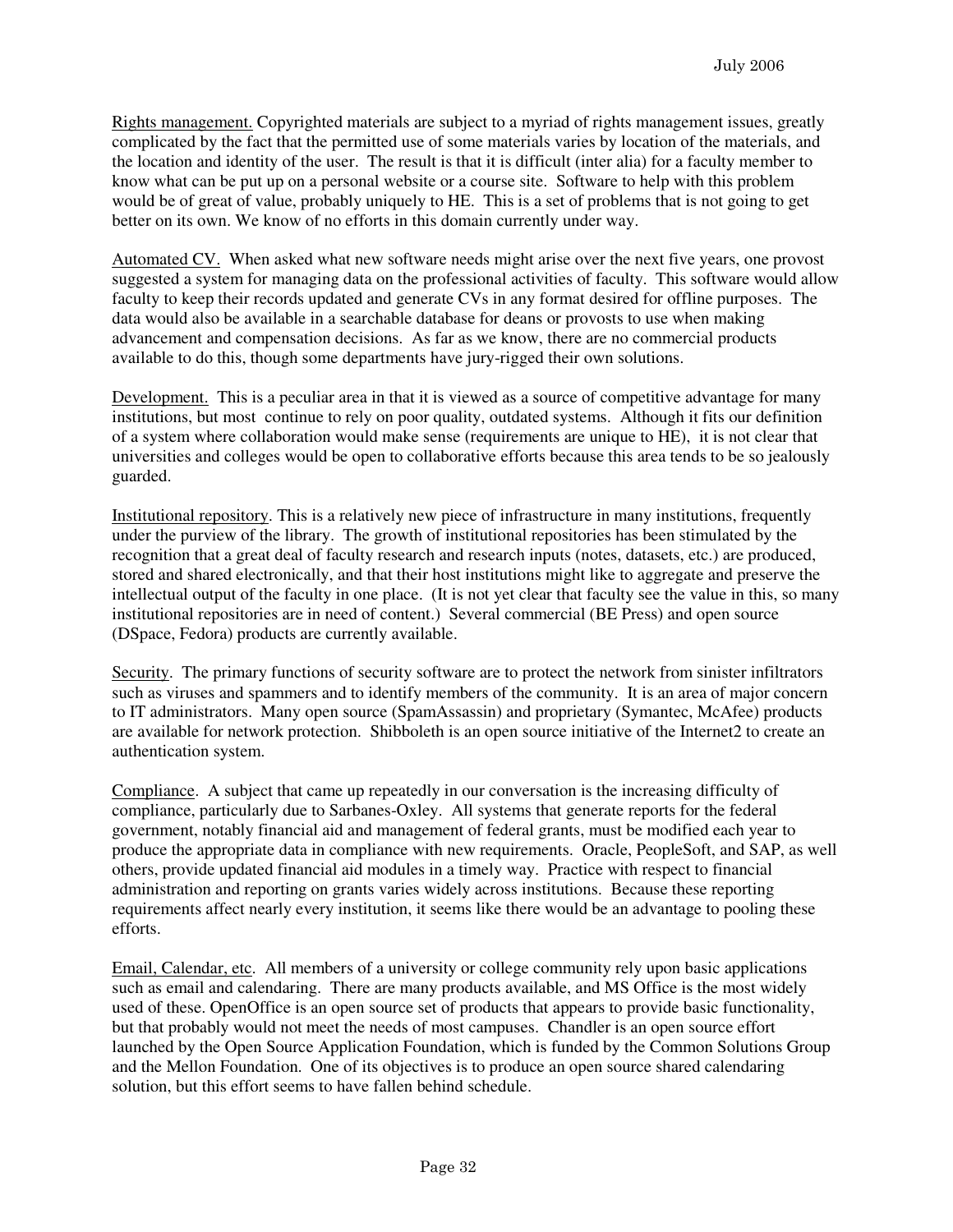Portal. Campus portals allow users to create customized versions of the campus Web. They also provide community tools, such as chat, forums, survey, and so on, that can build relationships among campus constituencies. A university-led open source project, uPortal, is in production at over eighty institutions.<sup>22</sup> One remaining commercial competitor, now called SunGard Luminis, rebuilt its product around uPortal.

Library OPACs. These systems are used to catalogue library holdings. There are a number of commercial products available (Ex Libris, Endeavor), but consensus seems to be that these systems are clunky and outdated. One theory we heard is that vendors are reluctant to invest in upgrading these systems because the function of libraries is in such a state of transition, and it is not at all clear what activities the software will need to support five to ten years form now. A number of people speculated that an open source OPAC would make sense, though the same challenges would apply.

Sponsored projects. Federally sponsored projects carry with them a host of financial and regulatory requirements that are unique to the set of institutions, including higher education and freestanding research institutions that carry out sponsored research. The regulatory requirements are especially difficult when human subjects are involved, as research protocols must be approved by Institutional Review Boards, and actual practice must be monitored. It is easy to violate the letter of the rules, especially with regard to the timing of required renewals of approvals and the like, and the financial and legal liabilities associated with violations can run into the tens of millions of dollars. While a number of the ERPs have developed software for research administration, most institutions have found the commercial products to be far too generic to meet their needs, and the number and types of solutions (some much less automated than others) in use is highly varied. The payoff to a successful directed development project in this domain would be high; the challenges in producing one would be considerable.

 $\overline{a}$ <sup>22</sup> For a list of uPortal institutions, see http://www.uportal.org/who-prod.html (accessed May 7, 2006).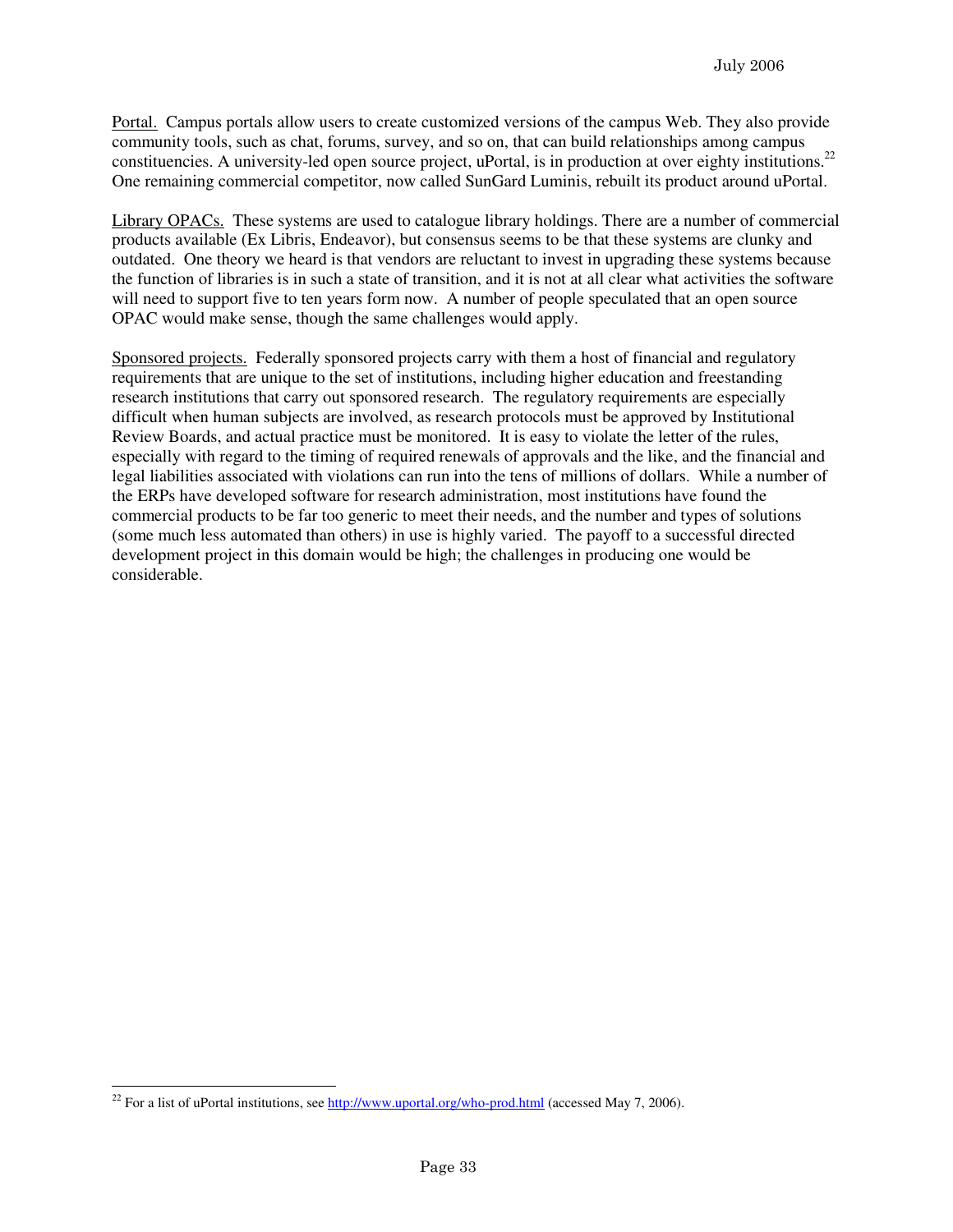#### **Appendix C: List of Possible Activities for an OOSS**

In each of our meetings we asked what the interviewee would like to see an OOSS do, if one were to be created. While there was near unanimity that some kind of an organization would be valuable, there was no consensus at all as to what it would look like. We have put together a full list of possible activities for OOSS from both the user and developer perspective. We have also commented on the feasibility of engaging in these activities. They are presented roughly in order from least controversial to most controversial.

Legal services for open source software projects. The need for assistance with licensing and governance issues was the one common theme we heard from both users and developers. It is clear that provision of these services would be of great value. However, it is important to note that OOSS would not be able to provide legal advice directly to third party projects in combination with other activities. Unless the OSS projects were brought under the same legal entity, OOSS could only act as a referral service to a law firm or other entity dedicated to providing legal advice. These issues are explored in more detail in Section III.

Information clearinghouse about open source. OSS-Watch was created by JISC to promote awareness and educate the higher education community about open source software. It publishes reference cases and best practices to facilitate the adoption of OSS. There seems to be value in this set of activities, and we found some interest from both the demand and supply side in creating a U.S. version.

Broker collaborations among institutions interested in sharing the costs of building. We found a surprising number of institutions that have built or are contemplating building their own administrative systems. Assuming there are some basic commonalities in their functional requirements, there seems to be huge potential value in aggregating information about what institutions are doing and acting as a matchmaker for collaborative efforts. In some ways the Mellon Foundation has played this role in the cases of Sakai, Kuali and most recently a planning grant for a student information system. We can see great potential in performing this activity on a broader, more systematic scale, and found that many leaders would be interested in supporting it.

Consumer reports service. On the demand side, many interviewees identified a need for better access to information about both commercial and open source products. For OSS, which is perceived as higher risk, this service would be particularly valuable in certifying quality and licensing practices. The ability to access this information from a trusted third party would potentially give universities and colleges greater confidence in using open source and promote wider adoption. We uncovered two reservations regarding this service: one, other organizations/initiatives such as Gartner, Educause, Business Readiness Reading (BRR) and the Open Source Institute (OSI) already provide variations on this service. Second, conducting very detailed evaluations of software packages is quite expensive; individual institutions might prefer to use their resources to evaluate a specific application they need to implement rather than contribute these funds to a general pool. Even so, we found considerable interest in this service.

Incubator of OSS projects in HE This concept could be modeled after the Apache Foundation, but tailored to the needs of the higher education community. We heard a fair amount of interest in it from OSS projects that feel a need for better governance arrangements. The benefit of this model is that it would provide a legal home for open source projects and reduce the overhead head costs associated with setting up separate non-profit organizations for each one. It also ensures that ownership or at least a license to distribute the aggregated code resides somewhere safe. Moreover, membership in the incubator could send a signal of quality to the community and increase a project's adoption prospects. The tension is that the incubator would need to have a reasonable level of involvement in the management of the software projects, but most projects do not desire that level of supervision. There is also a concern that the projects most likely to succeed on their own would be less likely to want to join.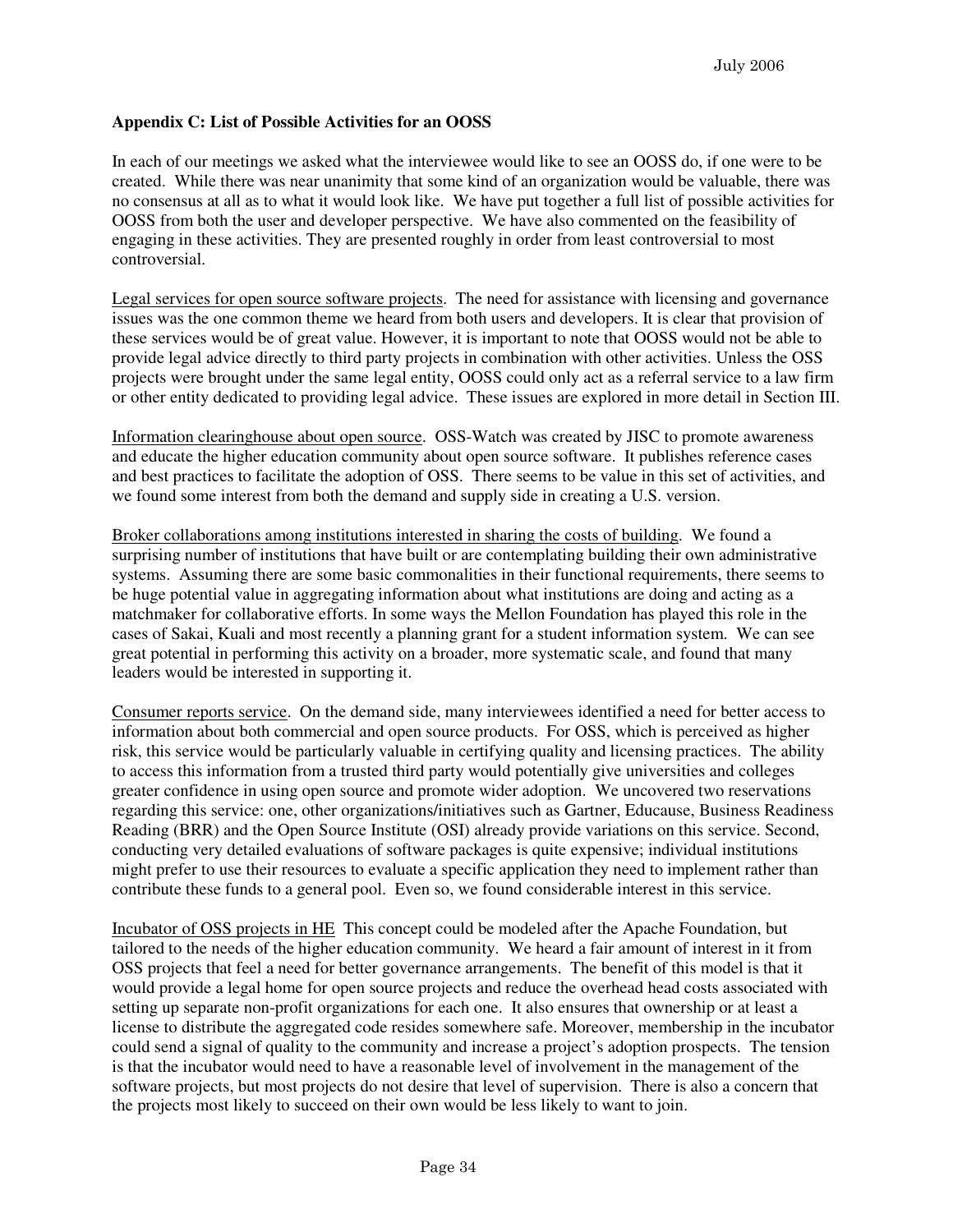Provide support services to projects, such as low level infrastructure, collaboration tools, documentation, business planning and marketing advice, organizing conferences and seminars. The OSS projects were enthusiastic about having access to these types of services. However, it is not clear to us that providing technical and documentation services would significantly improve their chances of success – projects generally figure out ways to meet these needs on their own if they have to. We did not hear a strong argument for creating a non-profit to take on tasks that are merely tedious (as opposed to requiring scarce expertise). Moreover, university leaders are not particularly interested in funding these activities. We do, however, see more value in providing business planning and marketing advice, as this is an important kind of expertise that OSS projects may not have access to internally. We heard several times that each project has to "reinvent the wheel" in all of these areas, and providing these services would allow them to focus on more value-added areas. We have also heard that members of the open source community and IT staff benefit greatly from attending OSS project conferences (some Sakai partners said this was the main value they got for their membership fees). If organizing these conferences proves to be a major distraction for these projects, this may be a useful service to provide.

Provide support services to institutions. Several OSS developers expressed a concern that they would have difficulty attracting commercial support providers before a market for their software is established. They thought it would be valuable for an OOSS to provide support for their products, at least during an interim period, and argued that OOSS could do so more economically than commercial providers because it would not need to earn a profit margin. However, there are several persuasive reasons why OOSS should not provide this service. First, no one on the demand side was interested in subsidizing an organization to provide support services to themselves. Second, commercial VARS, which are a necessary part of a healthy open source ecosystem, might be less likely to enter a market for services in competition with an organization funded by their prospective customers. Third, it is not obvious that a non-profit entity could provide services more efficiently (and at lower cost) than commercial vendors in the absence of monetary incentives.

MacArthur-type grants for open source developers. This suggestion came from a couple people on the project side who would like to see more financial support directed at OSS, but are wary of administrators trying to exert control over the projects. An argument in favor of this approach is that the success of projects like Apache, Moodle and Linux is often attributed, at least in part, to exceptional leadership. It stands to reason that people like Brian Behlendorf, Martin Dougiamas and Linus Torvalds merit financial support, and that their managerial and technical decisions should not be second-guessed. However, university leaders would prefer to fund their own "stars" rather than pooling and relinquishing control of their resources.

Centralized organization for developing, maintaining, and supporting software. This model has several advantages of the proprietary software model: it would avoid some of the pitfalls and coordination costs associated with collaborative projects, it would provide users with the comfort of knowing where to turn if its products break, and it could enforce interoperability among projects (the inability to do this is viewed as a major shortcoming with laissez faire). Some would argue that this level of centralization and control is essential to producing enterprise level administrative applications. These advantages would, in theory, be combined with certain benefits of open source, such as many pairs of eyes producing better quality code. Several people consulted for this study thought that such an entity would be great, if it were feasible. However, our interviews have persuaded us that university leaders do not have the appetite for creating a large, centralized organization in this space, and they are very wary of stamping out grassroots innovation. The more advanced OSS projects value their independence and would be reluctant to be rolled up into such an organization. A number of people expressed concerns about how resources would be allocated and how it could prioritize the needs of different institutions. Overall, the feasibility of this model appears to be low.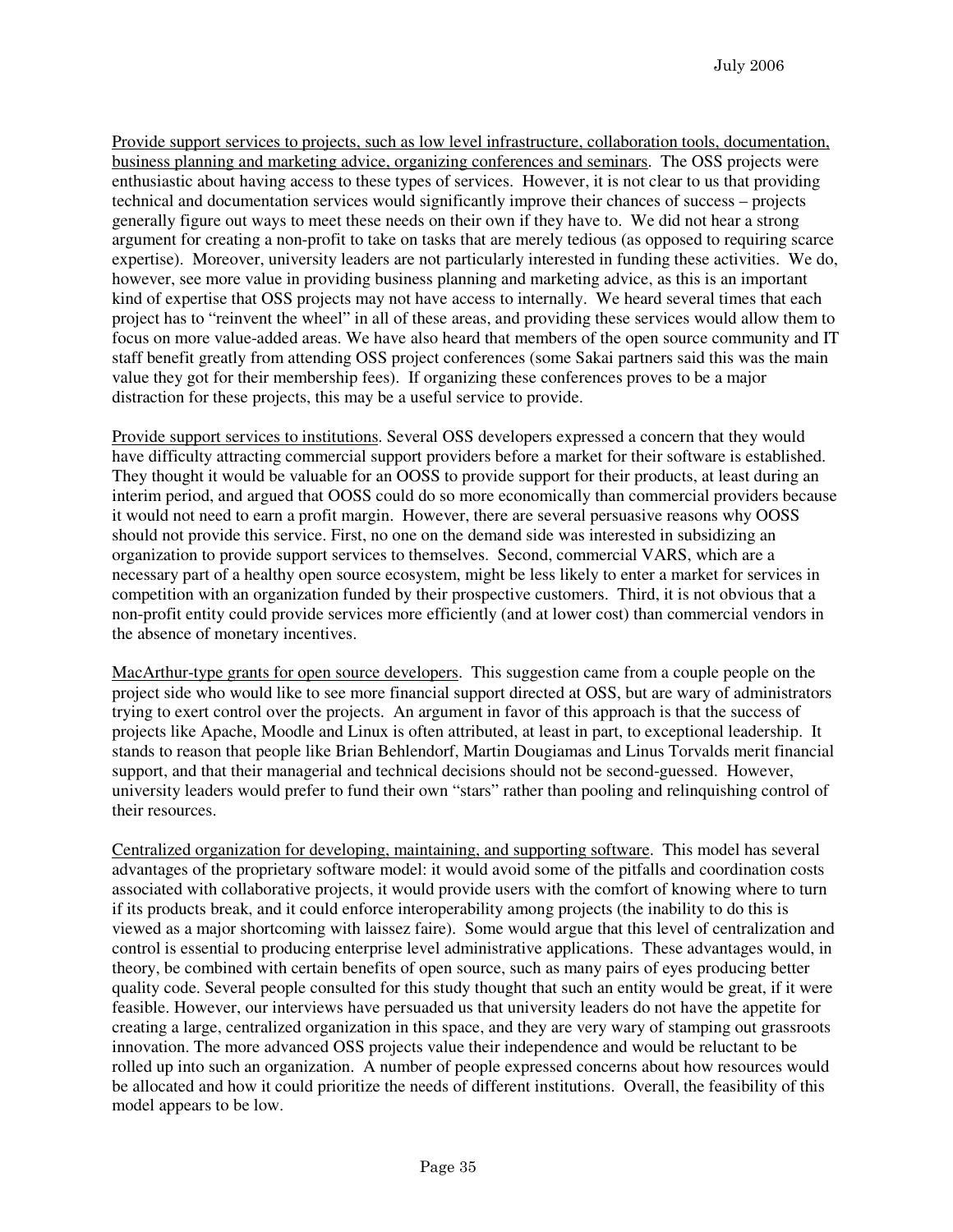#### **Appendix D: Attendees at October 2005 Meeting**

Chair: John Hennessy, President of Stanford University

Attendees: William G. Bowen, President, Mellon Foundation Molly Broad, Chancellor, University of North Carolina – Chapel Hill Mary Sue Coleman, President, University of Michigan Paul Courant, Professor of Public Policy and Economics, University of Michigan Jackie Ewenstein, Assistant General Counsel, Mellon Foundation Ira Fuchs, Program Officer, Mellon Foundation Kevin Guthrie, President, Ithaka Rebecca Griffiths, Manager of Strategic Services, Ithaka Mark Kamlet, Provost, Carnegie Mellon University Martha Kanter, Chancellor, Foothill-De Anza CC Pat McPherson, Vice President, Mellon Foundation Mike McPherson, President, Spencer Foundation Michael McRobbie, CIO, VP for Research and CIO, Indiana University (now Interim Provost and VP for Academic Affairs) Dennis Murray, President, Marist College Don Randel, President, University of Chicago (future president, Mellon Foundation) Larry Ricciardi, Trustee, Mellon Foundation and Ithaka Judith Shapiro, President, Barnard College Chuck Vest, Former President, MIT Don Waters, Program Officer, Mellon Foundation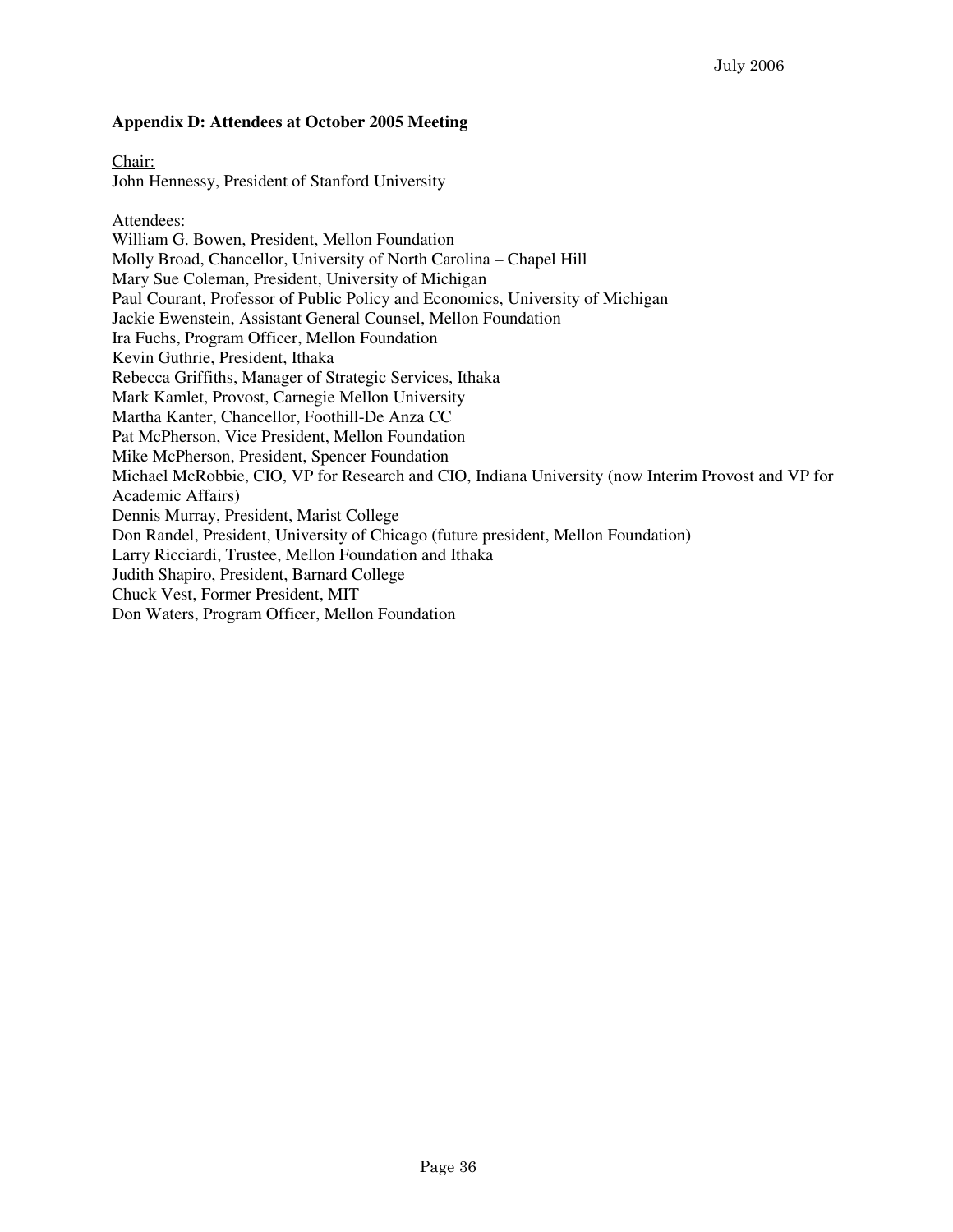| Organization                                                                 | <b>Mission</b>                                                                                                                                                                                                                                        | What it does                                                                                                                                                                    | <b>Governance and support</b>                                                                                                                                                                                                                                                                 |
|------------------------------------------------------------------------------|-------------------------------------------------------------------------------------------------------------------------------------------------------------------------------------------------------------------------------------------------------|---------------------------------------------------------------------------------------------------------------------------------------------------------------------------------|-----------------------------------------------------------------------------------------------------------------------------------------------------------------------------------------------------------------------------------------------------------------------------------------------|
| Alliance for Higher<br><b>Education Competitiveness</b><br>$(A-HEC)$         | Develops and<br>disseminates best<br>practices through<br>research focused on<br>innovation,<br>transformation, and<br>effectiveness in higher<br>education                                                                                           | Conducts studies and<br>publishes research.<br>Recently issued a<br>report on open source                                                                                       | Nonprofit, governed by a small<br>board. Founder/president recently<br>appointed to run IMS (see below)                                                                                                                                                                                       |
| Apache Software<br>Foundation (ASF)                                          | Provides organizational,<br>legal, and financial<br>support for a broad range<br>of open source projects,<br>most notably the Apache<br>web server. Offers an<br>established framework<br>for intellectual property<br>and financial<br>contributions | Umbrella support<br>organization for over<br>30 open source<br>projects. Sets norms<br>for decision-making<br>and governance by<br>merit. Incubates new<br>projects             | Membership elects a nonprofit<br>board of "committers," respected<br>members of the Apache<br>community whose contributions<br>are highly valued                                                                                                                                              |
| Australian Service for<br>Knowledge of Open<br>Source Software (Ask-<br>OSS) | Serves as an information<br>clearinghouse for open<br>source in Australia                                                                                                                                                                             | Modeled on OSS-<br>Watch UK. Publishes<br>news, case studies, and<br>information on<br>licensing and<br>intellectual property.<br>Gives advice to OSS<br>projects               | Supported by the Australian<br>government's Department of<br>Education, Science, and Training                                                                                                                                                                                                 |
| <b>Business Readiness Rating</b><br>(BRR)                                    | Establishes standards for<br>community rating of<br>open source software and<br>evaluates OSS using<br>those standards                                                                                                                                | Publishes Consumer<br>Reports-type studies of<br>open source projects,<br>assessing them for<br>functionality, security,<br>support, community,<br>and other quality<br>metrics | Sponsored by Carnegie Mellon<br>West Center for Open Source<br>Investigation, O'Reilly CodeZoo,<br>SpikeSource, and Intel. Steering<br>committee is composed of industry<br>representatives and chaired by the<br>executive director of CMU West's<br>Center for Open Source<br>Investigation |
| Common Solutions Group<br>(CSG)                                              | Helps IT leaders at elite<br>research universities<br>identify and understand<br>strategic information<br>technology, adopt<br>common solutions to<br>common problems, and<br>develop a map for the<br>future of IT in higher<br>education            | Organizes conferences<br>for participating CIOs.<br>Supports some<br>research and open<br>source projects<br>financially (e.g.,<br>Chandler/Westwood)                           | Membership organization that<br>elects a coordinator and treasurer.<br>Members are institutions of higher<br>education and a limited number of<br>higher education IT consortia                                                                                                               |

# **Appendix E: Existing Initiatives and Organizations Related to IT and OSS in Higher Education**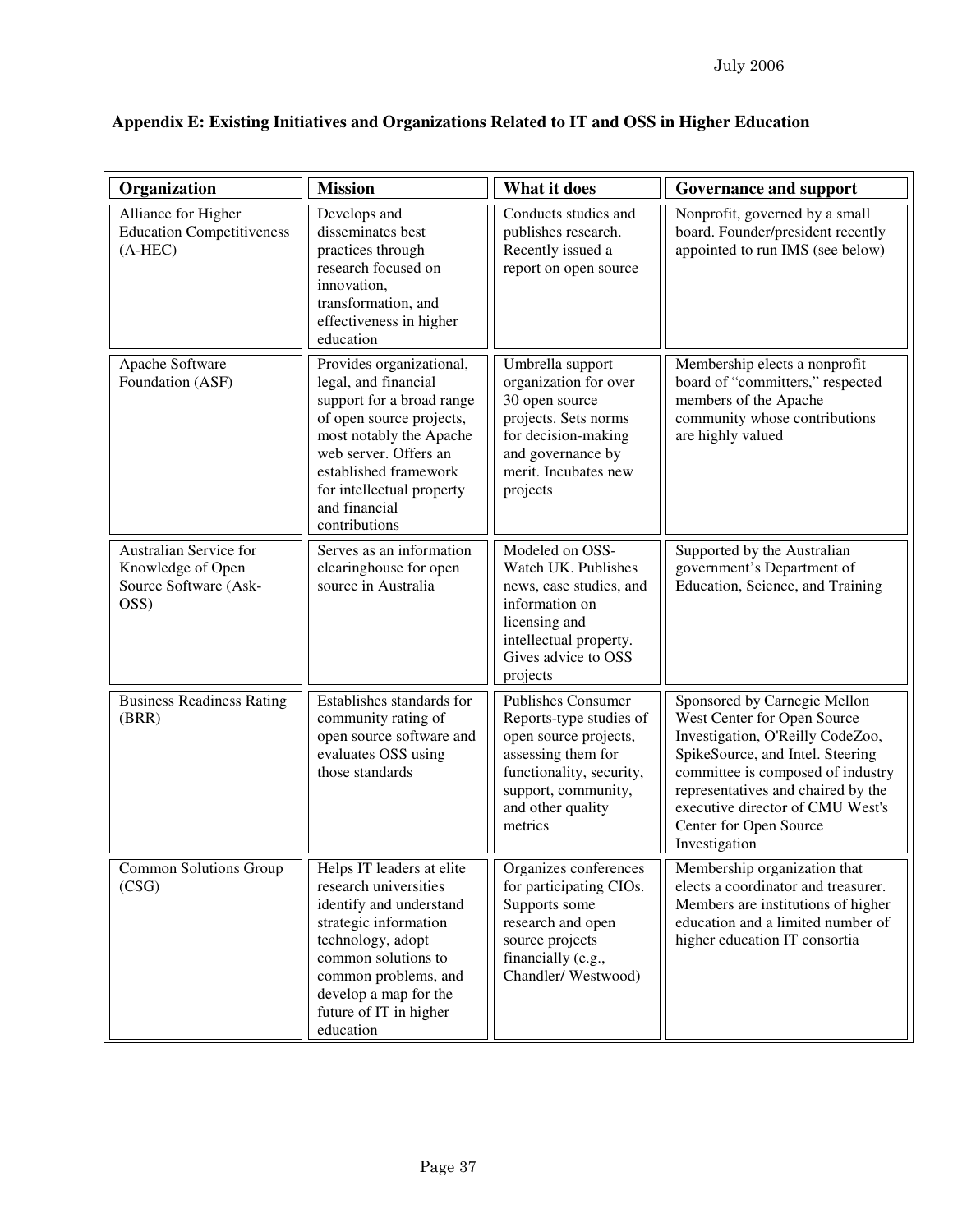| <b>Eclipse Foundation</b>         | Serves as a home for an<br>open source community<br>whose projects aim to<br>provide an extensible<br>development platform<br>and application<br>frameworks for building<br>software                             | Like Apache, an<br>umbrella for several<br>open source projects.<br>However, Eclipse<br>projects are more<br>closely related to one<br>another than Apache<br>projects                                  | Governed by a board with four<br>classes of membership. Led by<br>corporations such as IBM, Nokia,<br>CA, Intel, HP, SAP, SyBase, and<br>Red Hat                                                                                |
|-----------------------------------|------------------------------------------------------------------------------------------------------------------------------------------------------------------------------------------------------------------|---------------------------------------------------------------------------------------------------------------------------------------------------------------------------------------------------------|---------------------------------------------------------------------------------------------------------------------------------------------------------------------------------------------------------------------------------|
| <b>Education Commons</b>          | Supports an open and<br>transparent system of<br>communication between<br>diverse groups<br>committed to advancing<br>the state of education<br>worldwide                                                        | A new non-profit<br>founded by Sun to<br>promote standards and<br>open source software<br>in higher education and<br>thereby advance<br>teaching and learning                                           | Supported by Sun                                                                                                                                                                                                                |
| Educause                          | Advances higher<br>education by promoting<br>the intelligent use of<br>information technology                                                                                                                    | Professional<br>association for higher<br>education IT staff.<br>Also provides<br>benchmarking data and<br>publishes research to<br>inform IT decision-<br>making                                       | Governed by a board of higher<br>education CIOs. Receives financial<br>support from commercial vendors                                                                                                                          |
| Eduforge                          | Provides an open access<br>environment for sharing<br>of ideas, research<br>outcomes, open content,<br>and open source software<br>for education                                                                 | Akin to Sourceforge<br>for education (not just<br>higher education).<br>Hosts forums, blogs,<br>and wikis, as well as<br>open source software                                                           | Funded by the New Zealand<br>Tertiary Education Commission's<br>New Zealand Open Source Virtual<br>Learning Environment project                                                                                                 |
| Free Software Foundation<br>(FSF) | Promotes computer<br>users' rights to use,<br>study, copy, modify, and<br>redistribute computer<br>programs                                                                                                      | Author and advocate of<br>the GPL open source<br>license. Publishes a<br>directory of free<br>software projects                                                                                         | A six-member board, including<br>Eben Moglen and Lawrence<br>Lessig, governs the FSF, which is<br>led by Richard Stallman. It is a<br>nonprofit organization                                                                    |
| Globus Alliance                   | Links organizations and<br>individuals who are<br>developing fundamental<br>technologies behind the<br>"Grid," which lets people<br>share computing power,<br>databases, instruments,<br>and other on-line tools | Among other activities,<br>Globus provides the<br>Globus Toolkit, an<br>open source software<br>toolkit used for<br>building Grid systems<br>and applications.<br>Globus also incubates<br>new projects | Governed by the Globus<br>Management Committee. Most<br>funding comes from the federal<br>government – especially the NSF<br>and Department of Education.<br>Control over software decisions is<br>in the hands of "committers" |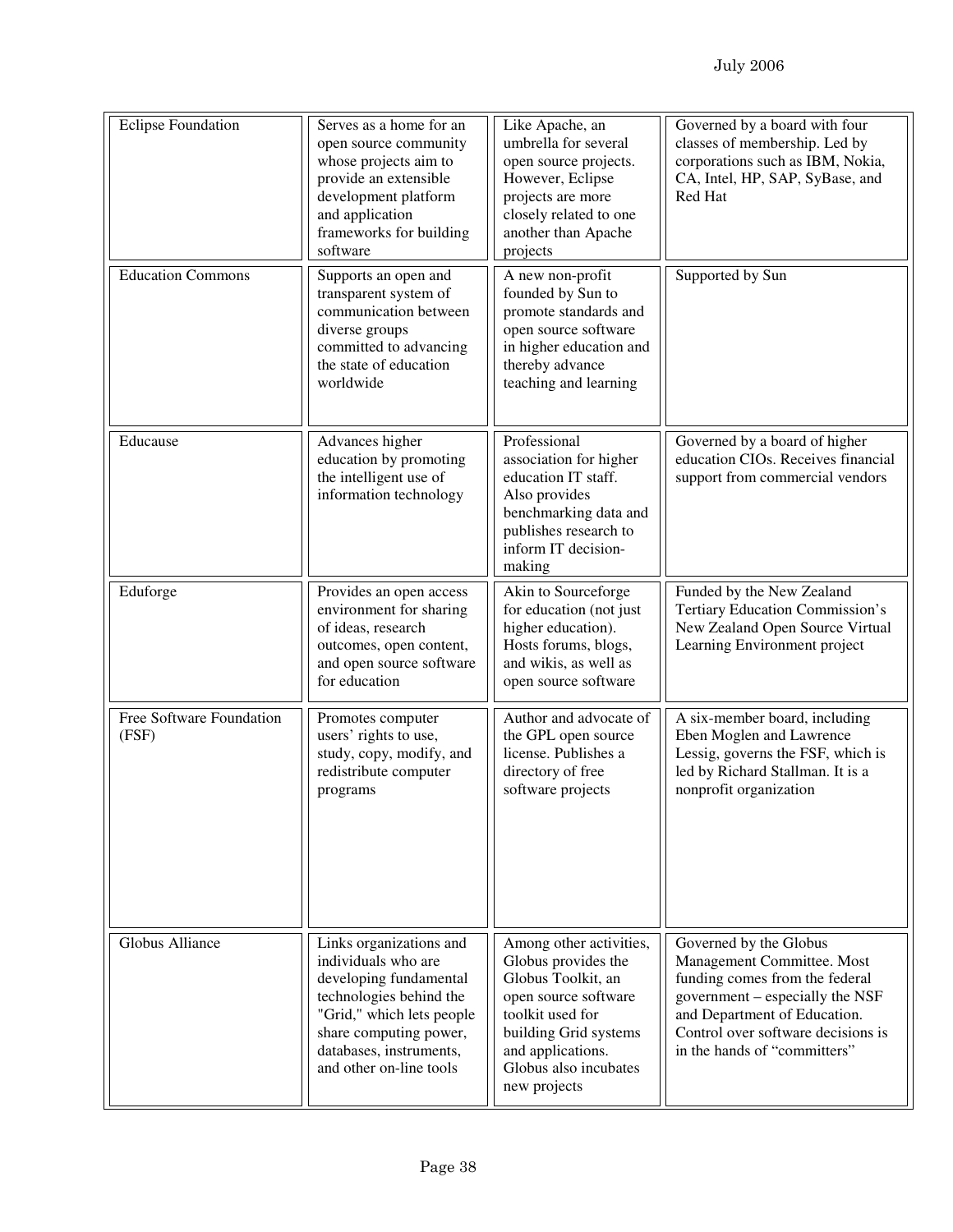| <b>IMS</b> Global Learning<br>Consortium (IMS)        | Supports the adoption<br>and use of learning<br>technology worldwide                                                                                                                                                                                              | Standards-setting body<br>for industry and<br>academic IT                                                                                                                                                         | Non-profit membership<br>organization, supported by elite<br>universities, software firms,<br>publishers, and other industry<br>players                                                                                 |
|-------------------------------------------------------|-------------------------------------------------------------------------------------------------------------------------------------------------------------------------------------------------------------------------------------------------------------------|-------------------------------------------------------------------------------------------------------------------------------------------------------------------------------------------------------------------|-------------------------------------------------------------------------------------------------------------------------------------------------------------------------------------------------------------------------|
| Internet2                                             | Works in partnership<br>with universities,<br>industry, and government<br>to develop and deploy<br>advanced network<br>applications and<br>technologies                                                                                                           | In addition to<br>providing connectivity<br>to a fast backbone<br>network, Internet2<br>funds and provides an<br>organizational home<br>for open source<br>middleware and<br>security software                    | Led by a board of trustees, mostly<br>university presidents and some<br><b>CIOs</b>                                                                                                                                     |
| Java Architectures Special<br>Interest Group (JA-SIG) | Serves as an association<br>for Java developers in<br>higher education                                                                                                                                                                                            | Organizational home<br>for uPortal and a few<br>other open source<br>projects                                                                                                                                     | Non-profit board. Major support<br>was provided by Sun. Funding also<br>comes from conference fees                                                                                                                      |
| .LRN Consortium                                       | Advances the adoption,<br>improvement, and<br>development of .LRN<br>software; convenes a<br>global community of<br>innovative people and<br>organizations in<br>educational technology to<br>share knowledge and<br>applications using open<br>source principles | A single-project<br>focused open source<br>organization, devoted<br>to the .LRN<br>application, a tool for<br>rapidly developing<br>web-based learning<br>communities                                             | Non-profit organization governed<br>by a board of directors that<br>consults with members                                                                                                                               |
| Mozilla Foundation                                    | Promotes choice and<br>innovation on the<br>Internet. Provides<br>organizational, legal, and<br>financial support for the<br>Mozilla open source<br>software project, and<br>governs the actions of<br>Mozilla Corporation                                        | Produces the Firefox<br>web browser, using a<br>centrally-directed<br>approach that<br>integrates the<br>contributions of<br>developers. Advocates<br>for standards and<br>partners with industry                 | Non-profit Mozilla Foundation<br>owns the for-profit Mozilla<br>Corporation. Governed by a small<br>board that is chaired by Mitch<br>Kapor. Funding is provided<br>through industry partnerships and<br>some donations |
| Ohio Learning Network<br>(OLN)                        | Networks Ohio's<br>colleges and universities<br>using technology to<br>enhance distance learning                                                                                                                                                                  | Among other activities,<br>OLN is developing a<br>point-to-point shared<br>hosting and support<br>model for colleges and<br>universities in Ohio.<br>They are piloting Sakai<br>and other open source<br>products | A program of the Ohio Board of<br>Regents                                                                                                                                                                               |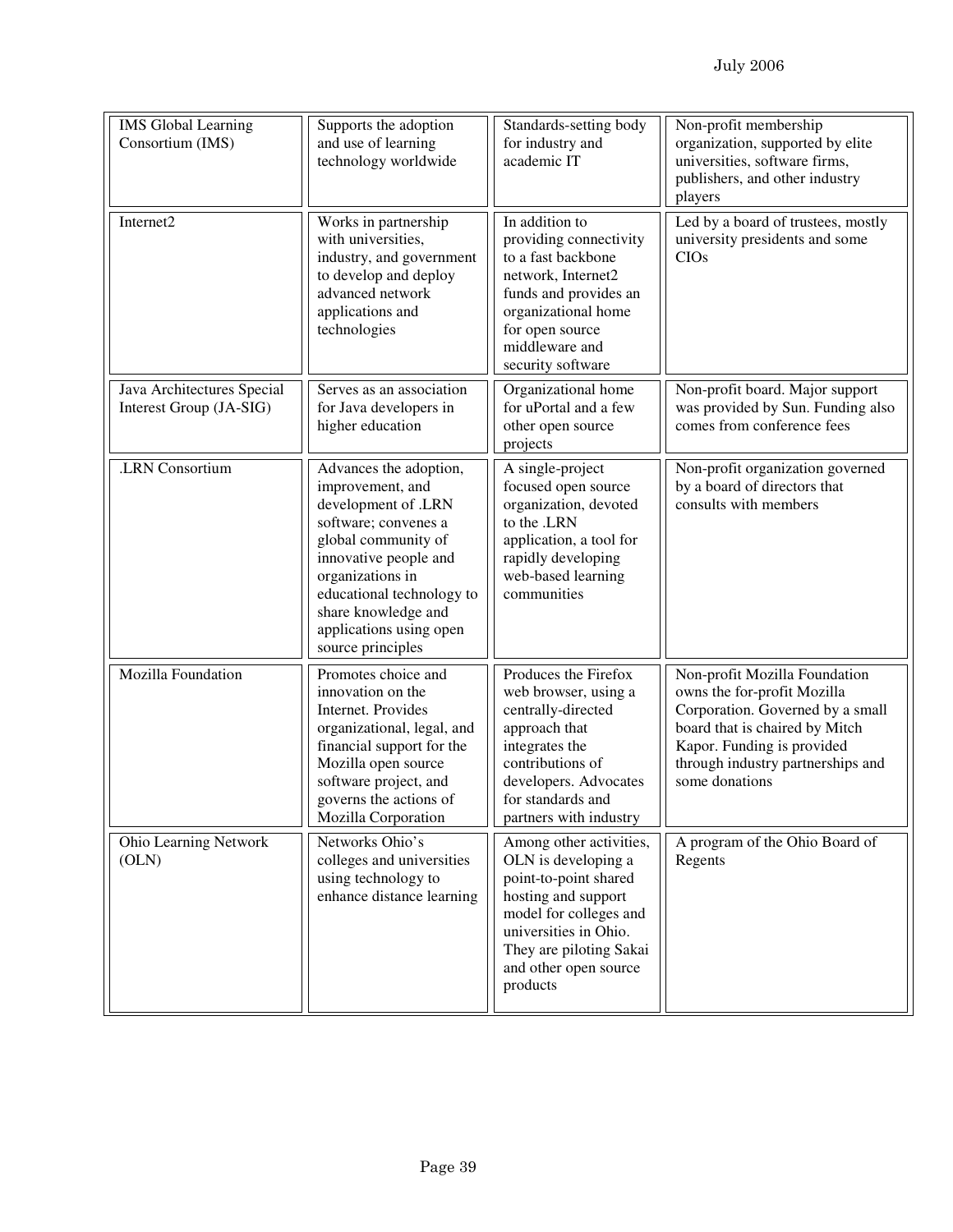| <b>Open Source Applications</b><br>Foundation (OSAF) | Develops next-generation<br>inter-personal<br>information management<br>software                                                                              | Employs full-time<br>software engineers<br>who are developing a<br>desktop PIM<br>application code-<br>named "Chandler", and<br>a server code-named<br>"Cosmo"                                                       | Non-profit organization whose<br>funding comes from Mitch Kapor,<br>The Andrew W. Mellon<br>Foundation, and the CSG.<br>Governed by a small board that<br>includes Mitchell Baker and Mitch<br>Kapor of Mozilla                                                                                                                                               |
|------------------------------------------------------|---------------------------------------------------------------------------------------------------------------------------------------------------------------|----------------------------------------------------------------------------------------------------------------------------------------------------------------------------------------------------------------------|---------------------------------------------------------------------------------------------------------------------------------------------------------------------------------------------------------------------------------------------------------------------------------------------------------------------------------------------------------------|
| Open Source Development<br>Labs (OSDL)               | Accelerates the<br>deployment of Linux,<br>marshals resources from<br>industry, and provides<br>advice to vendors and<br>end users on open source<br>software | <b>Higher Education</b><br>Forum targets higher<br>education community<br>with the goal of<br>advancing the use of<br>Linux                                                                                          | OSDL is supported by vendors like<br>IBM, HP, and other firms, many of<br>whom have business models built<br>around open source. The Higher<br>Education Forum has attracted a<br>handful of schools to become<br>paying Academic Affiliates. It is<br>led by a board of directors, most of<br>whom come from the software<br>industry                        |
| Open Source Initiative<br>(OSI)                      | Certifies open source<br>licenses. Publishes the<br>widely-accepted<br>definition of "open<br>source"                                                         | Reviews open source<br>licenses to determine<br>whether they fit the<br>approved standards.<br>Helps reduce the<br>proliferation of<br>licenses. Advocates for<br>open source software<br>to the commercial<br>world | Nonprofit board composed of a<br>mix of open source leaders and<br>industry representatives                                                                                                                                                                                                                                                                   |
| Open Source Software<br>Institute (OSSI)             | Promotes the<br>development and<br>implementation of open-<br>source software solutions<br>in government and<br>academia                                      | Administers the<br>National Center for<br>Open Source Policy<br>and Research.<br>Facilitates<br>communication among<br>various constituent<br>communities                                                            | Non-profit governed by a small<br>board from industry, and with a<br>representative of the University of<br>Southern Mississippi, where OSSI<br>is hosted. A larger advisory board<br>is beneath the governing board.<br>Three levels of membership, for<br>corporate, government, and<br>academic members. Major funding<br>from HP and other software firms |
| OSS-Watch                                            | Provides an information<br>clearinghouse and source<br>of unbiased advice about<br>open source for UK<br>further and higher<br>education                      | Organizes conferences,<br>publishes educational<br>materials, monitors the<br>open source<br>community, and<br>communicates<br>advances                                                                              | Supported by JISC, the British<br>government's higher education<br>information technology funding<br>group. An advisory committee<br>drawn from the education sector<br>guides the organization                                                                                                                                                               |